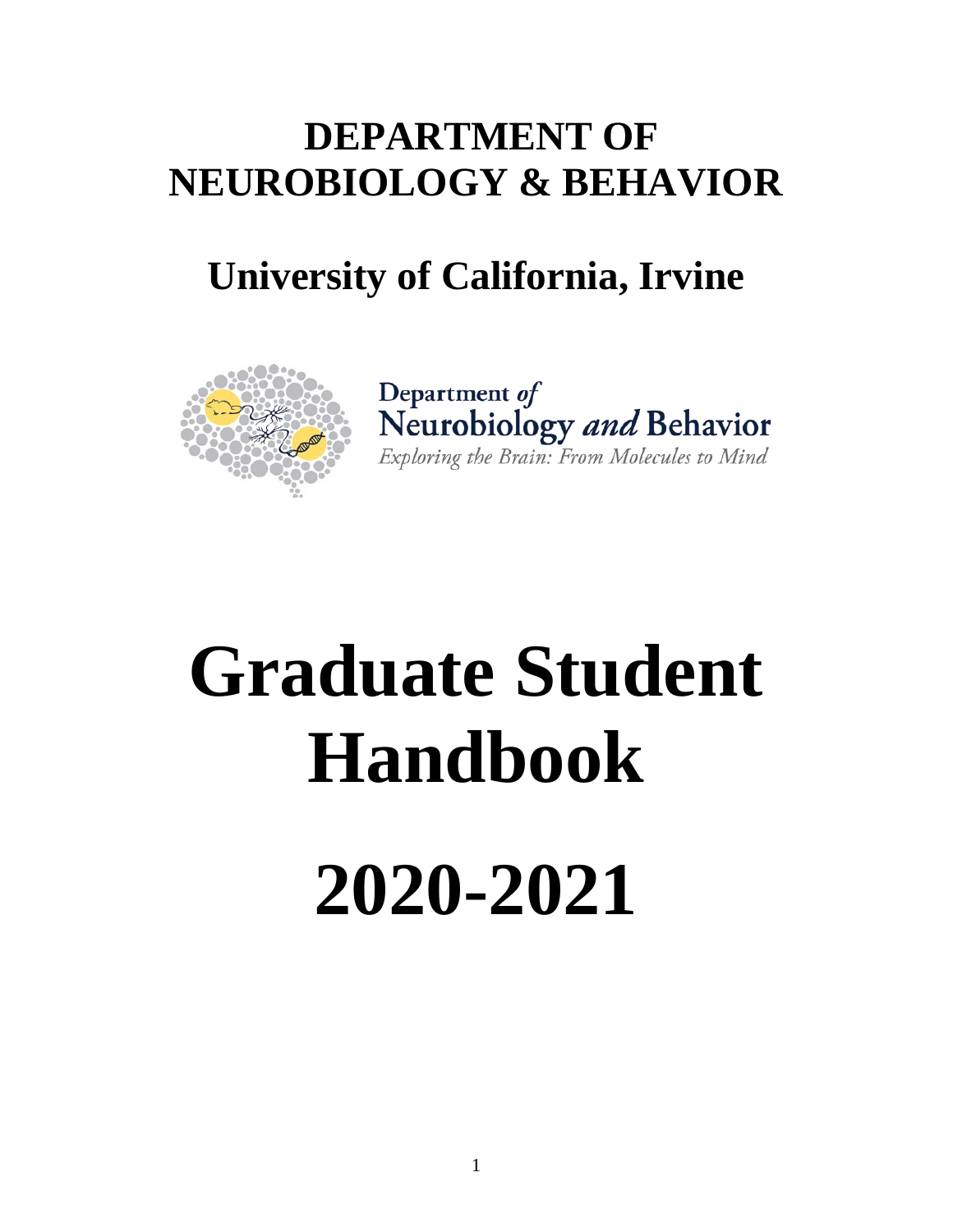# **TABLE OF CONTENTS**

| <b>CONTACT INFORMATION</b>                                      | 4                       |
|-----------------------------------------------------------------|-------------------------|
| <b>Department Administrative Staff</b>                          | 5                       |
| <b>Other Staff You Should Know</b>                              | 6                       |
| <b>Faculty E-Mail</b>                                           | $\overline{\mathbf{z}}$ |
| <b>Graduate Student Contact Information</b>                     | 8                       |
| <b>School of Biological Sciences Contact Information</b>        | 9                       |
| <b>School of Biological Sciences</b>                            | 10                      |
| <b>GRADUATE PROGRAM TIMELINE IN NEUROBIOLOGY &amp; BEHAVIOR</b> | 12                      |
| Second Year and Beyond                                          | 12                      |
| <b>Submitting Your Manuscript</b>                               | 17                      |
| Matriculation                                                   | 17                      |
| <b>SERVICES</b>                                                 | 18                      |
| <b>UCI Campus Services</b>                                      | 18                      |
| <b>Graduate Division</b>                                        | 18                      |
| Registration / Enrollment                                       | 18                      |
| <b>Address Changes</b>                                          | 19                      |
| Student Photo ID Card                                           | 19                      |
| Parking                                                         | 19                      |
| Internet<br>E-Mail                                              | 19                      |
| <b>Anteater Recreational Center</b>                             | 19<br>20                |
| Housing                                                         | 20                      |
| <b>Safety Training</b>                                          | 20                      |
|                                                                 |                         |
| <b>School of Biological Sciences Services</b>                   | 21                      |
| Image Works                                                     | 21                      |
| Dishwashing and Autoclaving                                     | 21                      |
| Vivarium                                                        | 21                      |
| <b>Computer Services</b>                                        | 21                      |
| <b>Travel Funding</b>                                           | 22                      |
| <b>Department of Neurobiology &amp; Behavior Services</b>       | 22                      |
| Mail Boxes                                                      | 22                      |
| Mail Service                                                    | 22                      |
| Fax                                                             | 22                      |
| Telephones                                                      | 22                      |
| Photocopying<br><b>Bulletin Boards and Announcements</b>        | 23<br>23                |
| <b>Building Emergencies</b>                                     | 23                      |
|                                                                 |                         |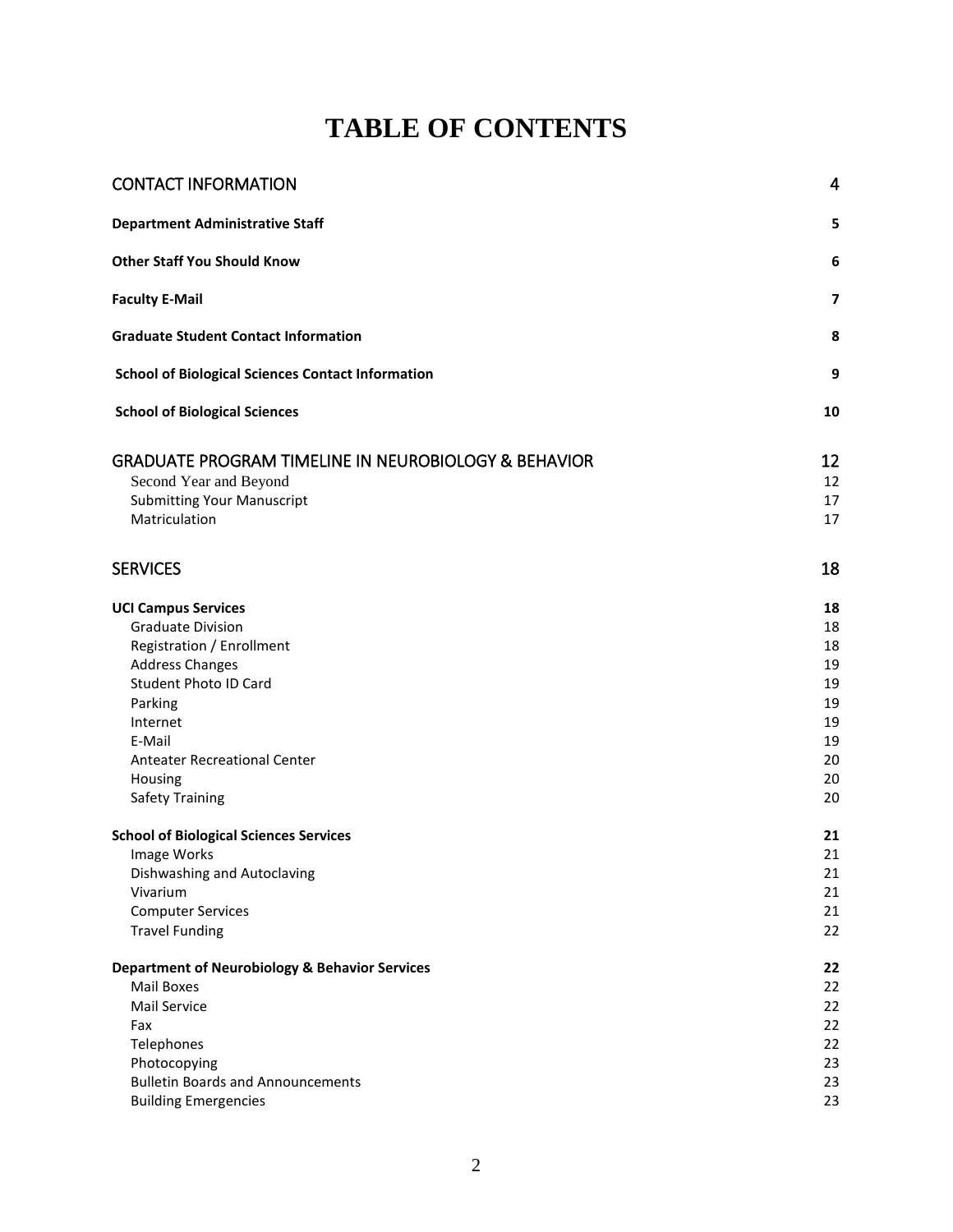| Fellowships                                                                             | 23       |
|-----------------------------------------------------------------------------------------|----------|
| <b>FINANCES</b>                                                                         | 24       |
| <b>Purchases</b>                                                                        | 24       |
| <b>Travel Reimbursements</b><br>How to Pay for Your Trip                                | 24<br>25 |
| <b>Paychecks</b>                                                                        | 25       |
| <b>Federal Student Aid</b>                                                              | 26       |
| <b>Retirement Plan</b>                                                                  | 26       |
| <b>Establishing Residence</b>                                                           | 26       |
| <b>Medical Insurance</b><br>Accidents                                                   | 27<br>27 |
| <b>EMERGENCY PREPAREDNESS</b>                                                           | 28       |
| At Work<br><b>Emergency Supplies</b>                                                    | 28<br>29 |
| In Laboratories                                                                         | 29       |
| <b>Other Sources of Information</b>                                                     | 30       |
| SCHOOL OF BIOLOGICAL SCIENCES & UCI ACADEMIC POLICIES                                   | 30       |
| STATEMENT OF SCHOOL OF BIOLOGICAL SCIENCES POLICY FOR TA APPOINTMENTS<br>TA Appointment | 30<br>30 |
| STATEMENT OF SCHOOL OF BIOLOGICAL SCIENCES POLICY FOR GSR APPOINTMENTS                  | 31       |
| <b>School and Campus Reporting Requirements</b>                                         | 32       |
| CORE CURRICULUM AND LEARNING OBJECTIVES                                                 | 35       |
| <b>ADVANCED CLASSES</b>                                                                 | 54       |
| Form to change laboratory assignment                                                    | 57       |
| Policy on annual graduate student advising                                              | 58       |
| Form for annual committee meeting report                                                | 59       |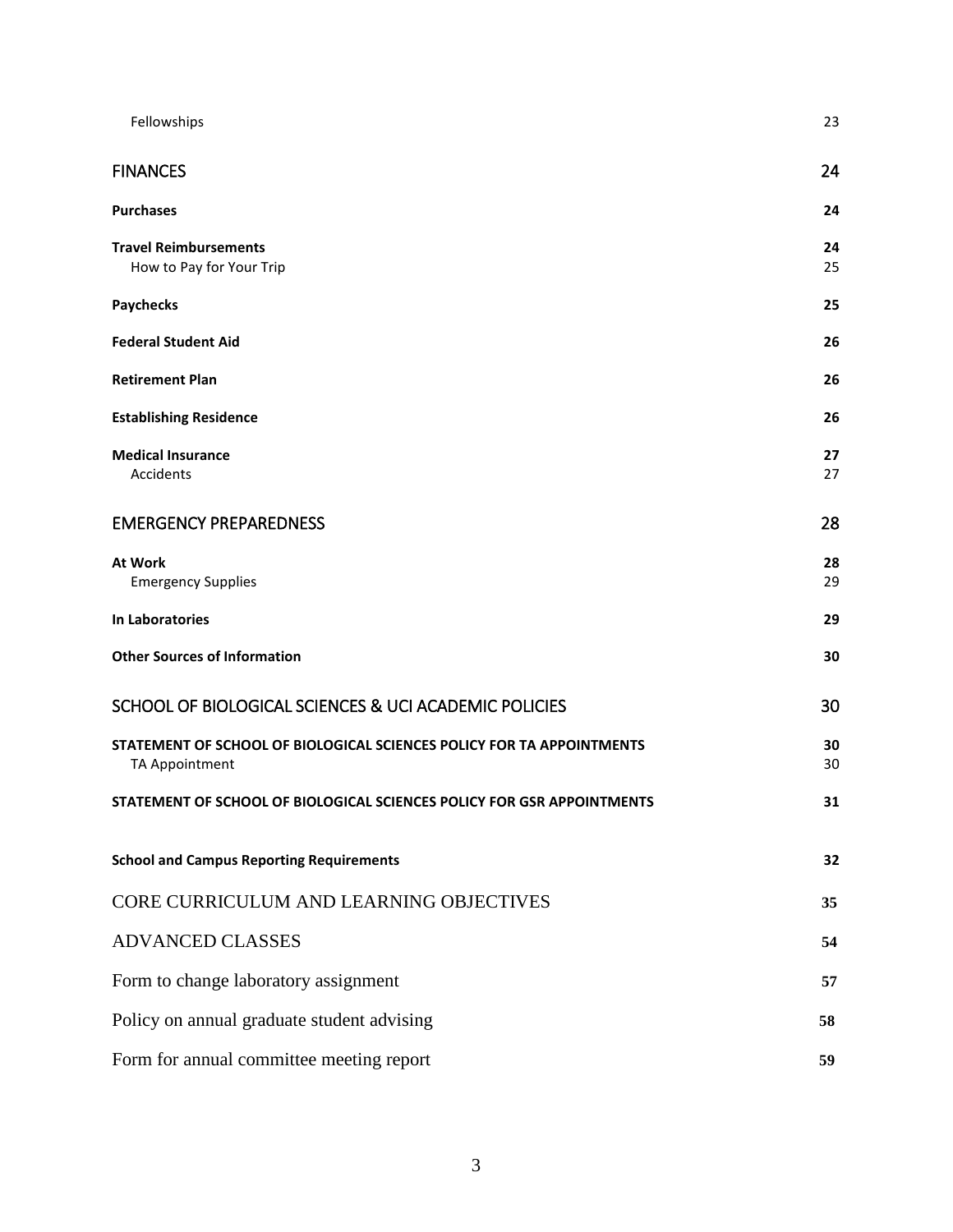# <span id="page-3-0"></span>**Contact Information**

# **NEUROBIOLOGY AND BEHAVIOR**

<http://neurobiology.uci.edu/>

Many staff and faculty will help you throughout your academic career at UC Irvine. Here is an introduction to some of them.

| Dr. Marcelo Wood<br><b>Department Chair</b><br>2205 McGaugh Hall 2205<br>$(949)$ 824-6114<br>mwood@uci.edu                                                                                       | Dr. Wood welcomes graduate students to discuss all aspects of<br>their graduate career with him. As the head of the department, he<br>has the responsibility of representing the department in all<br>administrative matters, supervising all department teaching,<br>providing oversight for all contracts and grants and all animal and                                                                                                                                                                                         |
|--------------------------------------------------------------------------------------------------------------------------------------------------------------------------------------------------|-----------------------------------------------------------------------------------------------------------------------------------------------------------------------------------------------------------------------------------------------------------------------------------------------------------------------------------------------------------------------------------------------------------------------------------------------------------------------------------------------------------------------------------|
|                                                                                                                                                                                                  | human protocols, and approving all department policies and<br>procedures.                                                                                                                                                                                                                                                                                                                                                                                                                                                         |
| Dr. Kim Green<br><b>Department Vice-Chair</b><br><b>3208 Biological Science</b><br>$(949) 824 - 3859$<br>kngreen@uci.edu                                                                         | The Vice Chair's main responsibility for graduate education is<br>regarding teaching, e.g. matters related to Teaching Assistant (TA)<br>policy and assignments. The Vice Chair also is available for<br>general questions about graduate education.                                                                                                                                                                                                                                                                              |
| <b>Graduate Student Advisor</b><br>Dr. Ian Parker<br>1217 McGaugh Hall<br>(949) 824-7332<br>iparker@uci.edu<br>from 1/1/2021<br><b>Dr. Steve Mahler</b><br>$(949)$ 824 - 6128<br>mahlers@uci.edu | The Graduate Advisor is the official representative of the Dean of<br>Graduate Division. As advisor, he is responsible for the<br>supervision of graduate study, student lab advisor assignments and<br>changes of those assignments, approval of courses outside the<br>department as satisfactory of departmental requirements, and<br>approval of advancement and dissertation faculty membership<br>committees. He also serves as a liaison between students and<br>faculty, representing the interests of graduate students. |
| <b>Graduate Student</b><br><b>Representatives:</b><br><b>Scott Kilianski</b><br>skilians@uci.edu<br><b>Abigail Flores</b><br>abigaiyf@uci.edu                                                    | The graduate student representatives are elected by graduate<br>students and serve two-year terms. The representatives attend<br>faculty meetings and serve as the student voice. They also bring<br>information back from the faculty and central administration to the<br>students. During faculty and graduate recruitment, the<br>representatives schedule meetings between graduate students and<br>prospective candidates.                                                                                                  |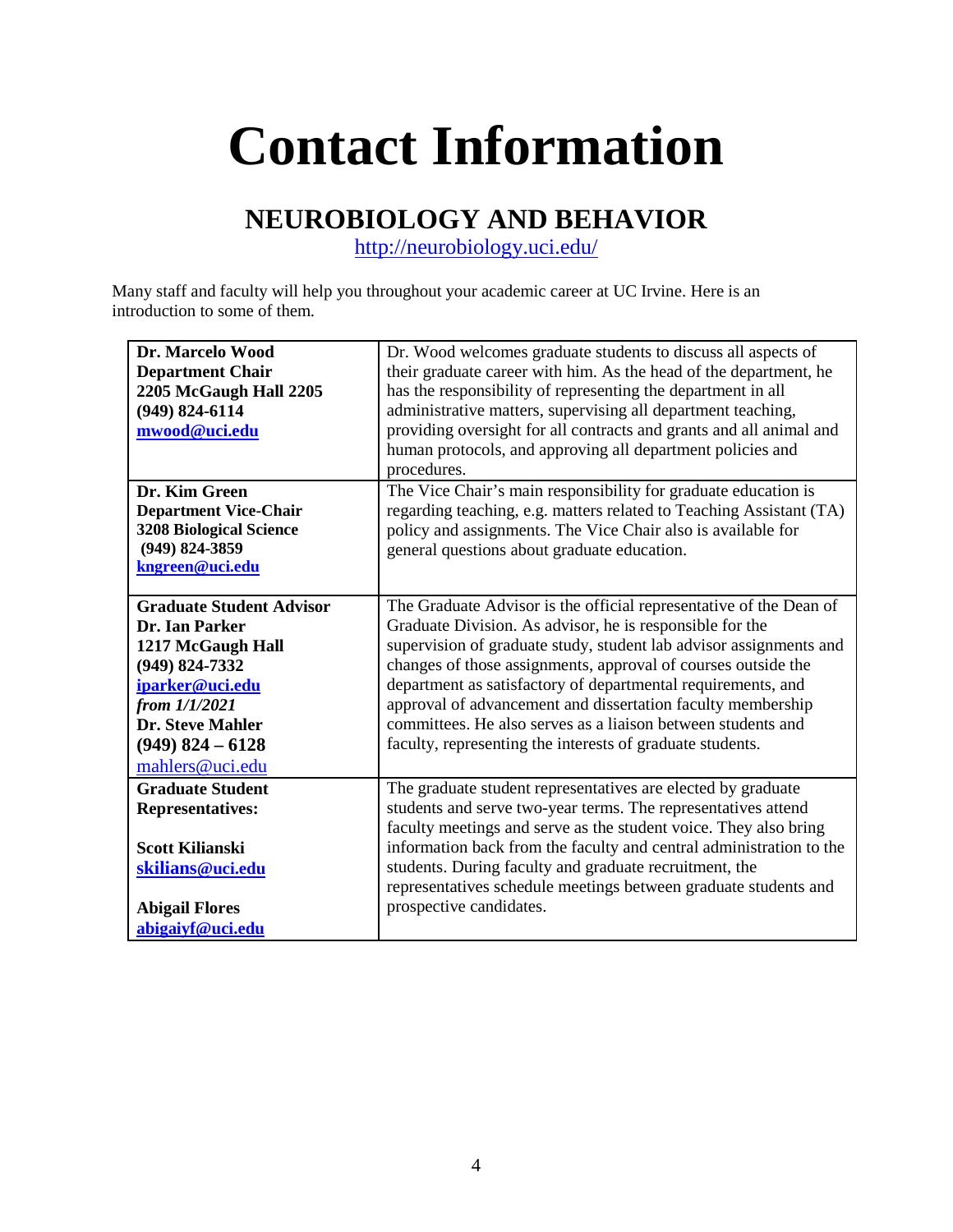# **Department Administrative Staff**

<span id="page-4-0"></span>

| <b>Sally Dabiri</b><br><b>Department Administrator</b><br>(949) 824-4727<br>sfdabiri@uci.edu           | Department operations management; faculty recruitment, merits<br>and promotions and sabbatical leaves; Graduate student support;<br>General operating budget; Lecturer recruitment and appointment                                                                                                                       |
|--------------------------------------------------------------------------------------------------------|--------------------------------------------------------------------------------------------------------------------------------------------------------------------------------------------------------------------------------------------------------------------------------------------------------------------------|
| <b>Margaret Davis</b><br><b>Purchasing Analyst</b><br>(949) 824-4719<br>brian@uci.edu                  | Processing requisitions of all materials and supply; responsible for<br>the daily activities of the Purchasing and the required on-going<br>interaction with vendors; primary contact and facilitator for all<br>department space, inventory and equipment needs.                                                        |
| Lin Xi<br><b>Senior Finance Analyst</b><br>$(949) 824 - 5251$<br>lxi@uci.edu                           | Management of departmental operation funds.<br>Assistant to Chair; faculty recruitment; Contract and grant<br>accounting; processing of accounting forms including purchase<br>orders; reconciliation of ledgers; preparation of reports.                                                                                |
| Naima Louridi<br><b>Administrative Analyst</b><br>$(949)$ 824-8519<br>nlouridi@uci.edu                 | Graduate student admissions and recruitment; schedule of classes;<br>general catalog; textbook coordination; undergraduate enrollment;<br>photocopying for teaching purposes; course reports; teaching<br>evaluations; graduate student files; preparation of exams and<br>course materials; conference room scheduling. |
| <b>Eleanor Chan</b><br><b>Senior Finance Analyst Supervisor</b><br>$(949) 824 - 2395$<br>echan@uci.edu | Assistant to manager. Contract and grant accounting; processing<br>of accounting forms including purchase orders; reconciliation of<br>ledgers; preparation of reports.                                                                                                                                                  |
| <b>Tamara Dehoff</b><br><b>Finance Analyst</b><br>$(949) 824 - 6303$<br>tdehoff@uci.edu                | Contract and grant accounting; processing of accounting forms<br>including purchase orders; reconciliation of ledgers; preparation<br>of reports.                                                                                                                                                                        |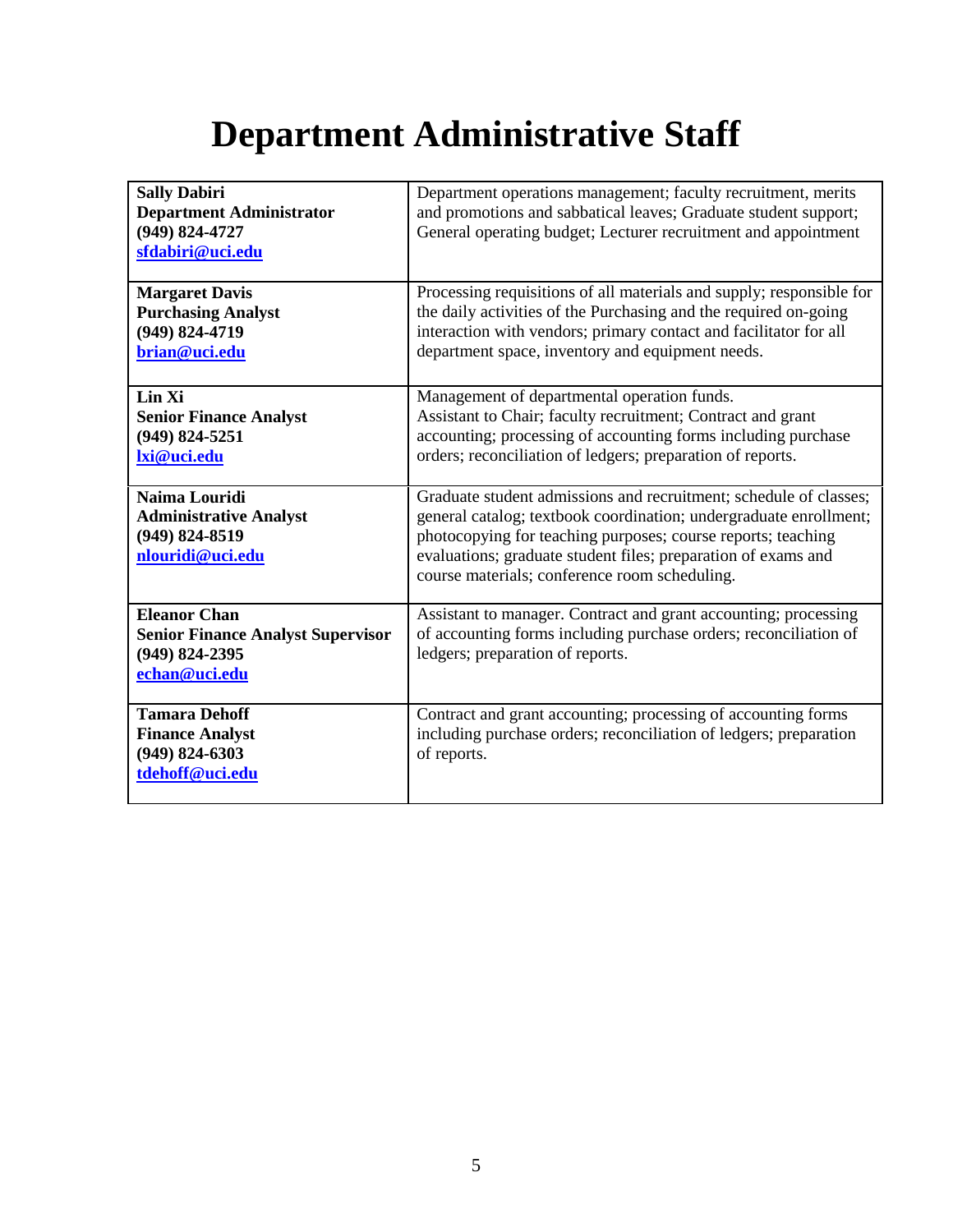# **Other Staff You Should Know**

<span id="page-5-0"></span>

| <b>Name</b>                          | <b>Title</b>              | Phone  |
|--------------------------------------|---------------------------|--------|
| Dr. Christie Fowler cdfowler@uci.edu | <b>INP</b> Director       | 4-8363 |
| Gary Roman gary.roman@uci.edu        | <b>INP</b> administrator  | 4-6226 |
| Lisa Grigaitis lgrigait@uci.edu      | Assistant to Dean LaFerla | 4-5315 |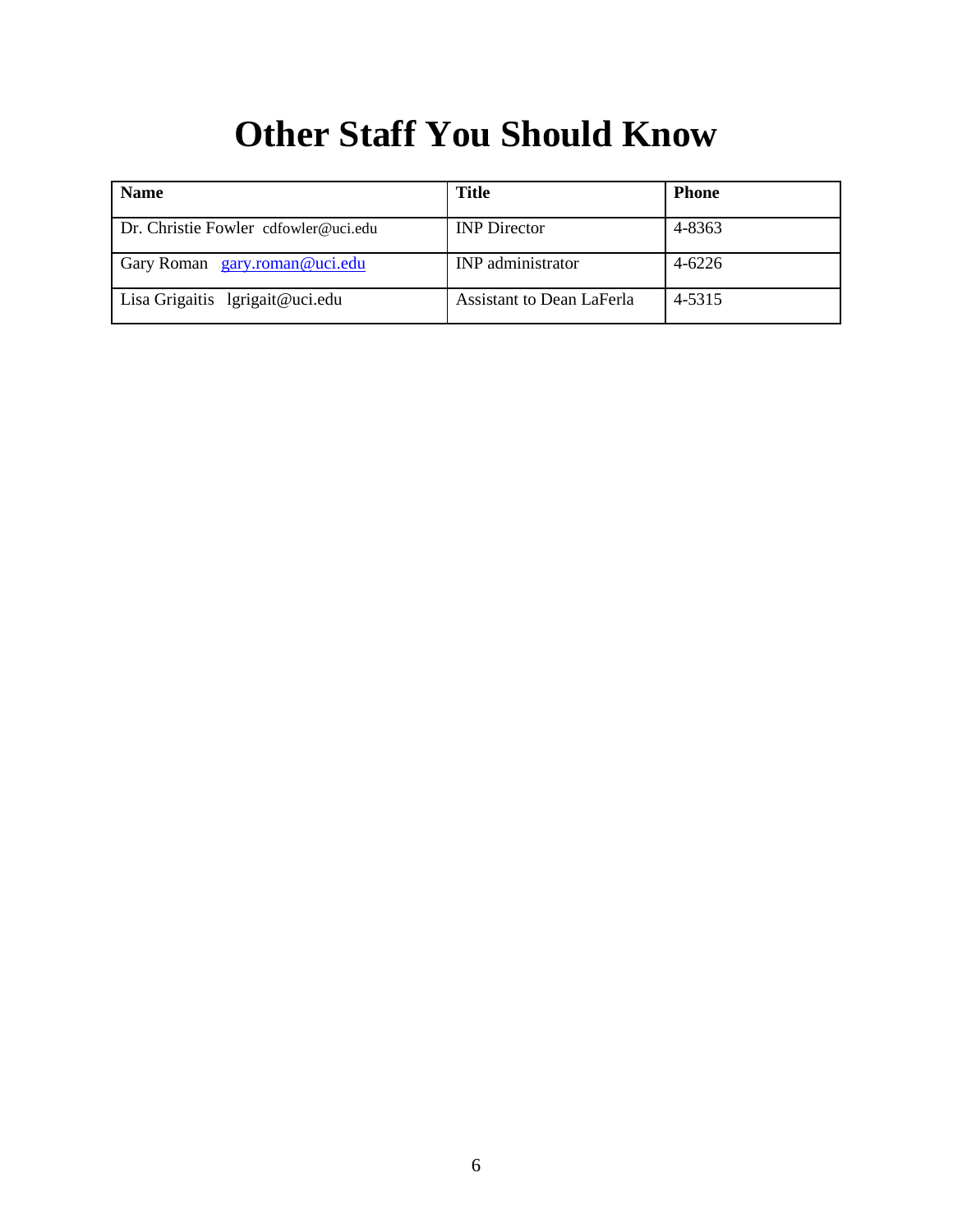# **Faculty E-Mail**

<span id="page-6-0"></span>

| <b>Faculty Name</b>          | <b>E-Mail</b>          |
|------------------------------|------------------------|
| Kevin Beier                  | kbeier@uci.edu         |
| <b>Ruth Benca</b>            | rbenca@uci.edu         |
| <b>Matthew Blurton Jones</b> | mblurton@uci.edu       |
| Jorge Busciglio              | jbuscigl@uci.edu       |
| Larry F. Cahill              | lfcahill@uci.edu       |
| Elizabeth Chrastil           | chrastil@uci.edu       |
| Susana Cohen-Cory            | scohenco@uci.edu       |
| Carl W.Cotman                | cwcotman@uci.edu       |
| Karina S. Cramer             | cramerk@uci.edu        |
| Norbert Fortin               | norbert.fortin@uci.edu |
| Christie Fowler              | cdfowler@uci.edu       |
| Ron Frostig                  | rfrostig@uci.edu       |
| Christine M. Gall            | cmgall@uci.edu         |
| Sunil Gandhi                 | spgandhi@uci.edu       |
| Kim Green                    | kngreen@uci.edu        |
| Joshua Grill                 | jgrill@uci.edu         |
| John F. Guzowski             | jguzowsk@uci.edu       |
| Claudia H. Kawas             | ckawas@uci.edu         |
| Frank M. LaFerla             | laferla@uci.edu        |
| Thomas Lane                  | tlane@uci.edu          |
| Michael Leon                 | mleon@uci.edu          |
| Audrey Lew                   | lewac@uci.edu          |
| Gyorgy Lur                   | glur@uci.edu           |
| Stephen Mahler               | mahlers@uci.edu        |
| James L. McGaugh             | jlmcgaug@uci.edu       |
| <b>Bruce McNaughton</b>      | brucemcn@uci.edu       |
| Raju Metherate               | raju.metherate@uci.edu |
| John Middlebrooks            | j.midd@uci.edu         |
| Andrea Nicholas              | acnichol@uci.edu       |
| Ian Parker                   | iparker@uci.edu        |
| Craig Stark                  | cestark@uci.edu        |
| Oswald Steward               | osteward@uci.edu       |
| Georg Striedter              | gstriedt@uci.edu       |
| Katumi Sumikawa              | ksumikaw@uci.edu       |
| Vivek Swarup                 | vswarup@uci.edu        |
| Arielle Tambini              | atambini@uci.edu       |
| Andrea Tenner                | atenner@uci.edu        |
| Leslie Thompson              | lmthomps@uci.edu       |
| Marcelo A. Wood              | mwood@uci.edu          |
| Michael Yassa                | myassa@uci.edu         |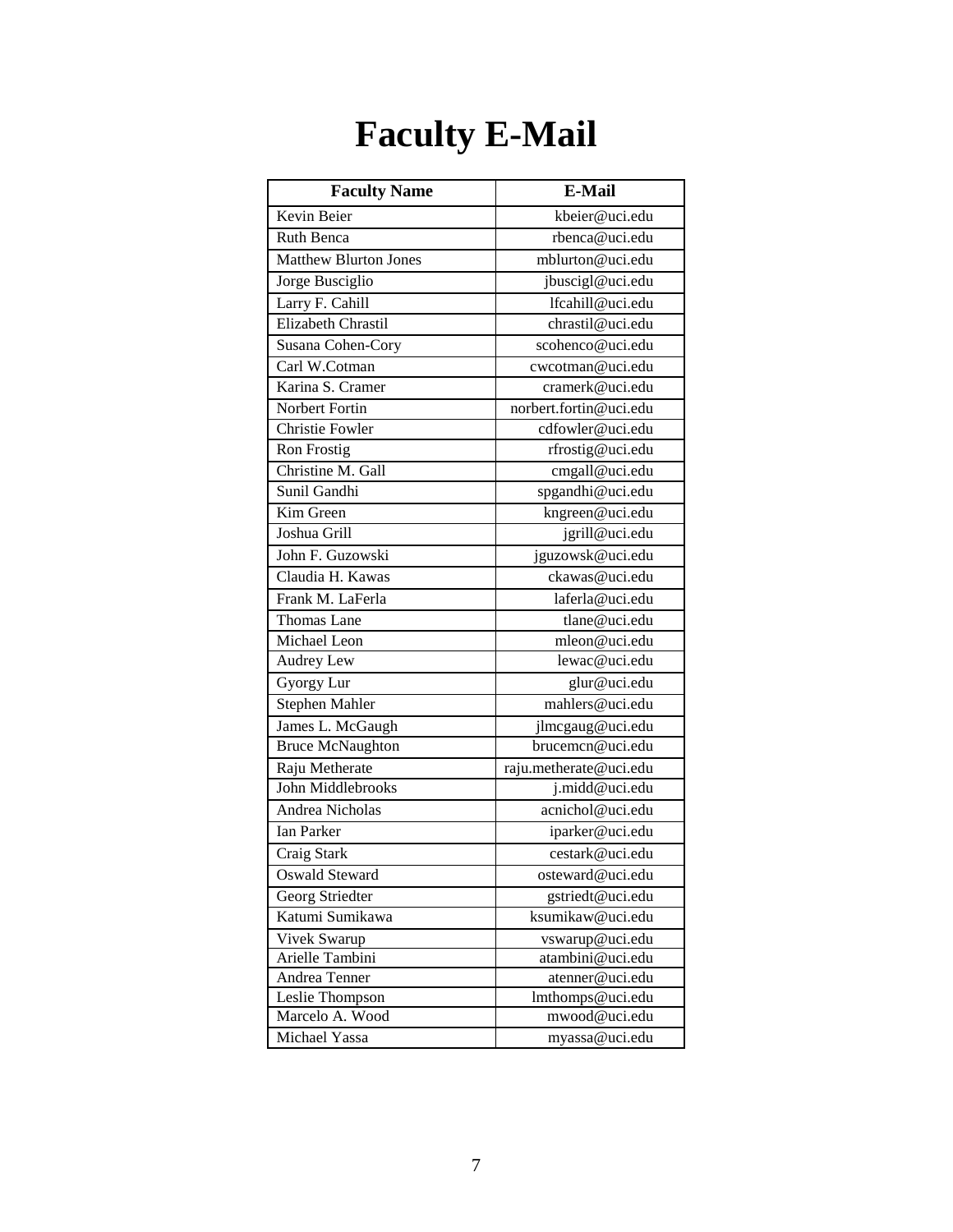# <span id="page-7-0"></span>**Graduate Student Contact Information**

| <b>Name</b>             | Lab                  | <b>E-Mail</b>    |  |
|-------------------------|----------------------|------------------|--|
| Tran, Kristine          | Green                | khanhngt@uci.edu |  |
| Chadarevian, Jean Paul  | <b>Blurton-Jones</b> | jchadare@uci.edu |  |
| Barahona, Rocio         | Green                | rociobar@uci.edu |  |
| Chinn, Carlene          | Wood                 | cachinn@uci.edu  |  |
| Cooper, Keiland         | Fortin               | kwcooper@uci.edu |  |
| Flores, Abigail         | Lur                  | abigaif@uci.edu  |  |
| Furman, Susana          | Lane                 | mesas@uci.edu    |  |
| Keulen, Zahara          | <b>Blurton-Jones</b> | zkeulen@uci.edu  |  |
| Olivarria, Gema         | Lane                 | olivarrg@uci.edu |  |
| Ozgur, Ali              | Lur                  | aozgur@uci.edu   |  |
| Rounds, Jacob           | Wood                 | jrounds@uci.edu  |  |
| Tomasello, Julia        | Gandhi               | jtomasel@uci.edu |  |
| Ritchie, Marina         | Grill                | mritchie@uci.edu |  |
| Syage, Amber            | Lane                 | asyage@uci.edu   |  |
| Chappel-Farley, Miranda | Yassa                | mgchappe@uci.edu |  |
| Henningfield, Caden     | Green                | chenning@uci.ed  |  |
| Martin-Thompson, Jacob  | Gandhi               | jmartint@uci.edu |  |
| Nakayama, Taylor        | Gandhi               | tnakayal@uci.edu |  |
| Miyoshi, Emily          | Swarup               | Emiyoshi@uci.edu |  |
| Rindner, Daniel         | Lur                  | drindner@uci.edu |  |
| Rivera, Isabel          | <b>Busciglio</b>     | Irivera1@uci.edu |  |
| Saraf, Mansi            | Fortin               | Msaraf@uci.edu   |  |
| Stocksdale, Jennifer    | Thompson             | jstocksd@uci.edu |  |
| Saxena, Rajat           | McNaughton           | Rajats1@uci.edu  |  |
| Beck, Jaclyn            | <b>Blurton-Jones</b> | j.beck@uci.edu   |  |
| Chen, Yen-Chu (Andrew)  | Fowler               | yenchc2@uci.edu  |  |
| Chokr, Sima             | Cramer               | schokr@uci.edu   |  |
| Coburn, Morgan          | <b>Blurton-Jones</b> | macoburn@uci.edu |  |
| Diprospero, Natalie     | Yassa                | ndiprosp@uci.edu |  |
| Dominguez, Elena        | <b>Stark</b>         | endoming@uci.edu |  |
| Eugene, Angeline        | Fowler               | aeugene@uci.edu  |  |
| Gudmundson, Aaron       | <b>Stark</b>         | agudmund@uci.edu |  |
| Nguyen, Thai Bao        | Thompson             | thaibn@uci.edu   |  |
| Noche, Jessica          | <b>Stark</b>         | i.noche@uci.edu  |  |
| Sanchez, Jessica        | <b>Blurton-Jones</b> | jessrs@uci.edu   |  |
| Arreola, Miguel         | Green                | maarreol@uci.edu |  |
| Azevedo, Ricardo        | Gandhi               | azevedor@uci.edu |  |
| Banerjee, Dhruba        | Gandhi               | dhrubab@uci.edu  |  |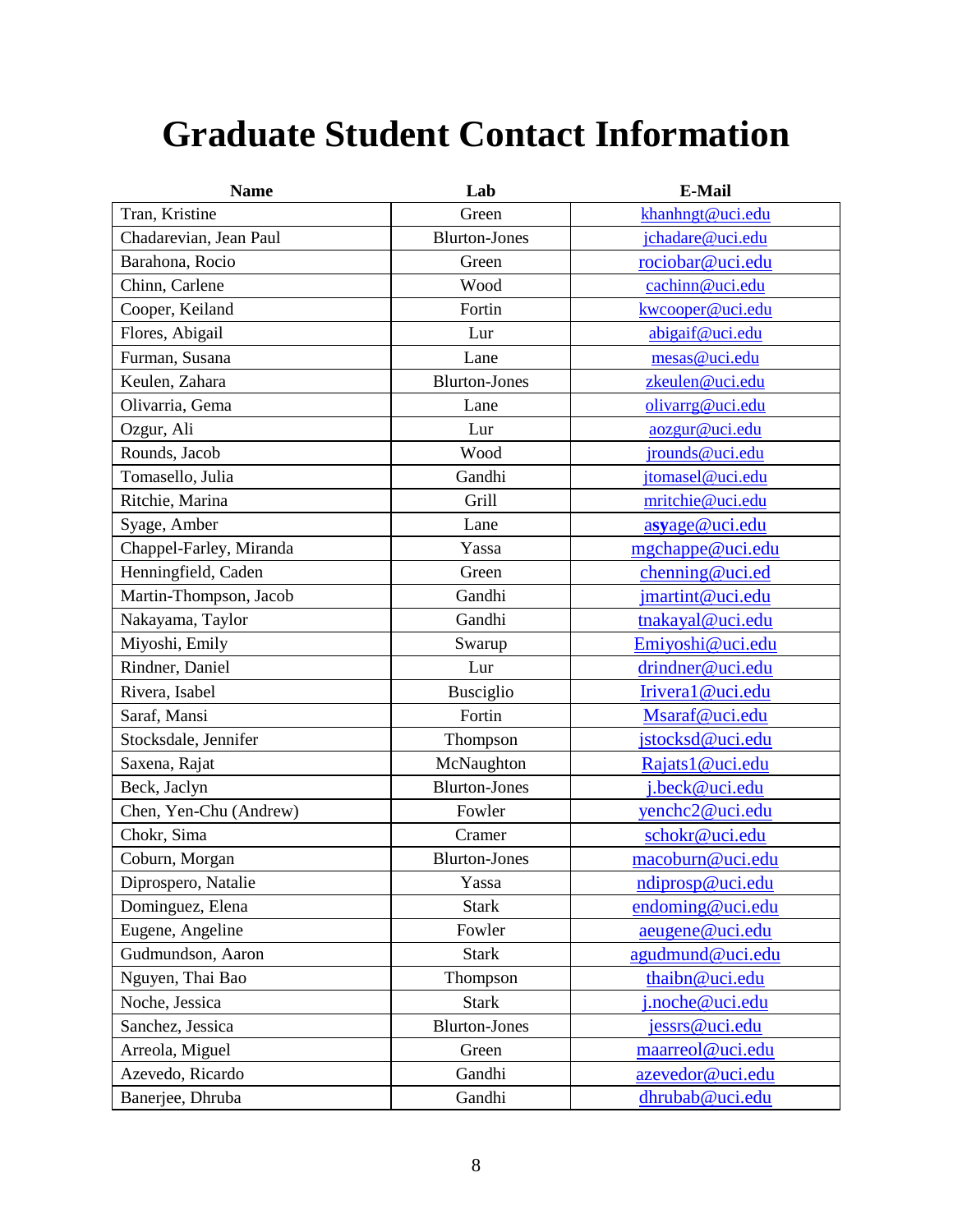| Farrell, Mitchell    | Mahler               | mrfarrel@uci.edu |  |
|----------------------|----------------------|------------------|--|
| Granger, Steven      | Yassa                | grangers@uci.edu |  |
| Hasselmann, Jonathan | <b>Blurton-Jones</b> | jhasselm@uci.edu |  |
| Ionescu, Andra       | Cotman               | aionescu@uci.edu |  |
| Kachemov, Marketta   | Thompson             | mkachemo@uci.edu |  |
| McQuade, Amanda      | <b>Blurton-Jones</b> | amcquade@uci.edu |  |
| Sherafat, Yasmine    | Fowler               | sherafay@uci.edu |  |
| Suire, Caitlin       | LaFerla              | csuire@uci.edu   |  |
| Weghorst, Forrest    | Cramer               | fweghors@uci.edu |  |
| Crapser, Joshua      | Green                | jcrapser@uci.edu |  |
| Marquez, Freddie     | Yassa                | freddim@uci.edu  |  |
| Yaros, Jessica       | Yassa                | jyaros@uci.edu   |  |
| Gil, Susan           | Metherate            | gils1@uci.edu    |  |
| Kilianski, Scott     | McNaughton           | skilians@uci.edu |  |
| Figueroa, Dario      | Gandhi               | figuerod@uci.edu |  |

# <span id="page-8-0"></span>**School of Biological Sciences Contact Information**

<http://www.bio.uci.edu/>

The Department of Neurobiology and Behavior is one of four departments that constitute the School of Biological Sciences. The other three departments are Developmental and Cell Biology, Ecology and Evolutionary Biology, and Molecular Biology and Biochemistry.

| <b>Department Offices</b>        | Location              | <b>Extension</b> |
|----------------------------------|-----------------------|------------------|
| Neurobiology and Behavior        | 2205 MH               | 4-8519           |
| Molecular Biology & Biochemistry | 3205 MH               | 4-6034           |
| Developmental & Cell Biology     | 2011, BS3             | 4-6681           |
| Ecology & Evolutionary Biology   | 321A SH               | 4-6006           |
|                                  |                       |                  |
| <b>School Offices</b>            | <b>Location</b>       |                  |
|                                  |                       | <b>Extension</b> |
| <b>Administrative Offices</b>    | 5120 NSII             | 4-5315           |
| <b>Facilities Office</b>         | 5211 NSII             | 4-8085           |
| Undergraduate Student Affairs    | BioSci III, 1st floor | 4-5318           |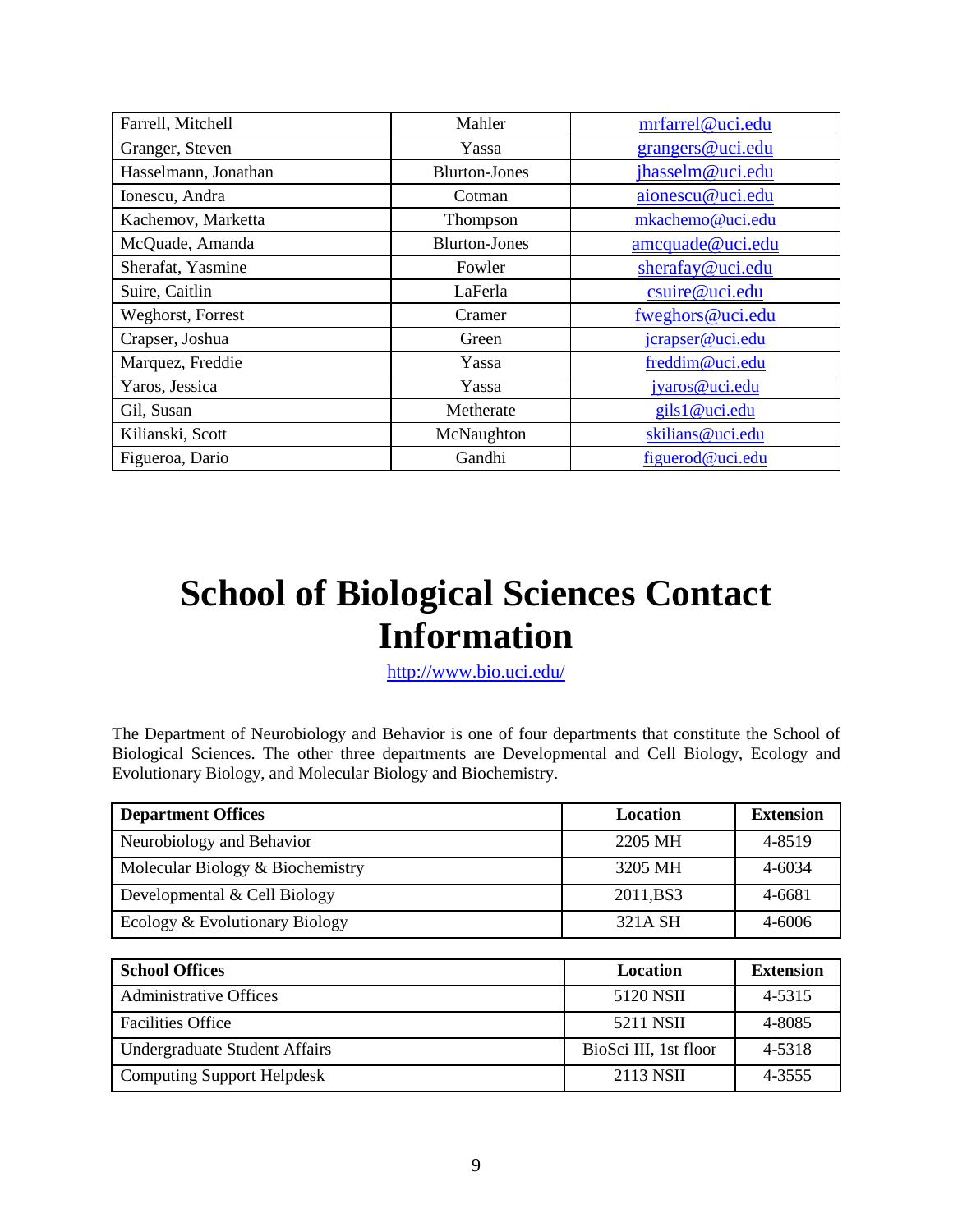| <b>Organized Research Units</b>                             | <b>Location</b>      | <b>Extension</b> |
|-------------------------------------------------------------|----------------------|------------------|
| Center for the Neurobiology of Learning and Memory          | 320 QRL              | 4-0314           |
| Institute for Memory Impairments and Neurological Disorders | Bio Sci III          | 4-3253           |
| <b>Cancer Research Institute</b>                            | 236 Sprague Hall     | 4-5886           |
| Reeve-Irvine Research Center                                | <b>1105 GNRF</b>     | $4 - 0210$       |
| <b>Center for Hearing Research</b>                          | Med. Sciences E, 101 | 4-1539           |
| <b>Center for Autism Research</b>                           | 2056 Hewitt Hall     | 4-3484           |
| Sue and Bill Gross Stem Cell Research Center                | 4038 Gross Hall      | 4-2487           |
| Irvine Center for Addiction Neuroscience                    | 2205 MH              | 4-5251           |

| <b>Facilities</b>                    | <b>Location</b>              | <b>Extension</b> |
|--------------------------------------|------------------------------|------------------|
| <b>Optical Biology Core Facility</b> | 4443 MH                      | 4-3856           |
| Dishwashing/Autoclave Facility       | 4311 MH                      | 4-6040           |
| Arboretum                            | See campus<br>map            | 4-5833           |
| Greenhouse                           | See campus<br>map            | 4-6049           |
| Vivarium                             | <b>MH</b><br><b>Basement</b> | 4-9538           |
| Image Works Copy/Printing Center     | 2112 NS1                     | 4-6414           |
| Computer Room (scantrons)            | 2115 NS1                     | 4-1120           |
| Dale Herklotz Conference Room        | QRL,<br><b>CNLM</b>          | 4-8519           |
|                                      |                              |                  |

# **School of Biological Sciences**

<http://www.bio.uci.edu/>

<span id="page-9-0"></span>

| <b>Name</b>              | <b>Title</b>                                    | Location  | <b>Extension</b> |
|--------------------------|-------------------------------------------------|-----------|------------------|
| <b>Frank LaFerla</b>     | Dean                                            | 5120 NSII | 4-5316           |
| <b>Michael Mulligan</b>  | Associate Dean, Graduate<br><b>Studies</b>      | 5219 MH   | 4-8433           |
| Raju Metherate           | Associate Dean, Undergraduate<br><b>Studies</b> | 1332 BS3  | 4-6141           |
| <b>Benedicte Shipley</b> | Assistant Dean                                  | 5120 NSII | 4-5558           |
| <b>Kristin Caplin</b>    | <b>Personnel Director</b>                       | 4125 NSII | 4-5467           |
| <b>Rhoda Peng</b>        | Director of Finance                             | 4135 NSII | 4-6036           |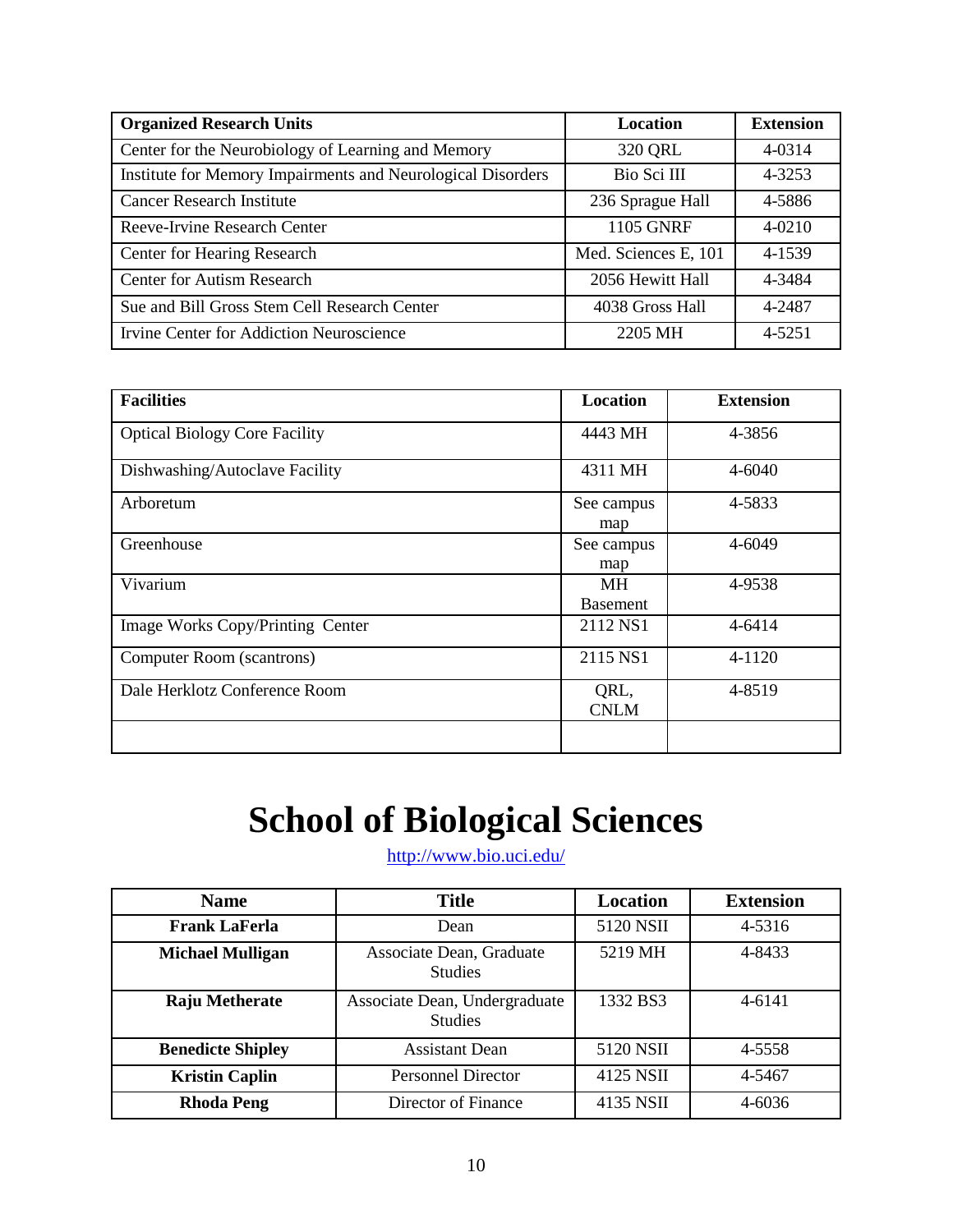| <b>Robyn Stiffler</b>      | <b>Facilities Director</b>           | 2136 NS I | 4-8284 |
|----------------------------|--------------------------------------|-----------|--------|
| <b>Matthew Martinez</b>    | <b>Computer Resource Manager</b>     | 2115 NS I | 4-8832 |
| <b>Jenna Bague-Sampson</b> | Director, Bio Sci Student<br>Affairs | 1328 BS3  | 4-0326 |

# **Graduate Program in Neurobiology & Behavior**

The expectations, requirements, and recommendations for making satisfactory progress toward completion of the graduate program in Neurobiology and Behavior (NB&B) are summarized here. Most students will enter the NB&B program in their second year at UCI following a year in the gateway Interdepartmental Neuroscience Program (INP); although it is also possible to enter the program through a different gateway program, or directly in the first year. Graduate students should also review the policies and procedures of the Graduate Division as summarized in the UCI catalog [\(http://catalogue.uci.edu/\)](http://catalogue.uci.edu/).

# **Timeline**

# **First Year**

### Course Work

Most students will spend their first year at UCI in the INP gateway program, and transfer to the NB&B graduate program at the end of that year. Entry into the NB&B program requires that students satisfy all requirements of the INP program. The NB&B program further requires satisfactorily completion of each part of the NB&B core curriculum (B or better), performing at a higher than satisfactory level in at least some courses.

The core curriculum is:

| • Neurbio 206:  | <b>Molecular Neuroscience</b>  |
|-----------------|--------------------------------|
| • Neurbio 207:  | <b>Cellular Neuroscience</b>   |
| • Neurbio 207L: | Cellular Neuroscience Lab      |
| • Neurbio 208:  | <b>Systems Neuroscience</b>    |
| • Neurbio 209:  | <b>Behavioral Neuroscience</b> |

Students in the INP gateway program who envisage transferring to the NB&B graduate program are thus strongly advised to take the above courses in fulfilling the Molecular, Cellular and Systems requirements of the INP program. If the Neurbio 209, Behavioral Neuroscience course is not taken during the first year, this must be taken during the second year, after entering the NB&B graduate program.

Students who enter through other gateway programs are similarly required to satisfy all requirements of that program, and will generally be required to take all of the NB&B core courses during their second year;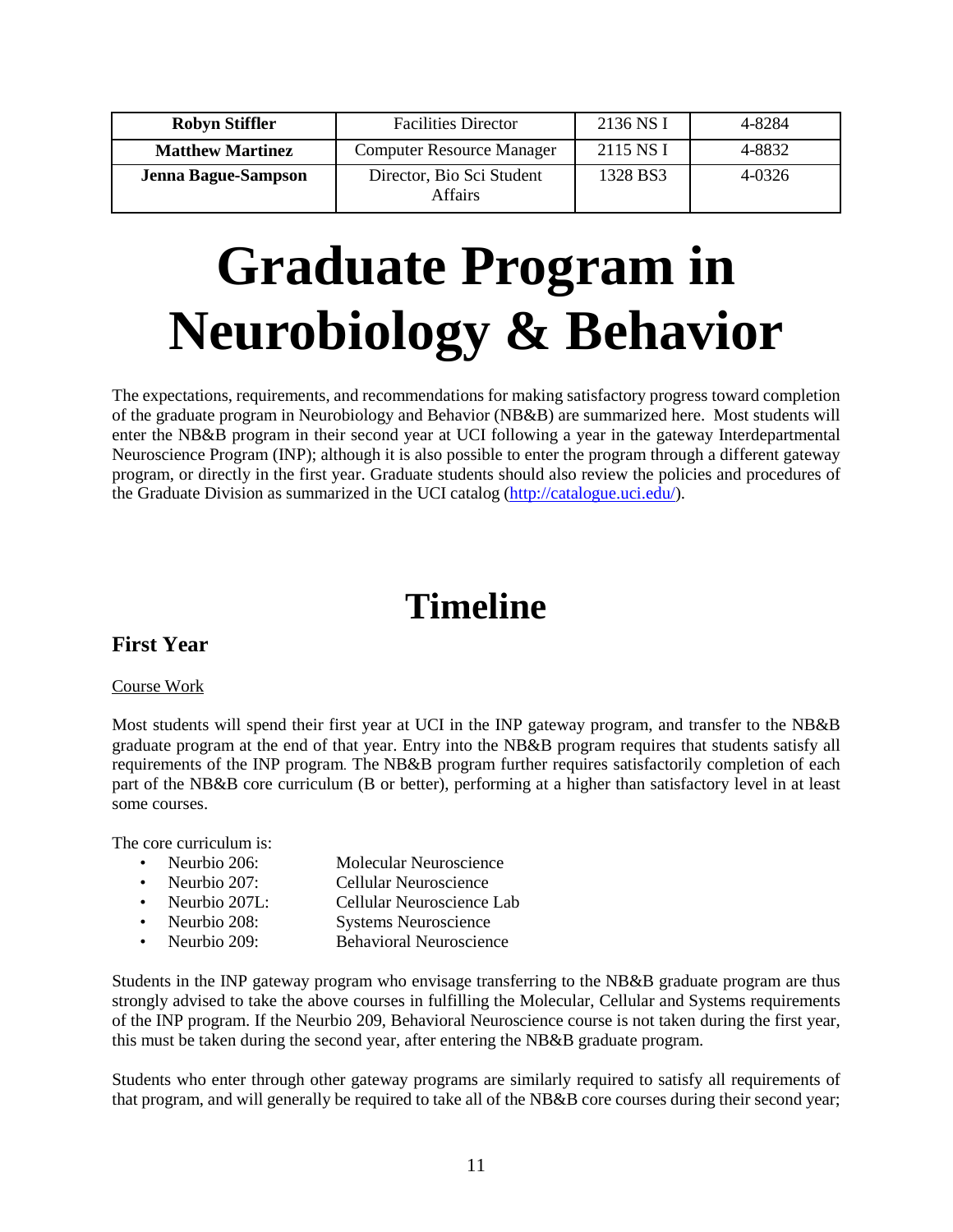although an exception may be granted by the Graduate Advisor to substitute one or more core courses taken in that program.

#### Research

The excitement of research provides the primary motivation for most students selecting a career in neuroscience and behavior. During first-year research rotations, it is important to stay in close touch with the research efforts of the lab with which you are affiliated and to attend the lab's meetings and seminars. Students planning to enter the NB&B graduate program should identify a research mentor associated with the program by the end of the first year. You can consult the Graduate Advisor and/or Chair for advice on this and other issues at any time.

#### Evaluations

Students are expected to have an overall GPA of 3.3 or higher by the end of the first year and to have met all the requirements of the gateway program in which they are enrolled. The Graduate Division requires graduate students to have a GPA of 3.1 or higher to serve as TAs. At the graduate level, a grade of B (3.0) indicates satisfactory performance. Students with a B- grade in a single core class may be granted an exception to enter the NB&B graduate program, but are placed on conditional academic status and are required to retake that class and obtain a passing grade (B or higher). Students on conditional academic status are also expected to exceed the department's basic expectations in their regular work while making up earlier deficiencies. To continue in the program, students must have an overall GPA  $\geq$  3.3 and have satisfactorily made up any core course deficiency.

Students obtaining B- grades in two classes, or a grade of C+ or below in a single class during their first year will not be permitted to enter or continue in the NB&B program until the deficiency is remedied.

### <span id="page-11-0"></span>**Second Year and Beyond**

### Teaching

The policy of the School of Biological Science is that graduate students TA a minimum of two quarters at 50% time before they graduate. This total can be reached using up to four 25% TA assignments, as needed.

The Department of Neurobiology and Behavior implements this requirement partly by having students support the undergraduate neurobiology laboratory, N113L. The requirement is as follows (details may change depending on graduate class size and department needs):

Second year at UCI - either Winter or Spring: 50% TA: teaching N113L at 25% and grading N113L at 25%.

In addition to N113L (as described above), students must also TA an additional quarter at 50% (or two quarters at  $25\%$ ) before they can graduate (as per School policy). The department currently has  $\sim$ 30 slots each year for assisting with N113L or large lecture courses (non-majors, upper division majors and freshman biology). The freshman biology course (Bio 93), in particular, has a strong mentored-teaching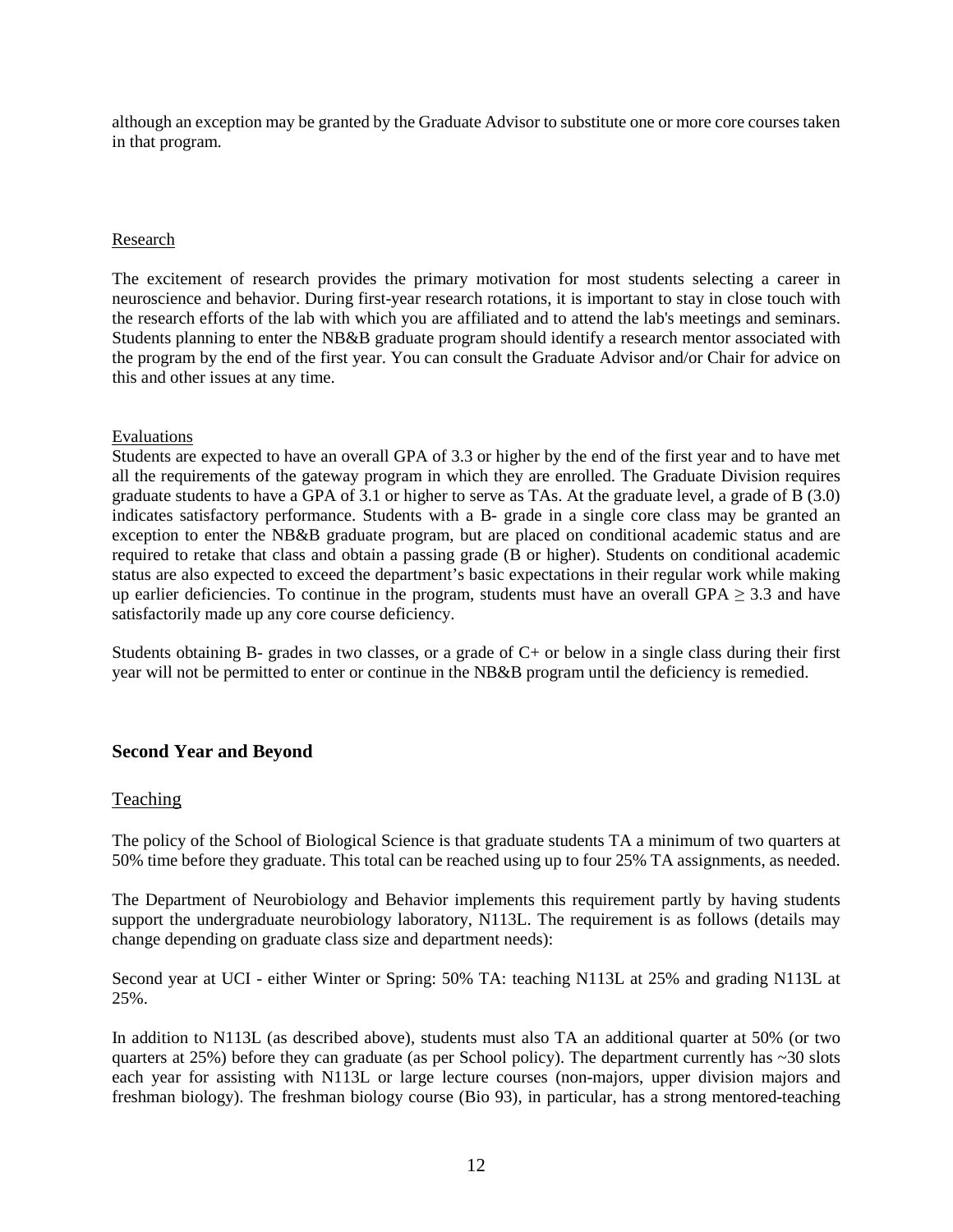component and is highly recommended for students with an interest in teaching.

Students may TA beyond the required amount if they are interested in gaining additional experience or funds (not to exceed stipend level).

Related information:

- a. Students on most federal fellowships or training grants may not receive TA appointments greater than 25%. In these cases, students can TA 25% for N113L in both Winter and Spring to fulfill their departmental requirement.
- b. Students supported by a GAANN grant should expect to TA while on the grant, and the assignment should be carefully selected to include a strong mentor component for the student. Students may receive up to 50% TA appointments.
- c. Per campus-wide practice, students in the MSTP (MD-PhD program) do not have TA requirements.

#### Seminars and Research Presentations

In addition to course work and research, students participate in seminars and other activities. Neuroblitz is a student-run activity in which graduate students deliver presentations on their research, followed by questions and feedback. The program was created as a way to allow students to practice presenting their research in a comfortable and yet formal environment.

#### Annual Advisory Committee Meetings

Students must meet annually with a faculty advisory committee, except when they are advancing (normally in the 3rd year) or defending (normally in the 5th year), and submit a meeting report to be placed in the student's file. The policy on Annual Advisory Committees and the form to be filled out by the committee can be obtained from Naima Louridi in the department office. Students should consider members of their advisory committee to be scientific mentors, and should feel free to meet with them informally throughout the year. Advisory committee members will provide guidance to help develop the thesis project; in this way, the coherence and completeness of the project will be monitored throughout the student's graduate career.

Presentation of an Individual Development Plan (IDP) is required for all graduate students at the annual thesis committee meeting. The IDP will be prepared in consultation with the thesis advisor, presented at the first thesis committee, and updated annually at all future thesis committee meetings. The IDP should describe the student's career goals, desired training, and milestones associated with professional development and academic training (fellowship applications, technical workshops, meeting presentations, pedagogical training, development of communications skills, etc.).

#### Course Work

Students are encouraged to satisfactorily complete at least two advanced graduate courses before advancing to candidacy and are required to complete at least four before the dissertation defense. *One of these classes must be in the area of statistics and experimental design*. This requirement can be met by taking NB257 (Statistics and Experimental Design) or, with the approval of the graduate advisor, an equivalent statistics class offered by another department. Advanced classes must be taken for a letter grade, not on an S/U basis, to count toward the required minimum of four advanced classes. With the consent of the graduate advisor, graduate courses from other departments may satisfy part of this requirement if they are not primarily introductory or technically oriented.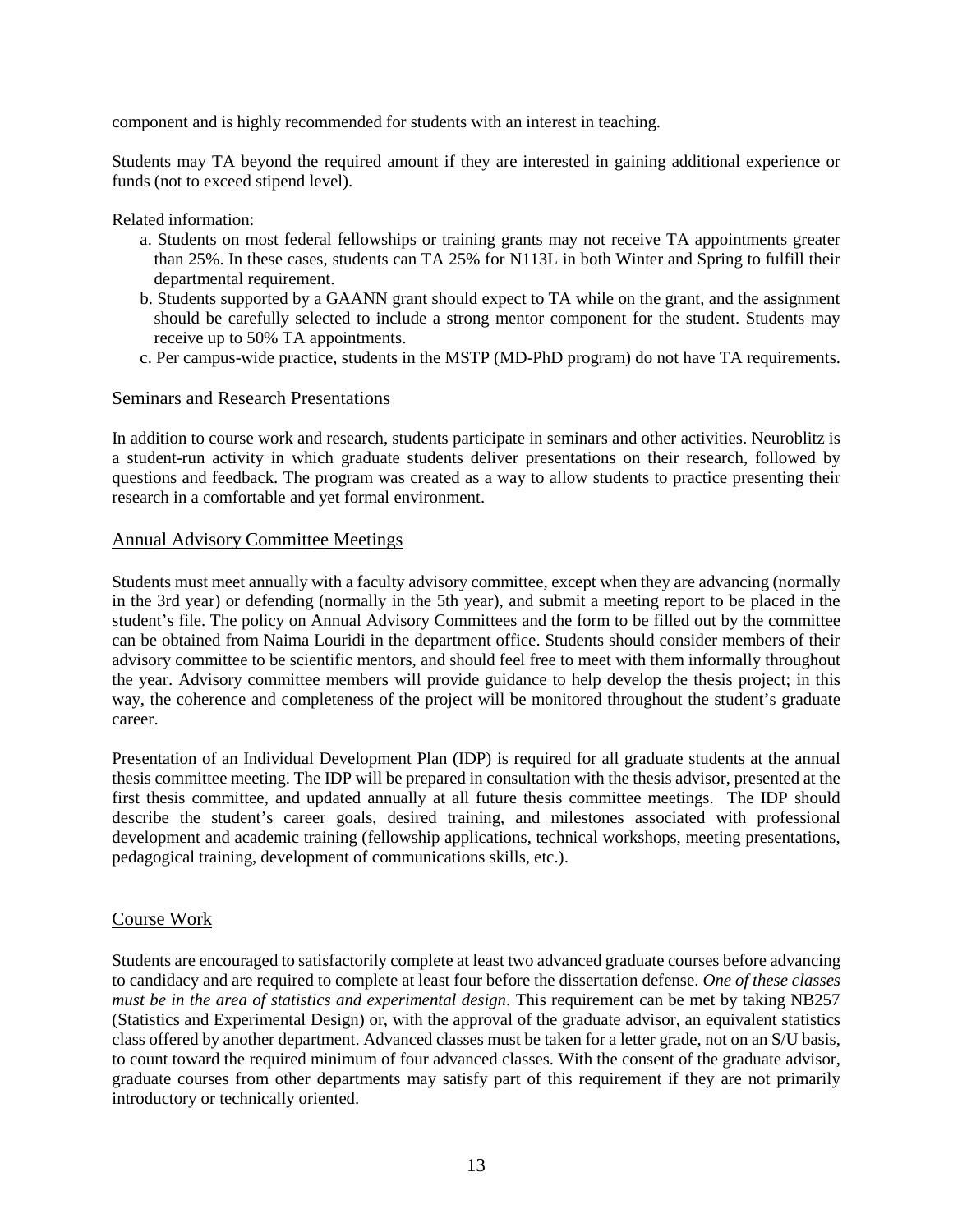Students should begin taking advanced courses in their second year and are strongly encouraged to enroll in NB257 or equivalent statistics class in their second year.

Students are expected to maintain a GPA of 3.3 or higher throughout their time in the graduate program.

#### Evaluations

Students are evaluated once a year, at the end of spring quarter, unless they are on conditional academic status or are behind in their progress toward the Ph.D. Evaluation of students who have completed the core is based on (i) performance in advanced courses; (ii) laboratory research; (iii) timely preparation for and performance on the advancement to candidacy exam; and (iv) teaching. If a student's performance has fallen below the department's expectations in more than one course, more than one area (e.g., course work and research, course work and teaching or research and teaching), or more than one quarter, or if the student has not made up deficiencies in a timely manner, the faculty may immediately recommend that the student be academically disqualified by the Graduate Division.

### Advancement to Candidacy

In consultation with their research advisor and the Graduate Advisor, students should select an advancement to candidacy committee no later than spring quarter of their third year. Through individual and/or group meetings with the committee members, the student should take good advantage of their expertise when developing a research plan for the dissertation and critiquing the literature in that area. The student should take the initiative in seeking their advice and should not postpone contact with them until the advancement to candidacy exam.

Before the end of the spring quarter of the third year, students are expected to write an advancement document that includes 1) a critical review of the literature in the area in which they plan to do their dissertation and 2) a proposal presenting plans for the dissertation research. Although it is good to have preliminary data to include, this is not a strict requirement. The scope of this document will depend on the research area, and students generally consult with their research advisor and committee members to determine an appropriate range of topics.

Student are expected present this work to their advancement committee and to take the advancement to candidacy exam. The area defined by the review and proposal provides a focus for much of the oral exam, but candidates are expected to be able to discuss issues and answer questions in the broader domain of neurobiology and behavior. Details on the format for preparing the review and proposal are available from the graduate advisor, and examples of previous advancement documents can be obtained from the Department Office. The advancement document should be distributed to the committee at least a week before the exam.

Advancing to candidacy in the spring of the third year gives students two years to complete their Ph.D. within the department's expected time-to-degree of five years. Students for whom a second exam must be scheduled are expected to pass it by the end of the next quarter. Students may advance to candidacy before the deadline indicated, but those that have not met the deadline will not be considered to be making normal progress to the Ph.D.

The advancement committee, which must be approved in advance by the Graduate Advisor, generally consists of your research advisor, three additional Neurobiology and Behavior faculty members and one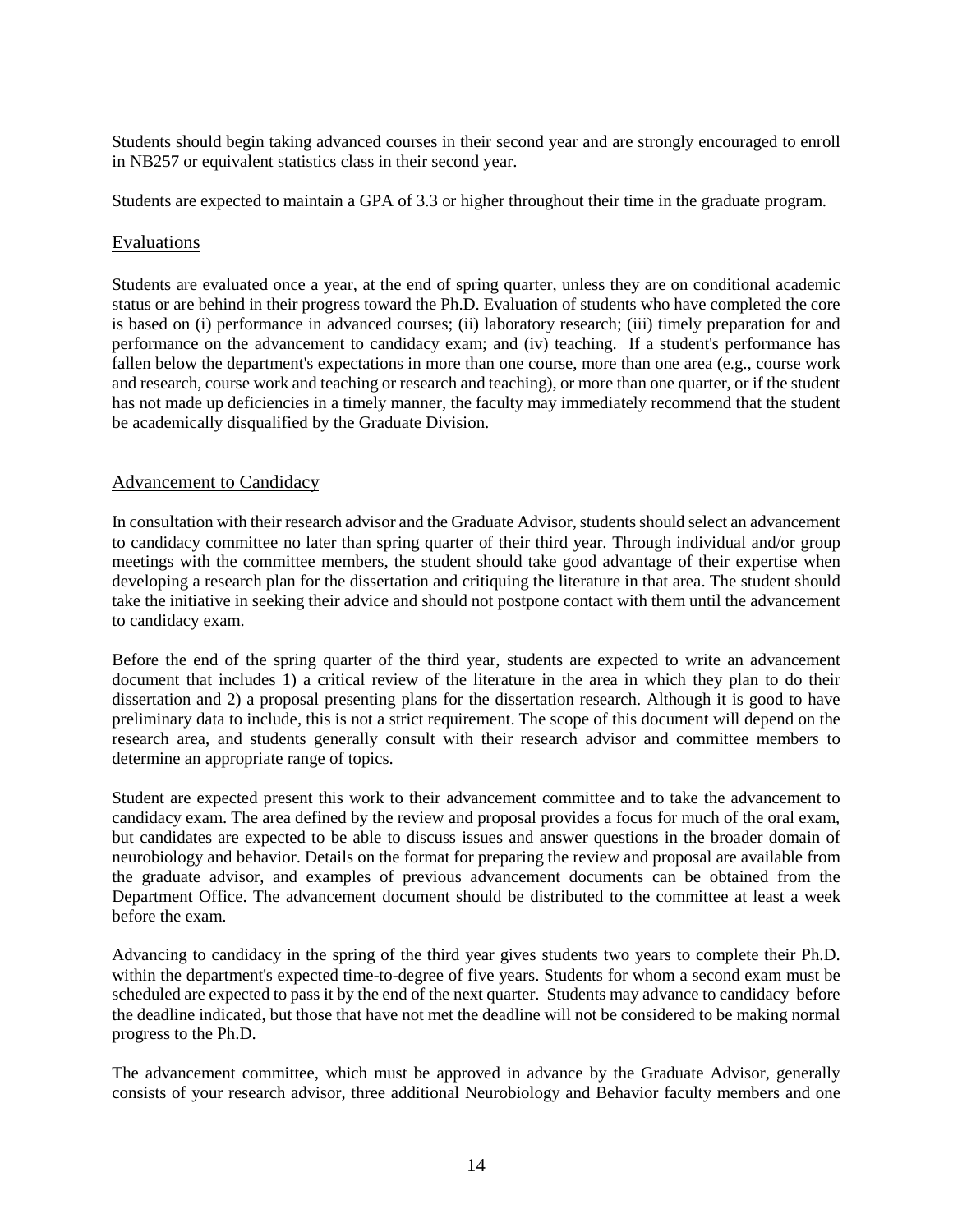"outside" member, for a total of five. The committee must have a minimum of three Neurobiology and Behavior faculty.

The student may prepare Ph.D. Form I (Report on Qualifying Examination) before the exam for signatures by the committee members after the exam. The student then indicates on the form the three faculty members who will serve as the Ph.D. dissertation committee: two departmental faculty who served on the advancement to candidacy committee plus the student's research advisor. The form is delivered to the Cashier's office by the student with their check for \$90.00, which partially covers microfilming of the dissertation. The stamped form is then returned to the department. If the student does not pass the oral exam, a second exam will be scheduled before the end of the next quarter. Having prepared a research proposal and received critical comments from the committee, students who have advanced to candidacy may choose to submit their proposal as part of an application for an individual pre-doctoral fellowship to NIH or another source. This decision should be made in consultation with the research advisor and graduate advisor.

After advancement to candidacy, students may optionally submit paperwork and obtain a master's degree. Contact Naima Louridi to submit paperwork.

After advancement to candidacy, annual thesis committee meetings should directly assess and provide guidance for academic publication.

### **Outside Employment and Conflict of Interest**

Doctoral students are expected to be fully engaged in the doctoral program and should not undertake outside employment. An exception may be granted for outside employment that provides a professional development opportunity, typically related to teaching. Requests for exception should be directed to the Associate Dean for Graduate Studies.

The campus has an established conflict of interest (COI) policy that must be met when a graduate student performs research, and the PI has a financial interest in the project. If there is a COI, there must be an additional committee member appointed to the thesis committee that is responsible for protecting the student from conflicts. This process is detailed in Ph.D. form I. The Graduate Dean shall select the Oversight Member from a list of three nominees agreed upon by the student, the faculty research/thesis advisor, and the departmental representative. The departmental representative shall submit a written request to appoint an Oversight Member to the Graduate Dean no less than two weeks prior to the date of the exam to allow a reasonable time for review. This request should include background information describing the circumstances of the possible conflict. The Graduate Dean will retain sole authority to appoint the Oversight Member.

#### **Doctorate Thesis**

Students are expected to complete their research, write their dissertation and successfully defend it by the end of their fifth year. Students should work closely with their dissertation committee throughout the time from advancement to candidacy and completion of the degree. By the policies of the University of California, the final exam is open to the public but the privilege of examining the candidate remains with the committee unless extended by the chair.

Students must enroll and pay fees every quarter until they complete the requirements for the degree. If all of the requirements are satisfied except submission of the final version of the dissertation or completion of the final exam, a student may apply to pay only a filing fee. By the end of the quarter for which the filing fee was paid, the dissertation must be approved by the manuscript advisor in Graduate Division. During the quarter for which the filing fee was paid, the student normally may not use University services (e.g., the library) or be employed by the university as a TA, graduate student researcher or in any other capacity. Students are allowed to receive employment positions (GSR/TA) during Summer while on filing Fee and maintain housing and library privileges.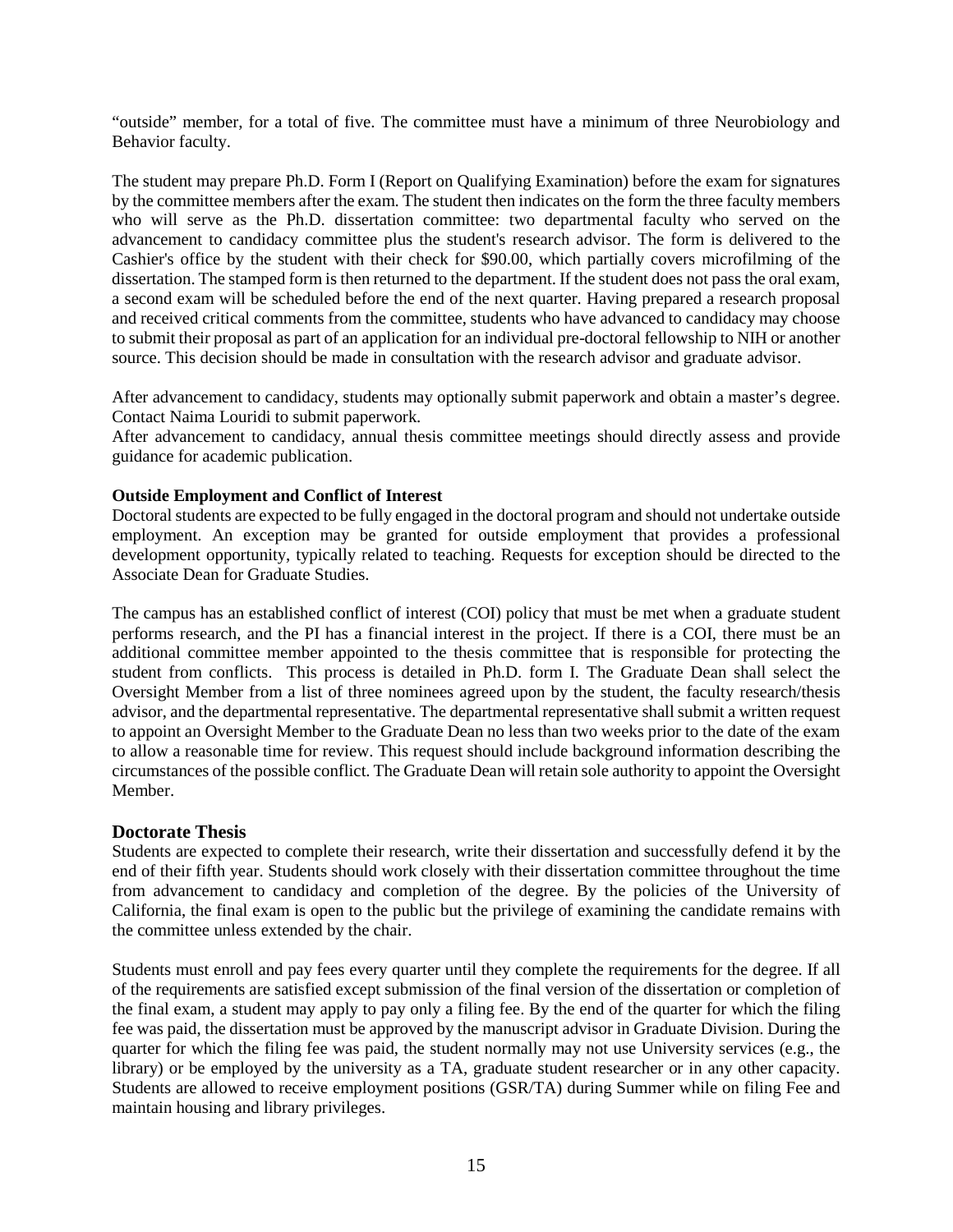The dissertation must be prepared according to guidelines available online: [http://etd.lib.uci.edu/electronic/tdmanuale.](http://etd.lib.uci.edu/electronic/tdmanuale)

#### **Dissertation Defense and Pre-Defense Exam**

PhD candidates will schedule a "pre-defense" meeting with their dissertation committee for an oral examination based on a near-final draft of the dissertation. The meeting will be scheduled only after the draft is delivered to the committee, to ensure at least two weeks for evaluation. At the meeting, the student will give a brief oral presentation and answer questions about the draft. The committee may identify problems with the dissertation that should be addressed in the final draft. Note that the intent of this meeting is to strengthen the written document and not, for example, to identify problems with the experimental design (which should have been identified earlier, e.g., during annual advisory meetings). When the committee has signed off on the revised, final draft, only then can the public oral defense be scheduled.

After the public defense the committee and student will meet briefly behind closed doors for feedback on the presentation and to sign the paperwork.

During their final year of graduate study, doctoral students will present a detailed plan for post-graduate career development and employment to the thesis committee at 6 to 12 months in advance of degree completion

# <span id="page-15-0"></span>**Submitting Your Manuscript**

The library is very particular about the format of the manuscript. A manual has been prepared for you to follow and is available for purchase from the UCI Bookstore. The manual is also available at the Libraries Research Resource website located at [http://etd.lib.uci.edu/electronic/tdmanuale.](http://etd.lib.uci.edu/electronic/tdmanuale)

# <span id="page-15-1"></span>**Matriculation**

Before candidates leave UCI, they are expected to do each of the following:

- Provide the department with three clean copies of the manuscript. The department will pay for one copy. You will need to take copies to a bindery company. Kater Crafts is recommended by the UCI Library [\(http://www.katercrafts.com/welcome.htm\)](http://www.katercrafts.com/welcome.htm).
- Pay all departmental liens.
- Return all departmental and school property (e.g., keys, etc.).
- Sign all personnel and payroll forms.
- Provide the department with the title and location of the first employment opportunity.
- Provide the department with a forwarding address.
- Advise the department of the disposition of reprint requests (i.e., forward or refer elsewhere).
- If at any time during their training, candidates received support from the training grant or a fellowship, they must file a termination report with the supporting agency.
- Meet all Office of Graduate Division requirements.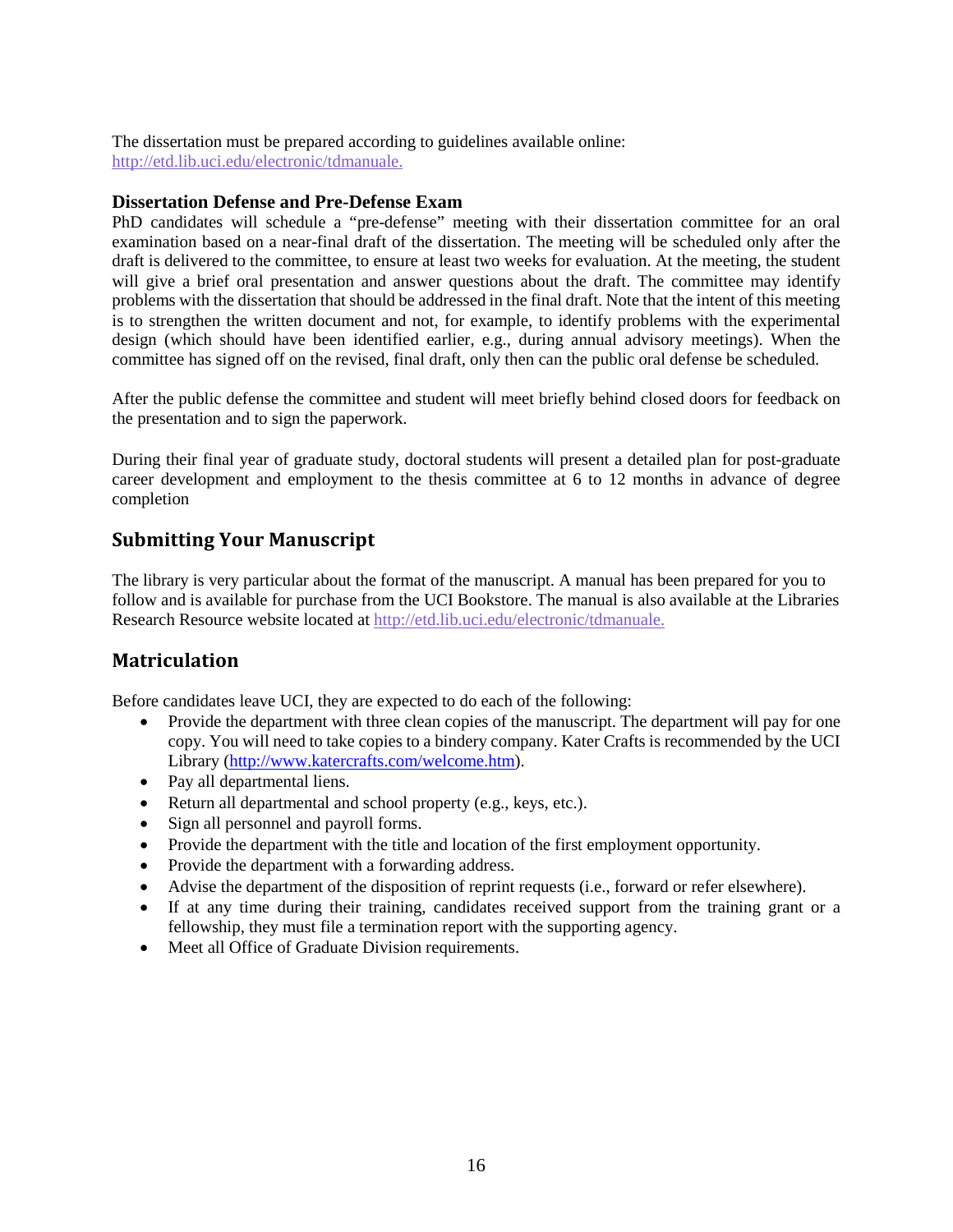### **IMPORTANT FORMS**

**Advancing to Candidacy Ph.D. Form I: Report of the Ph.D. Candidacy Committee**  <http://www.grad.uci.edu/forms/>

**Defending A Dissertation Ph.D. Form II: Report On Final Examination For Ph.D. Degree**  <http://www.grad.uci.edu/forms/>

**Ph.D. Dissertation Submission Dissertation-Thesis Approval Form**  <http://www.grad.uci.edu/forms/>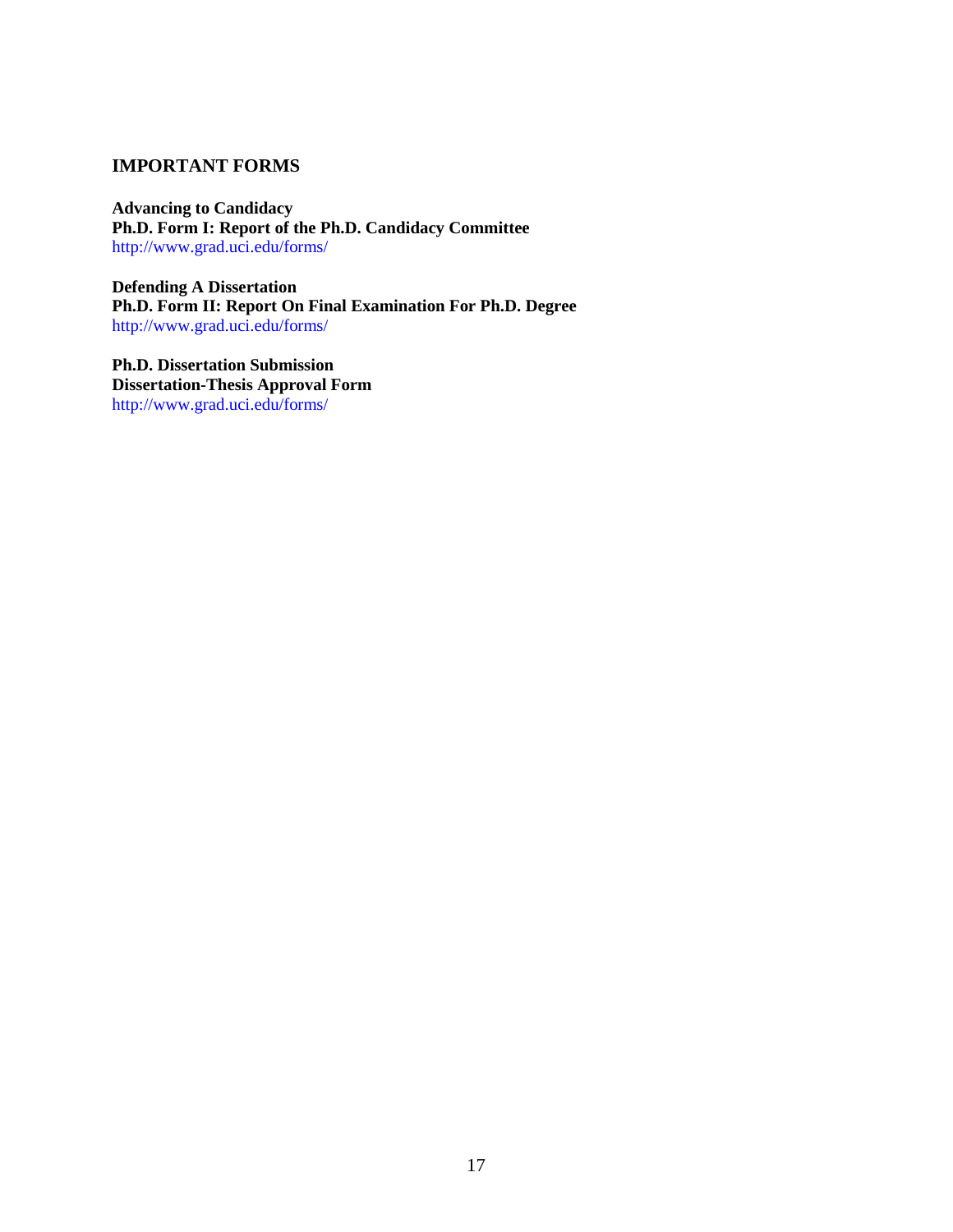# **Services**

# **UCI Campus Services**

# <span id="page-17-2"></span><span id="page-17-1"></span><span id="page-17-0"></span>**Graduate Division**

<http://www.grad.uci.edu/>

The **Dean of Graduate Division** administers graduate education in accordance with academic policies established by the Academic Senate and by the Graduate Council, a standing committee of the Irvine Division of the Academic Senate. The staff of Graduate Division is prepared to answer questions about admissions, academic policies and procedures, graduate programs and degrees, financial assistance, student services, and other matters of concern to graduate students. They are available at Aldrich Hall 120, x4- 4611.

### **Counseling Center**

<https://counseling.uci.edu/services/>

The counseling Center is the primary counseling and mental health agency for UC Irvine graduate students. They strive to assist students with their academic success by developing dimensions of well-being.

# **Disability Services Center (DSC)**

<https://dsc.uci.edu/>

At the University of California, Irvine, providing a culture of inclusion and equal opportunity for students with disabilities is a campus wide responsibility and commitment. UCI demonstrates its core values of individual growth, development, civility, and diversity by recognizing students with disabilities as an important part of its student body. Our mission is to empower students to maximize their abilities to thrive in today's global community. New to DSC? Registering is the first step towards getting accommodation services at UCI.<https://dsc.uci.edu/register/>

# <span id="page-17-3"></span>**Registration / Enrollment**

<https://www.reg.uci.edu/registrar/soc/webreg.html>

Your registration at UCI consists of two separate steps that must be completed to be officially registered:

- 1. Enrollment in classes with a minimum of 12 and a maximum of 16 units.
- 2. Payment of fees; Once you have registered, your fees (which are paid for by the department or lab) are electronically transferred to the Cashier's office.

Be sure to register and see that your fees have been paid for each quarter by the deadline online through WebReg [\(http://www.reg.uci.edu/registrar/soc/webreg.html](http://www.reg.uci.edu/registrar/soc/webreg.html) ). You will be charged a late enrollment fee of \$50 if you are not enrolled at the end of the second week of instruction. Also be aware, late registration may affect your FICA status. If your account shows a positive balance for fees, contact the department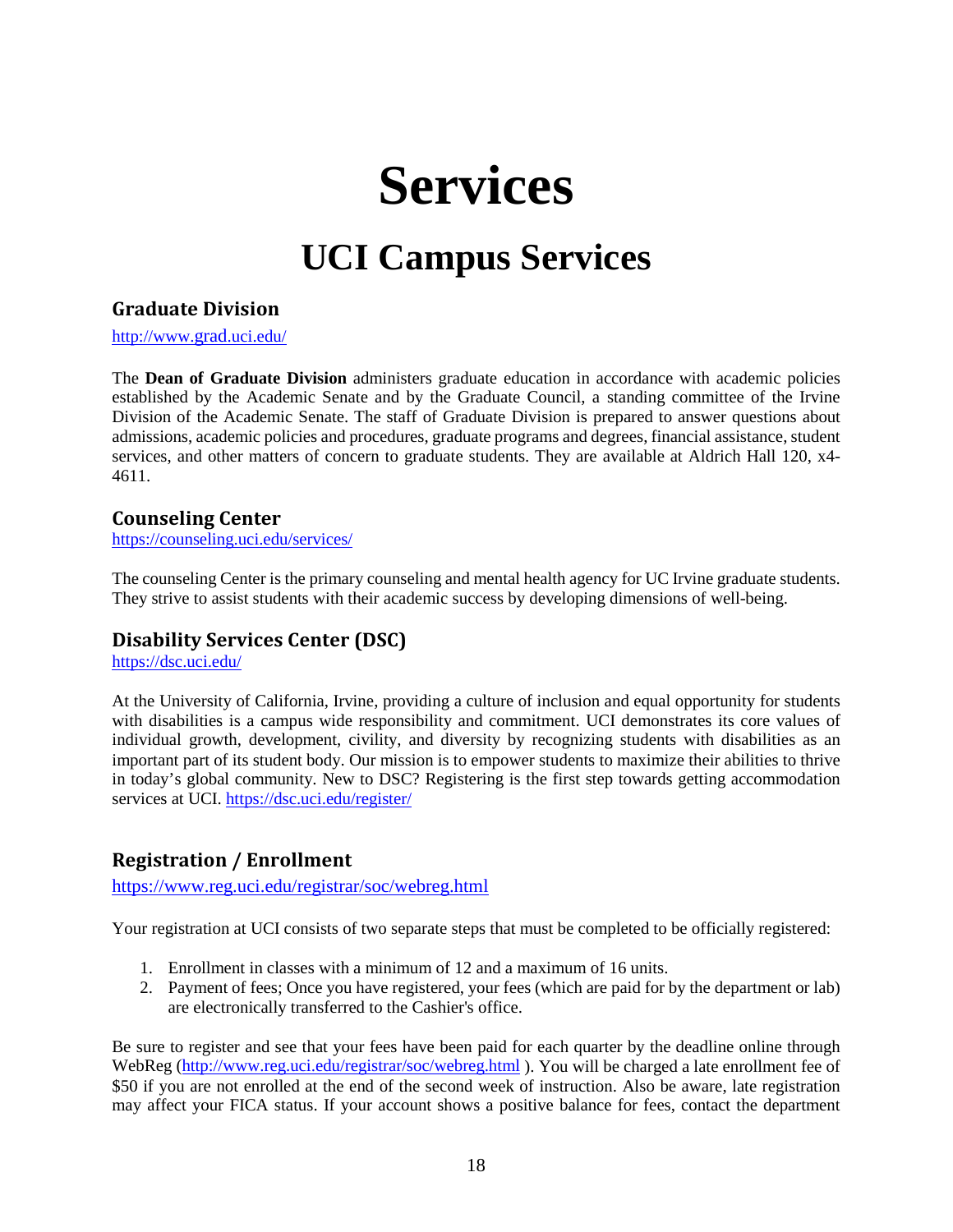office right away.

# <span id="page-18-0"></span>**Address Changes**

<http://www.reg.uci.edu/request/changeaddress.html>

Address information should be updated with the department. Please change your university records via StudentAccess (Frequently campus offices use e-mail to communicate with students so be sure to activate your UCINetID and check your e-mail frequently).

# <span id="page-18-1"></span>**Student Photo ID Card**

UCI photo ID cards are often required when conducting business with various campus services. The IDs are available for all graduate students at **UC Bookstore, the Hill** in the Student Center. Once your employment appointment is in place in our personnel records, take your student and employee identification numbers with you to obtain your UCI photo ID card.

# <span id="page-18-2"></span>**Parking**

<http://www.parking.uci.edu/> <http://www.parking.uci.edu/at/modes/octa.cfm>

All vehicles must display a valid UC Irvine parking permit when parked on campus, or used metered spaces. The parking and Transportation Service Office is located in Room 200 in the Public Services Building, at the corner of Berkeley and Pereira.

Graduate students are eligible to register for the free sustainable transportation program. Register at [https://www.parking.uci.edu/AT/.](https://www.parking.uci.edu/AT/)

A good way to avoid parking costs is to ride the OCTA bus. University Pass allows students at UC Irvine to ride OC bus all day, every day for a fraction of the most compared to regular fare. https://parking.uci.edu/AT/modes/OCTA.cfm

The Anteater Express is a UCI-run bus system. Rides between graduate student housing and the main UCI campus are free.<http://www.shuttle.uci.edu/>

# <span id="page-18-3"></span>**Internet**

<http://www.oit.uci.edu/>

<span id="page-18-4"></span>Office of Information Technology (OIT) operates the UCI campus network and telephone system. UCI offers mobile internet access via Wi-Fi across many locations on campus. UCInet Mobile Access provides UCI affiliates and visitors a fast and convenient way to connect to the web with mobile computers and devices.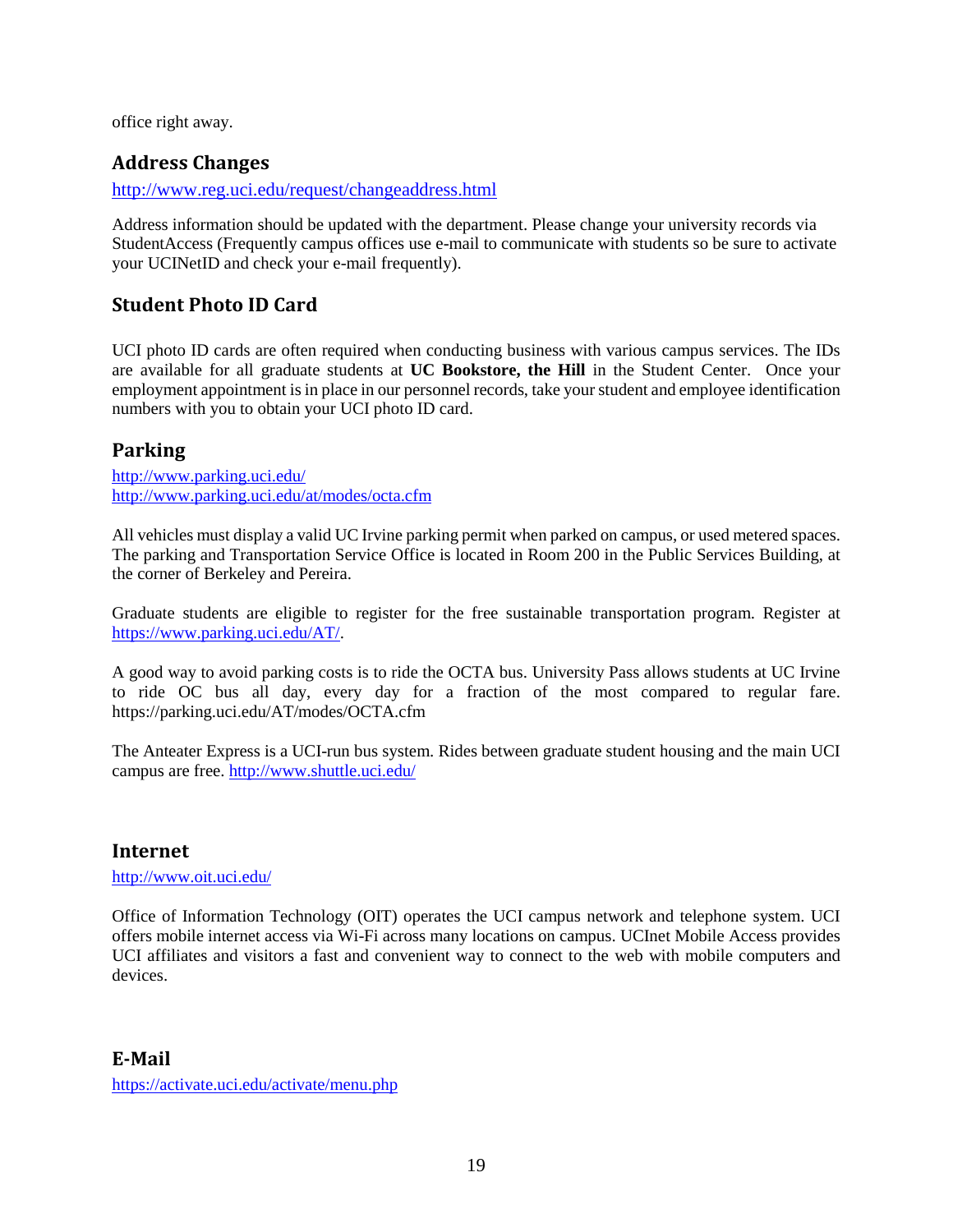UCI provides free e-mail accounts to all its affiliates - faculty, staff and students. When you receive your employee or student ID number you will automatically be given an e-mail account. University offices frequently use e-mail to communicate information to students, so it is important to activate your UCINetID and check your e-mail frequently. To activate your account, go to the website and follow the on-screen instructions.

# <span id="page-19-0"></span>**Anteater Recreational Center**

<http://www.campusrec.uci.edu/>

The Anteater Recreational Center (ARC) is equipped with two different gymnasiums, an elevated running track, a rock climbing wall, a fitness lab, and several activity rooms. Its Aquatics Plaza contains a 25 by 25 yard heated recreational lap pool and a 10,000 square foot weight and cardio room. Students can pursue their own fitness programs or participate in a full myriad of campus recreation programs. These programs include in-line skating, scuba, kickbox aerobics, Aikido, sailing and more! Tours of the ARC are available by calling x4-5346 to make an appointment. ARC Fee is included in your fees and paid except during Summer.

# <span id="page-19-1"></span>**Housing**

### <http://www.housing.uci.edu/>

The Housing Office, located at G458 Student Center, x4-7247, provides a wide variety of affordable housing options on campus with different amenities and living arrangements such as studios, one, two, and three-bedroom units, townhouses, flats, graduate residence hall, laundry rooms, recreation rooms, park, child care centers, gardens, and internet connections.

In addition, they provide information and services to help students locate and obtain off- campus housing, including lists of apartments, houses for rent, rooms for rent in private homes, roommates wanted, roommates available, and temporary housing. The housing office publishes "Living Around UCI", a guide to local apartment communities which includes information about rental prices, local realtors, budgeting expenses, roommate selection, and tenant/landlord rights and responsibilities. For more detailed information please visit their website.

# <span id="page-19-2"></span>**Safety Training**

### <http://uclc.uci.edu/>

<span id="page-19-3"></span>Graduate students are required to complete a variety of online safety training modules. Some of these are specific to the laboratory environment, while some are required for all graduate students.

# **School of Biological Sciences Services**

A variety of services and equipment are available through the School of Biological Sciences; most will require a grant or other fund number.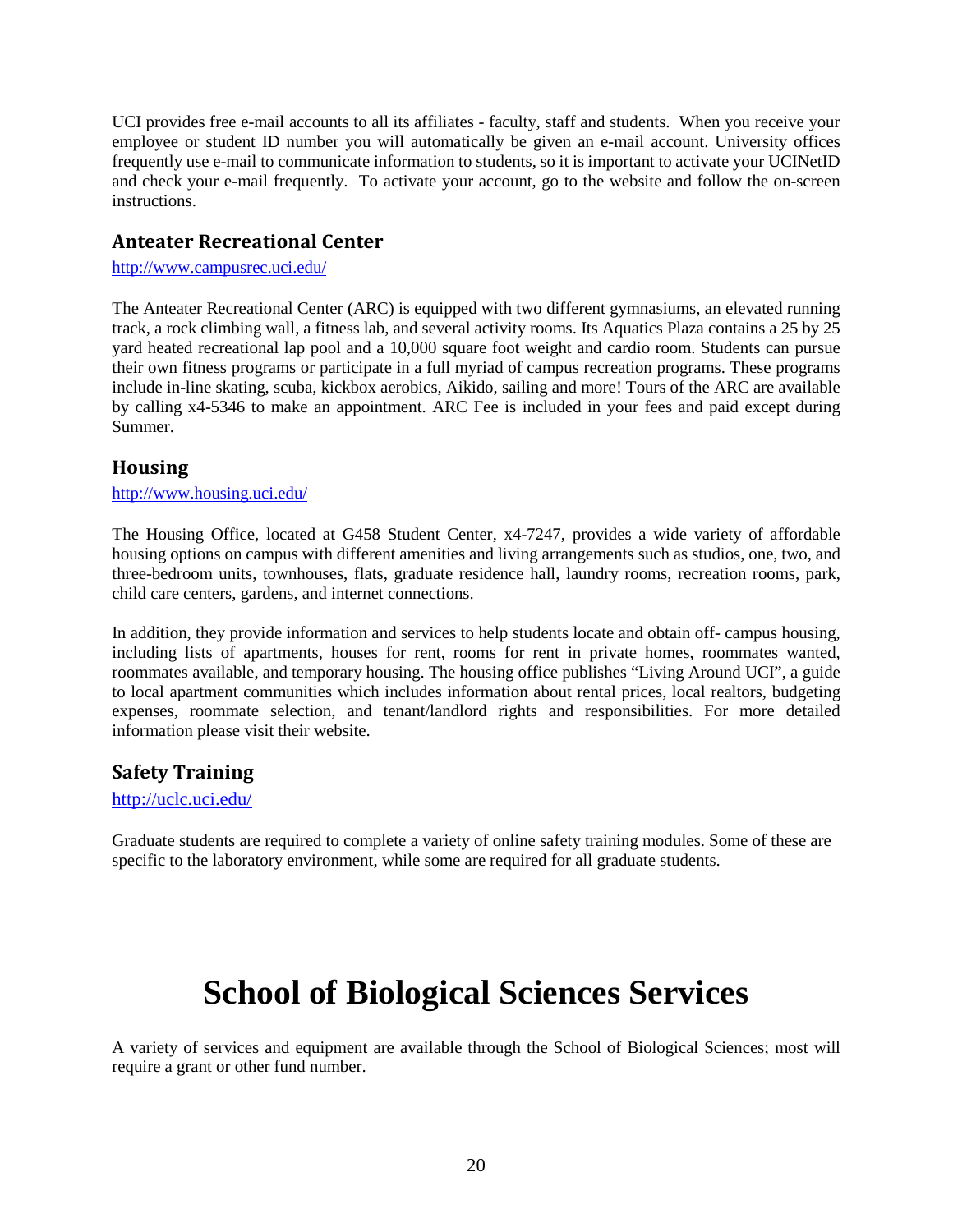# <span id="page-20-0"></span>**Image Works**

<http://imageworks.bio.uci.edu/>

Image Works, located in 2112 Nat Sci 1, x4-6414, provides a large number of services, including production of slides, film development, black and white prints, color scanning of images and gels, high resolution drum scanning, wide format poster printing, binding, as well as a full-service copy center. The facility manager is Matthew Martinez.

# <span id="page-20-1"></span>**Dishwashing and Autoclaving**

<http://www.bio.uci.edu/research/services-and-resources/>

Dishwashing and autoclaving facilities are located on the third floor of Steinhaus Hall and the fourth floor of McGaugh Hall.

# <span id="page-20-2"></span>**Vivarium**

Animal care facilities are located in McGaugh Hall, Steinhaus Hall, and the Bonney Research Laboratory. Access to these areas is restricted; Jefferson Chau, Vivarium Manager [\(jlchau@uci.edu](mailto:jlchau@uci.edu) and x4-9538) must grant permission. Please be certain to check with your faculty advisor for instructions about the care and handling of research animals. All laboratories have protocols approved and on file.

# <span id="page-20-3"></span>**Computer Services**

<http://comp.bio.uci.edu/>

Computer support is provided free of charge to the School of Biological Sciences faculty, staff, and graduate students. This is your starting point for help with computing problems.

•Visit their walk-in support center in 2112 NS1.

•Call to talk with helpdesk support staff at x4-3555 (949-824-3555) from 8:00a.m. to 6:00 p.m. weekdays.

• Email for assistance to [bcshelp@uci.edu](mailto:bcshelp@uci.edu)

•Urgent messages can be left at x4-3555 (#4 to mark urgent) for after hour requests on weekends and holidays. Staff is automatically paged and you will be called back.

BCS has various media equipment on loan in their office, such as computer projector, laptop, etc. To reserve equipment, call ahead at least a day in advance to their helpdesk.

# <span id="page-20-4"></span>**Travel Funding**

Some research-related expenses, such as travel, can be obtained through Dr. Michael Mulligan, Associate Dean of Graduate Affairs. If you are presenting a poster at a scientific meeting, such as the annual Society for Neuroscience, send him a written request detailing your travel i.e., expenses, location and title of your presentation, and he will reimburse up to ~\$300.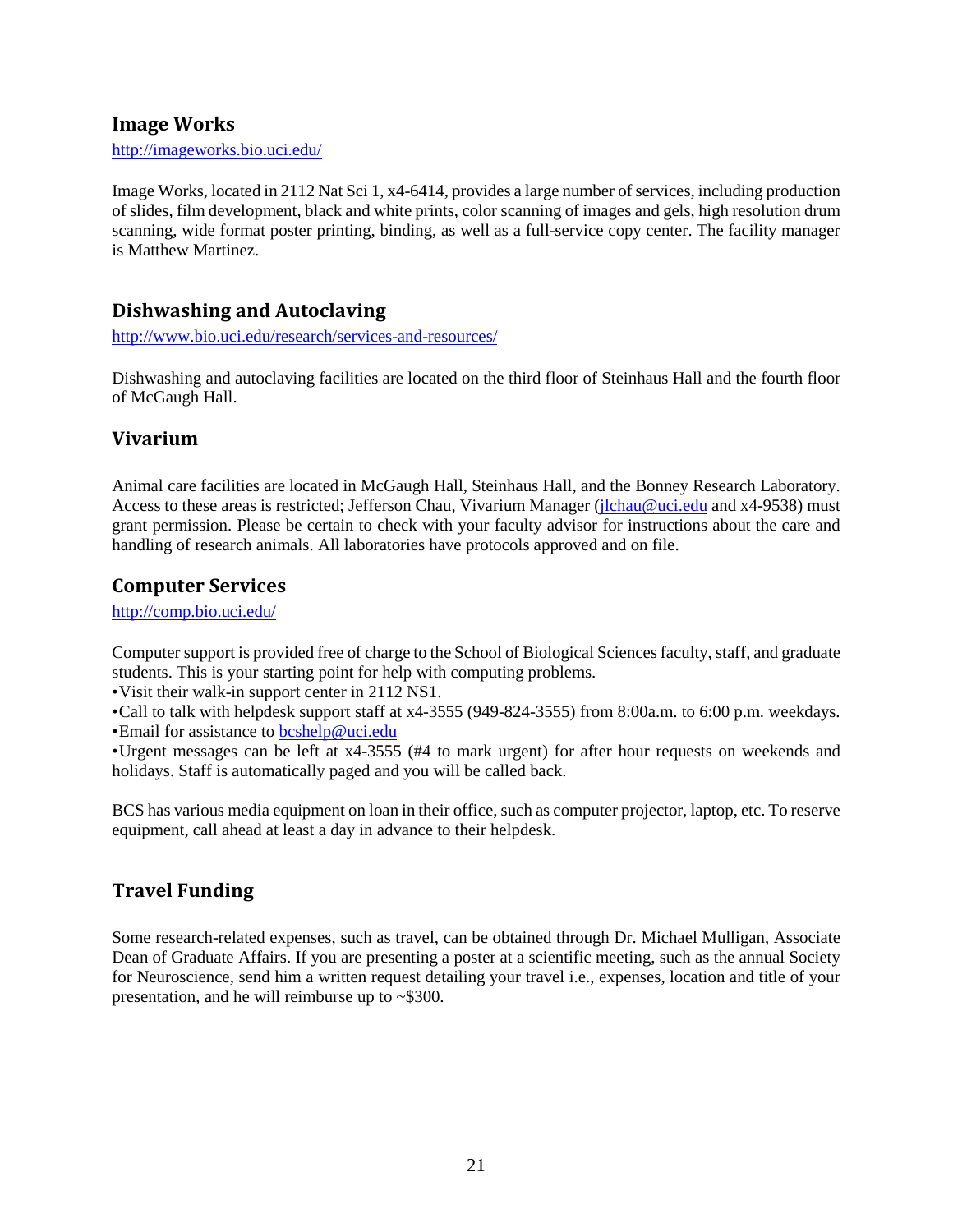# <span id="page-21-0"></span>**Department of Neurobiology & Behavior Services**

# <span id="page-21-1"></span>**Mail Boxes**

All graduate students are assigned a locking mailbox located just outside the department office. Please be careful not to misplace your key, as they are difficult to replace. Please check your box regularly for class information, announcements, telephone messages, documents to be signed, etc. Your official department address is University of California, Irvine, Department of Neurobiology and Behavior, 2205 McGaugh Hall, Irvine, CA 92697-4550.

# <span id="page-21-2"></span>**Mail Service**

Mail related to University business can be mailed from the department office. Outgoing off-campus mail must contain your name, return address, "zot" code, and your lab mail code. Your advisor or bookkeeper can help you to determine the correct mail code. On-campus mail should include at least a zot code and a department name. A list of campus zot codes is in the campus telephone directory. Mail pick-up and delivery is approximately at 10:00 am. Departmental letterhead and envelopes are available upon request from the department office.

### <span id="page-21-3"></span>**Fax**

You may use the fax machine in the department office to receive and send faxes. The fax number is 949-824-2447. Faxes addressed to you are put in your mailbox. If you send a research-related fax, use your lab account number on the fax log and your advisor's permission to use the account. Personal faxes are allowed, but you will be asked to reimburse the department for the cost.

### <span id="page-21-4"></span>**Telephones**

#### <http://www.oit.uci.edu/>

To dial on-campus extensions, first dial 4, for example, 4-XXXX. To call off-campus, dial "9" and then the number. If you wish to reach UCI emergency assistance from a cellular phone, you must dial 949-824-5223 to reach the UCIPD emergency dispatch line.

# <span id="page-21-5"></span>**Photocopying**

Photocopy machines in McGaugh Hall are located on the second and fourth floors. These copiers require code numbers, available from your faculty advisor. See photocopier key operators for help with copier problems, and also to make certain you are using the correct name brand for transparencies. Photocopiers are also located in the libraries.

To copy materials for classes you are teaching or serving as TA, see the Administrative Analyst in the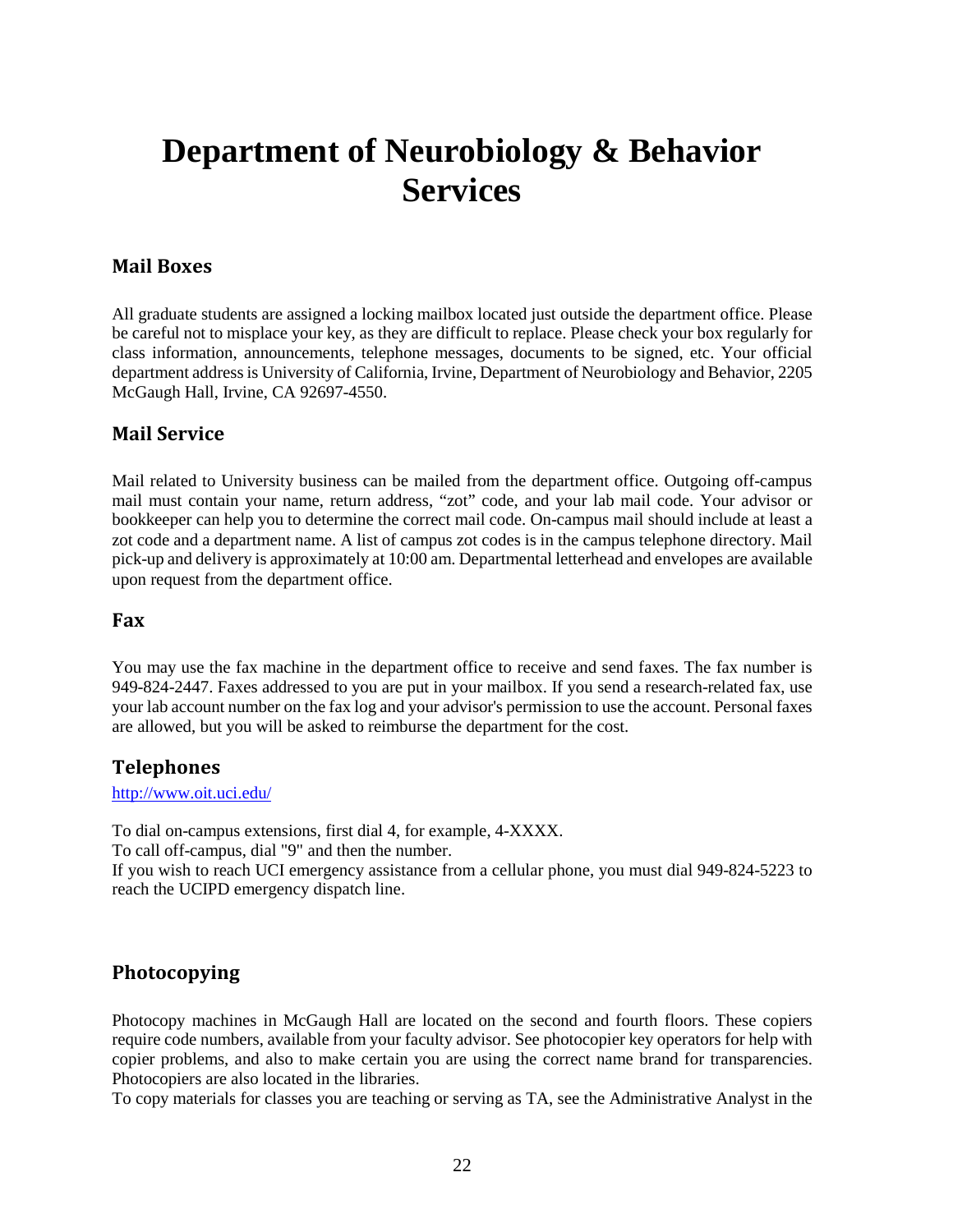department office for the copy code. **Copies made for classes are not to be charged to your advisor's copy number.** 

# <span id="page-22-0"></span>**Bulletin Boards and Announcements**

You may subscribe to a weekly listserve calendar of seminars in the life sciences, presented at the UCI College of Medicine and Biological Sciences campuses. To subscribe and unsubscribe, please follow the below instructions:

To subscribe or unsubscribe send an email with the correct body message email address below to the listserve:

1) Send an email message to: listserv@uci.edu

2) In the body of the message type only the line:

SUBSCRIBE BIO-SCI-SEMINARS YOUR NAME or…

UNSUBSCRIBE BIO-SCI-SEMINARS YOUR NAME

The School of Biological Sciences also offers an on-line calendar of coming events and seminar at: <http://www.bio.uci.edu/events/>

Bulletin boards on first and second floors of McGaugh Hall contain class information, seminar notices, research and academic job opportunities, and a variety of other information.

# <span id="page-22-1"></span>**Building Emergencies**

For emergency reports, please call Facilities Management Service Desk, (949) 824-5444, or after hours call Central Plant at (949) 824-5520

# <span id="page-22-2"></span>**Fellowships**

If you and your advisor decide that you should apply for an NIH or private fellowship, contact Jason Park at X4-5593 for assistance. He can help you identify potential funding agencies and will guide you through the application process. Never send an application directly to an agency.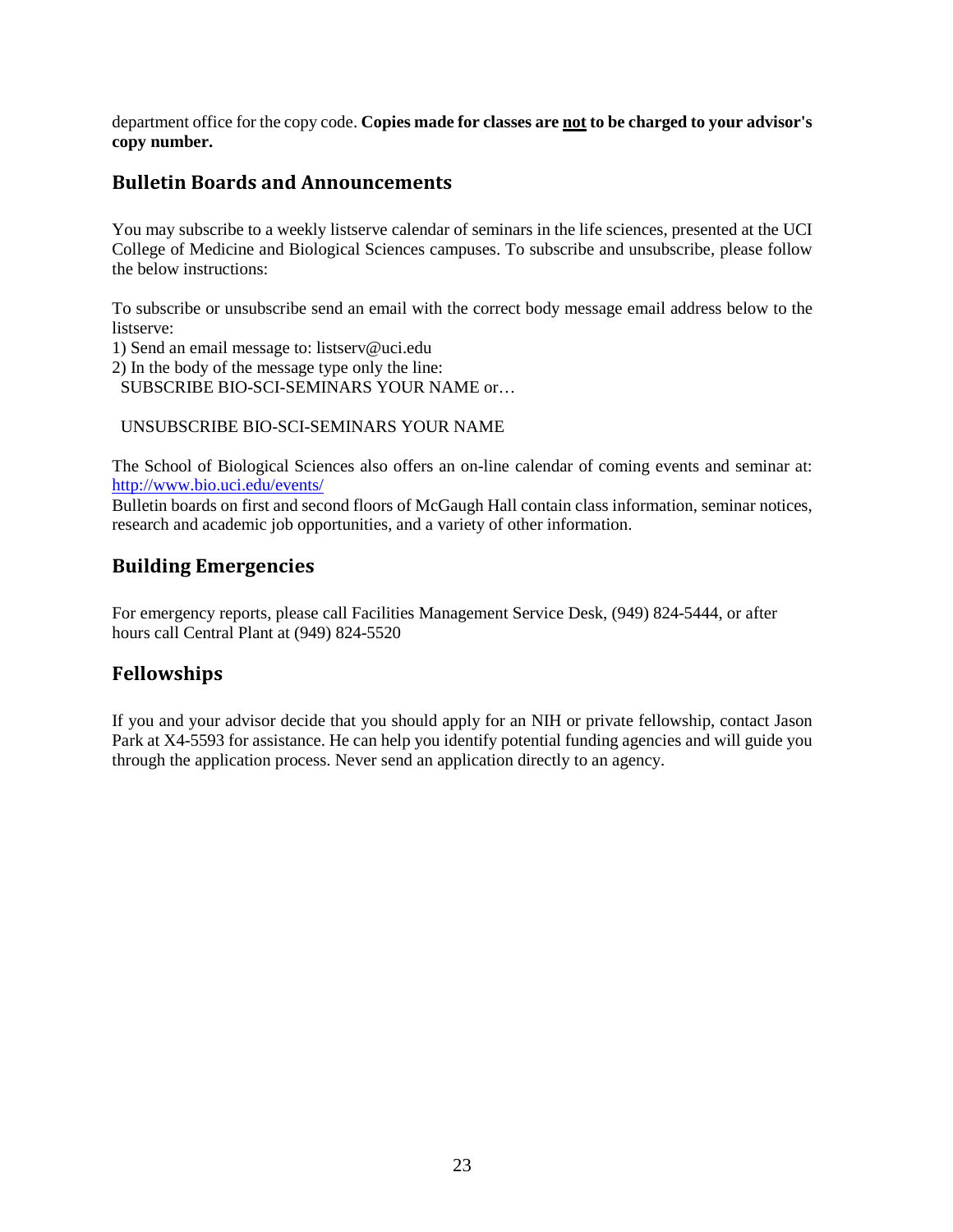# **Finances**

# **Purchases**

### <span id="page-23-1"></span><span id="page-23-0"></span>**PO/PALCards**

To order supplies and/or equipment, you will need to complete a Purchase Order worksheet and have your faculty advisor sign off. To submit for purchase, you will need to login to KFS (Kuali Financial System), complete the requisition and upload the PO worksheet as signature approval in the Notes and Attachments tab. There is a \$25.00 minimum purchase. If any questions, please contact the Purchasing Analyst to assist. **Never place a purchase order directly with a vendor.** PALcards are UCI credit cards used for the purchase of goods and services that may be available in your lab. Always check with your faculty advisor and lab manager to determine the specific purchasing procedure for their lab.

### **Repairs**

Equipment repairs are considered an outside purchase, whether you will be charged for the repair or not. **Always check with NB&B Finance staff before you take or send any UCI Equipment offcampus.** 

### **On-Campus Stores**

Before purchasing any item on campus, make sure you have your faculty advisor's approval and the appropriate recharge number with your KFS account and project number .

Always obtain a receipt for your purchase and forward it to NB&B finance staff.

#### **Reimbursements for Supplies**

For purchases of \$100 or less, you may choose to pay for the supplies with your own money and be reimbursed. However, **please note that buying with own funds should be last resort and for urgent matters**. **It is highly discouraged since you are not an approved buyer for UCI.** To do this, you must have a **receipt and a detailed explanation of how the items are being used in your research.** Your receipt **must** have the store name printed or stamped on it and a printed product description, and date of purchase. All receipts must be submitted for reimbursement within 5 days of the purchase date.

Bring your receipts with your explanation/description of their use to NB&B accounting staff for reimbursement. We prefer to prepare a Disbursement Voucher reimbursement depositing the funds directly into your checking account.

<span id="page-23-2"></span>A Disbursement Voucher document will be completed by NB&B accounting staff, which will require your faculty advisor's signature on the cover sheet. You will receive e-mail notification from UCI's Central Accounting that a deposit has been made to your account.

# **Travel Reimbursements**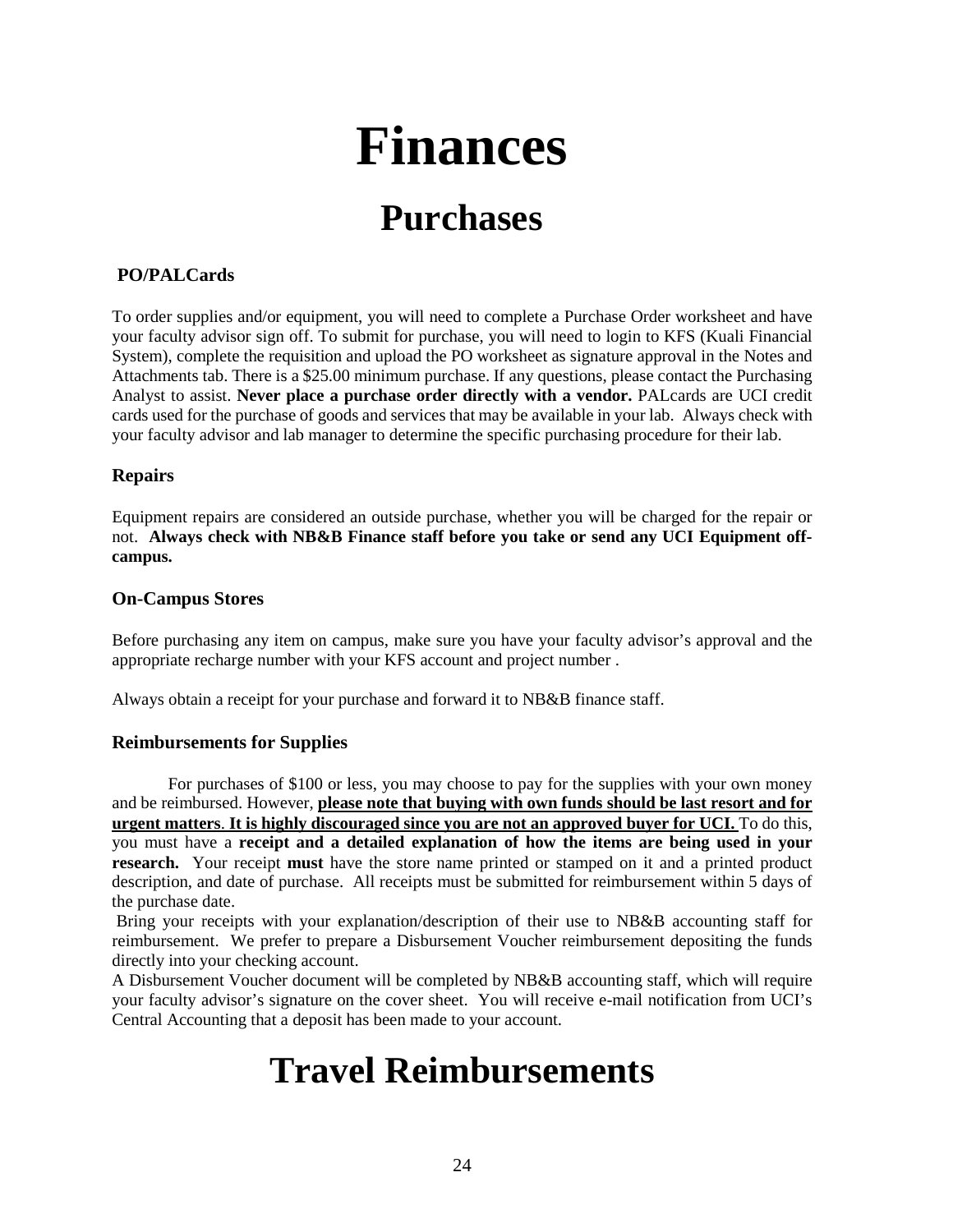Here are some guidelines to help you plan your trips for university business. Please keep this handy for future reference, but if you have any questions, please ask your finance analyst. It is to your advantage to plan ahead for your trip as much as possible. This advance notice also helps the administrative staff prepare the required paperwork. When you are going somewhere, let us know and we will help you through the process.

# <span id="page-24-0"></span>**How to Pay for Your Trip**

After approval from your faculty advisor, travelers normally register for a scientific conference and book their own domestic flights through an on-line resource called CONNEXXUS. Connexxus is a UCI preferred method for making travel arrangements. Any UCI employee who needs assistance accessing Connexxus may send an email at [askconnexxus@uci.edu](mailto:askconnexxus@uci.edu)

[https://portal.uci.edu/uPortal/f/u30l1s6/p/webproxy-cms-file-](https://portal.uci.edu/uPortal/f/u30l1s6/p/webproxy-cms-file-view.u30l1n140/max/render.uP?pP_cmsUri=public%2FAccounting%2FTravel%2FHowToUseConnexxus.xml)

[view.u30l1n140/max/render.uP?pP\\_cmsUri=public%2FAccounting%2FTravel%2FHowToUseConne](https://portal.uci.edu/uPortal/f/u30l1s6/p/webproxy-cms-file-view.u30l1n140/max/render.uP?pP_cmsUri=public%2FAccounting%2FTravel%2FHowToUseConnexxus.xml) [xxus.xml](https://portal.uci.edu/uPortal/f/u30l1s6/p/webproxy-cms-file-view.u30l1n140/max/render.uP?pP_cmsUri=public%2FAccounting%2FTravel%2FHowToUseConnexxus.xml)

Please ensure you have a TEM profile created in KFS. If you do not, please contact your finance analyst for assistance. Please complete the TEM checklist (your finance analyst can provide it to you), include all information, obtain your faculty Advisor signature, and project/account to be charged. Students must submit original receipts for airline tickets, lodging, meals, car rentals, taxis, registration, etc., to the finance analyst. The reimbursement is processed within 3 weeks through direct deposit.

<span id="page-24-1"></span>If you are planning a trip outside of the United States, please see NB&B Accounting staff first! Many restrictions apply to foreign travel that may need to be resolved before you register or book your flight.

# **Paychecks**

Graduate Student stipends can be paid via check or direct deposit. Checks will be sent to your home address. Direct deposit is available and often preferable to receiving a paycheck that you must take to the bank. You may review your check stub through "UCpath" at the following link: [https://ucpath.uci.edu/.](https://ucpath.uci.edu/) This is the same information that is normally shown on a check stub and will show you how much was deposited into your account. If you are interested in this option, please contact the Personal Analyst Christine Lazok-Torres clazok@uci.edu . Reimbursement checks for entertainment, travel expenses, supplies, etc., will also be direct deposited.

Each of you received an email describing the salary level at which you will be paid during your first year in our program. The sources from which you will be paid each year may vary as the department has several different types of funding sources. Each new academic year begins July 1.

University fellowships may supply not only a stipend but also the payment of out-of-state tuition and/or applicable educational fees. Other support will be paid from teaching assistantships and graduate student research appointments.

Some advanced students are paid from pre-doctoral training grants. Some others are paid by individual pre-doctoral fellowships (for which they applied) from the National Institutes of Health or the National Science Foundation. As fellowship and training grant stipend checks are not produced through the payroll system, no deductions for taxes, social security, etc. are taken from them. However, according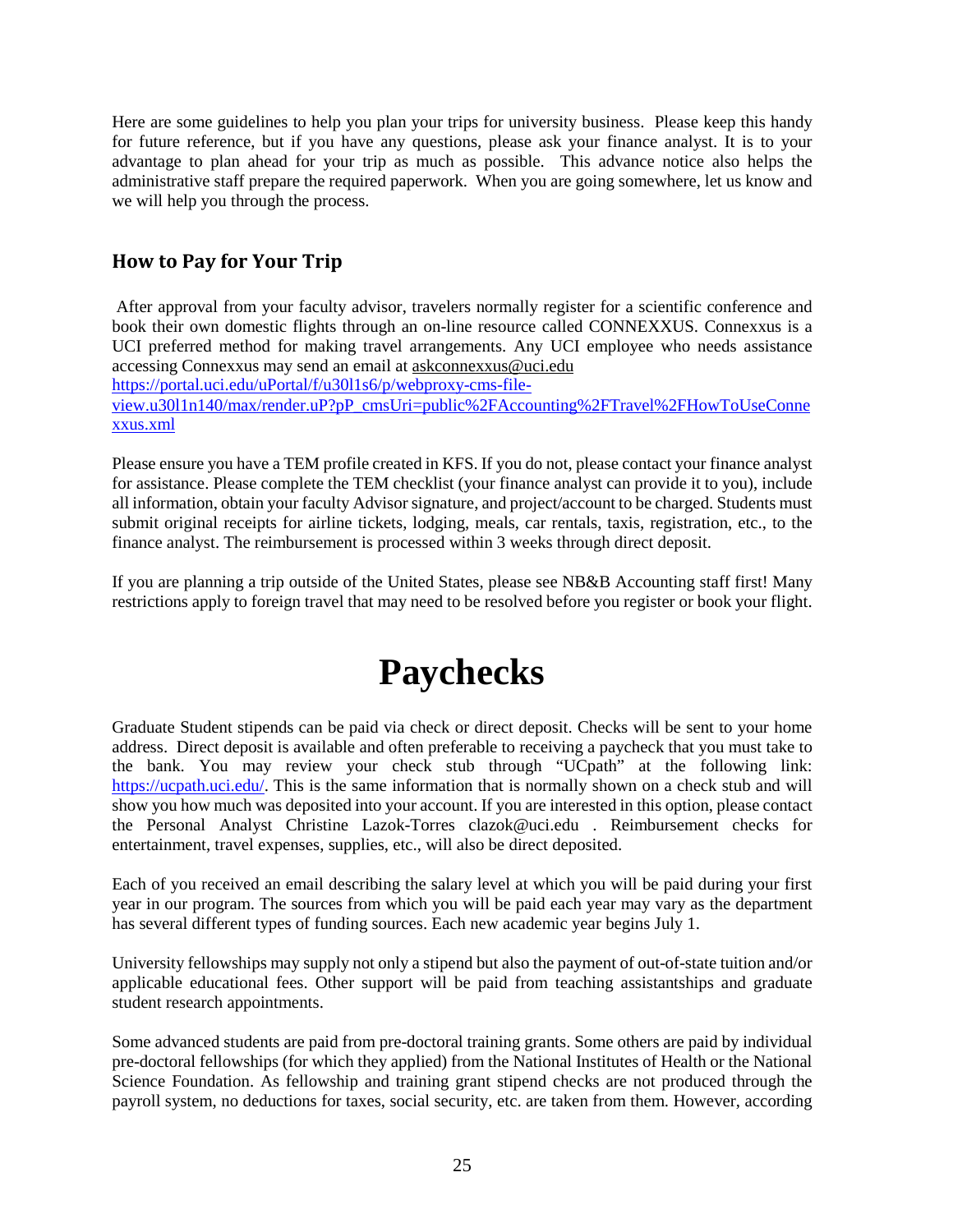to the tax laws which went into effect 1/1/87, the income received from such sources is tax liable. You will want to be putting some money aside to pay the tax obligation. The Internal Revenue Service publishes a "Students Guide to Federal Income Tax" which explains the federal tax laws that apply to you. It describes your responsibilities in filing and paying taxes, how to file, and how to get help. To order IRS Publication 4, call (800) 829-3676.

# **Federal Student Aid**

<span id="page-25-0"></span>Financial aid to graduate students is available from the Federal government in two forms. The first is grants and fellowships, and the second is student loans. For both types, you need to file a Free Application for Federal Student Aid. The FAFSA form can be obtained from the Financial Aid office at 102 Aldrich or it can be completed on-line at<http://www.fafsa.ed.gov/> . The application instructions are fairly straightforward.

# **Retirement Plan**

<span id="page-25-1"></span>Retirement Benefit Defined Contribution Plan (DCP) Safe Harbor is a valuable component of the UC Retirement Saving Program offered to the University community. DCP is not a tax but a mandatory contribution to a self-directed investment account and is administered by Fidelity Investments. The enrollment in DCP automatically happens on the first day of an appointment. During the academic quarters when you are 1) enrolled in classes and hold a 50% appointment no DCP and Medicare are deducted from your pay check. During Summer when you are not 1) enrolled in classes and 2) hold an appointment greater than 50% DCP and Medicare are deducted from your paycheck.

[https://portal.uci.edu/uPortal/f/welcome/p/webproxy-cms-file-](https://portal.uci.edu/uPortal/f/welcome/p/webproxy-cms-file-view.u20l1n201/max/render.uP?pP_cmsUri=public%2FAccounting%2FPayroll%2FnfoPagePayrollDeductionTaxes.xml)

[view.u20l1n201/max/render.uP?pP\\_cmsUri=public%2FAccounting%2FPayroll%2FnfoPagePayrollD](https://portal.uci.edu/uPortal/f/welcome/p/webproxy-cms-file-view.u20l1n201/max/render.uP?pP_cmsUri=public%2FAccounting%2FPayroll%2FnfoPagePayrollDeductionTaxes.xml) [eductionTaxes.xml](https://portal.uci.edu/uPortal/f/welcome/p/webproxy-cms-file-view.u20l1n201/max/render.uP?pP_cmsUri=public%2FAccounting%2FPayroll%2FnfoPagePayrollDeductionTaxes.xml)

### **What are your responsibilities?**

- Register for classes on time, every quarter.
- If you want to deposit your contribution in something other than the Savings Plan, transfer your balance on-line.
- <span id="page-25-2"></span>• Upon separation from the University, complete a DCP Distribution Kit available in the department office.

# **Establishing Residence**

<http://www.reg.uci.edu/registrar/residence/>

The UC system is considerably more expensive for non-California residents. During your first year as an out-of-state graduate student, non-resident tuition is paid by the department but after that,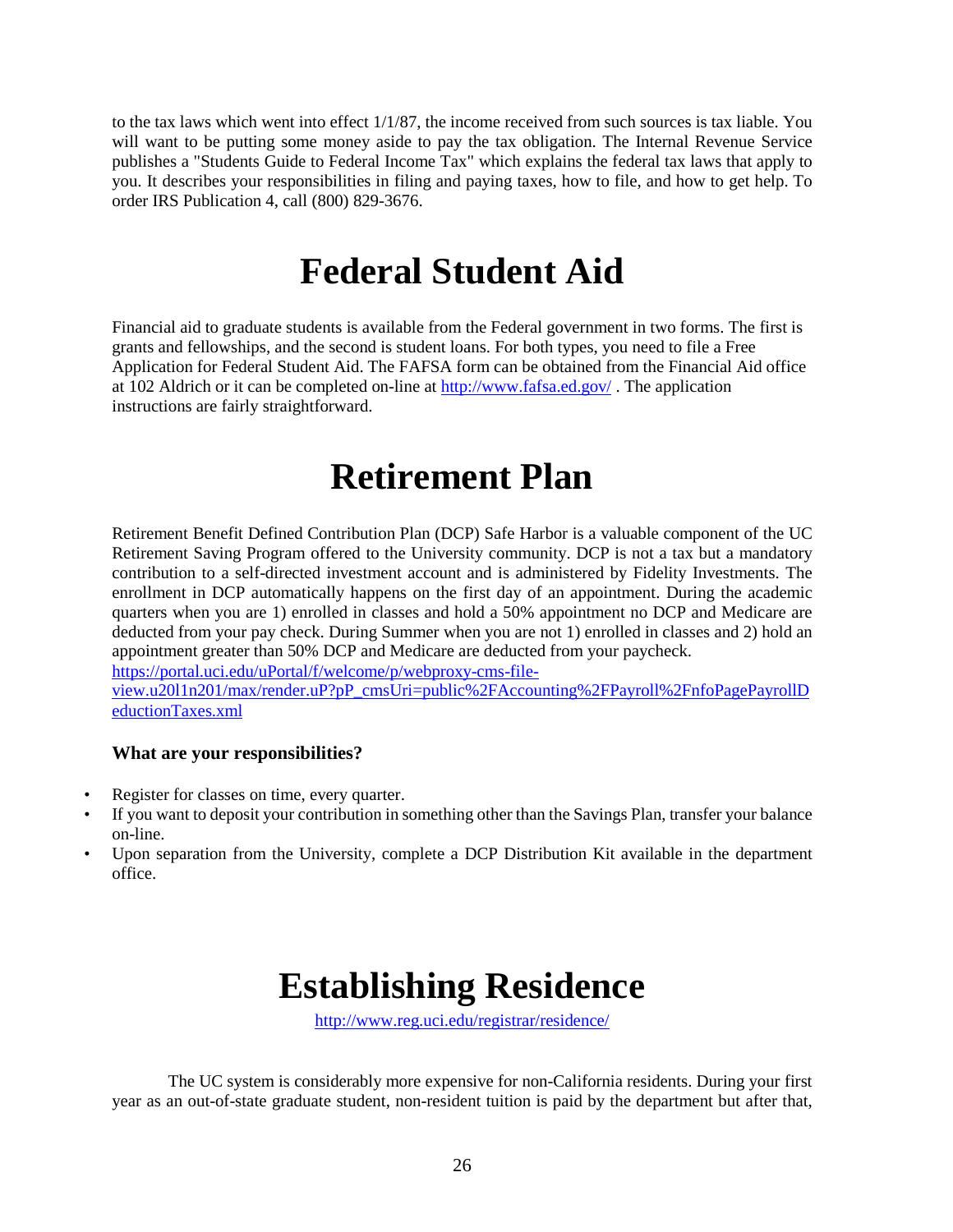you are still non-California resident, you will be responsible for this charge. It is therefore vital that out-of-state domestic students establish themselves as California residents during their first year. In order to be considered as a resident, you must obtain a Petition for Resident Classification from the Office of the Registrar, fill it out, and return it to them by the appropriate deadline. You then produce the required proof of residency at the end of one year. The following items are useful in demonstrating residence: Personnel Report showing date employment started, California Driver's License, California automobile registration, California voter card, California income tax return, bank statements, utility bills, and rent receipts, especially for summer months. Please be sure to update your permanent address to your home address right away.

<span id="page-26-0"></span>If you don't start the proceedings early, you won't establish your residency in time and will have to pay the higher fees. Contact the Residence Deputy in the Office of the Registrar, at X4-6129 or regres.uci.edu if you have questions, or look at the Registrar's Office website at <http://www.reg.uci.edu/navigation/residency.html>

# **Medical Insurance**

[http://www.shs.uci.edu/Health\\_Insurance\\_Privacy/Insurance.aspx](http://www.shs.uci.edu/Health_Insurance_Privacy/Insurance.aspx)

University of California Student Health Insurance Plan (UC SHIP) is the University sponsored health insurance program for graduate students. **Eligible students are automatically enrolled in UC SHIP, and the premium for this insurance is assessed each term on the graduate student's**  registration fee statement. You may request to [waive out](http://www.shs.uci.edu/Health_Insurance_Privacy/Insurance.aspx#WaiverQ) of this plan if you can demonstrate comparable and verifiable health coverage that meets the campus' minimum standards for insurance.

**UC SHIP is a comprehensive health plan that provides medical, mental health, pharmacy, vision and dental coverage.** It features year-round, world-wide coverage using the Anthem Blue Cross PPO network. UC SHIP provides optimal coverage for services on campus and in the UC Irvine community and peace of mind for both parents and students.

For UC SHIP members, the Student Health Center (SHC) is their primary care provider. Primary care providers and specialists at the Student Health Center will administer treatment and/or, if necessary, they will generate a referral for the student to receive additional services in the community or be seen by a specialist in the community if those services are not offered at SHC. Please note that, under the terms of the UC SHIP plan, students must first obtain a referral authorization from a Student Health Center primary care provider BEFORE seeking treatment from a non-SHC provider in the community. If a referral authorization is not obtained in advance, then the claim will be denied. Exceptions to the referral requirement are listed below in the section entitled ["How To Use SHIP".](http://www.shs.uci.edu/Health_Insurance_Privacy/Insurance.aspx#HowToUse)

Your insurance is in effect as of the first day of fall quarter, providing your fees have been paid and you are enrolled. Insurance premiums are paid in Fall, Winter and Spring quarters only. Paying fees and enrolling in Spring quarter will extend insurance through Summer until the beginning of the subsequent academic year.

### **Accidents**

<span id="page-26-1"></span>We always hope that no one will be hurt when they are working or teaching, but accidents do happen. All employees are covered under Workers' Compensation Insurance for injuries and/or illnesses that arise out of or in the course of their employment. If your injury or illness requires medical attention, please go immediately to Student Health Services. If that unit is not open, assistance can be sought from any hospital or emergency unit. Whether or not you seek medical assistance, an accident report form must be completed within 24 hours. Please see the Personnel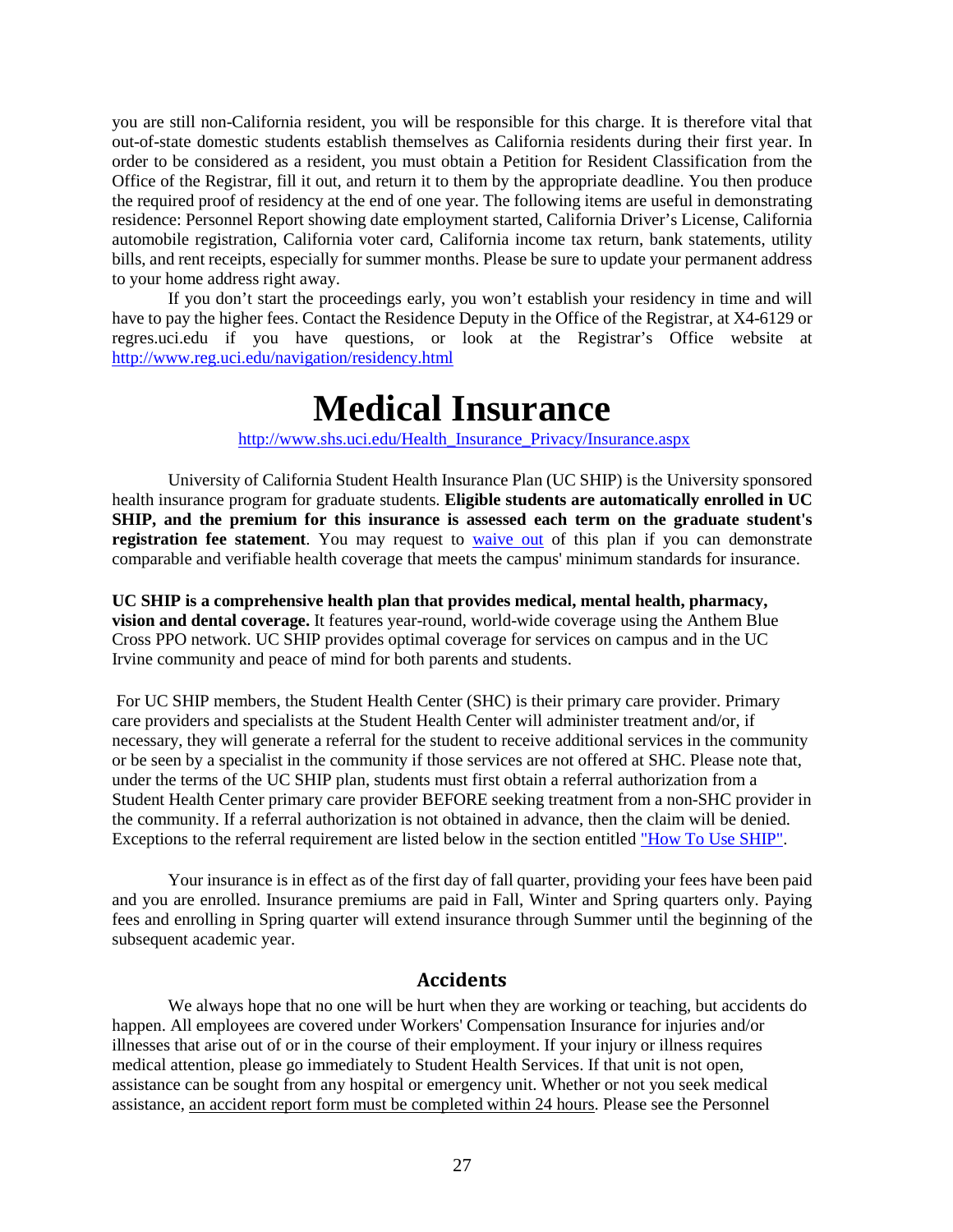Analyst Christine Lazok-Torre[s clazok@uci.edu](mailto:clazok@uci.edu) and Naima Louridi [nlouridi@uci.edu](mailto:nlouridi@uci.edu) located at 2205 McGaugh Hall office for these forms.

# <span id="page-27-0"></span>**Emergency Preparedness**

<https://www.ehs.uci.edu/>

University of California, Irvine strives to ensure the UCI community is prepared to respond to and recover from any emergency or disaster event impacting our campus, and to ensure the safety and sustainment of our students, staff, faculty and visitors, as well to maintain the continuity of critical research and academics and reduce property damage during disasters.

UCI has established an Emergency Operations Center (EOC) that will be activated during a campus emergency or disaster as the central command center for emergency management. Additionally, a UCI Zone Crew, compromised of volunteer staff and faculty across campus, will assist in facilitating evacuation and shelter/secure in place orders in an emergency. Every building has a "Building Coordinator" and each floor of each building has a "Floor Warden." In a disaster, Floor Wardens will assist in evacuation and report damage to Building Coordinators, who in turn, coordinate efforts with "Zone Captains". In a disaster response situation, Zone Captains provide the prime linkage between each campus zone and the EOC. To find out who your disaster response team is, contact your lab advisor or visit the zone crew website<https://police.uci.edu/emergency-mgmt/zone-crew.php> for more information.

Advance planning is your best protection and your responsibility; forethought and preparation prevent panic. Please get to know the plans and procedures for your location on the UCI campus and remain safe at all times. To view a short overview video about emergency preparedness on the UCI campus, please click here [https://www.youtube.com/watch?v=oVRBM2ak7SM&feature=emb\\_title.](https://www.youtube.com/watch?v=oVRBM2ak7SM&feature=emb_title)

# **IMPORTANT PHONE NUMBERS**

UCI Police Department 9-1-1 on campus (non-emergency 949-824-5223)

Environmental Health & Safety 949-824-6200 [safety@uci.edu](mailto:safety@uci.edu)

Facilities Management 949-824-5444 [fmavc@uci.edu](mailto:fmavc@uci.edu)

Newport Urgent Care 949-752-6300

<span id="page-27-1"></span>Student Health Center (First-Aid Only) 949-824-5304

# **At Work**

- Know who the Floor Warden and Building Coordinator are and what they expect of you in a disaster.
- During an earthquake, move to a clear area (if safe to do so). Avoid falling hazards. If inside, drop down to the floor and take cover under a desk or table. Protect your head and neck with your arms.
- When safe, evacuate the building. If you detect the odor of gas or any other unusual odors, do not use matches or candles. Do not use elevators, unless directed to do so. Use the stairs as available.
- Move cautiously and observe surrounding hazards.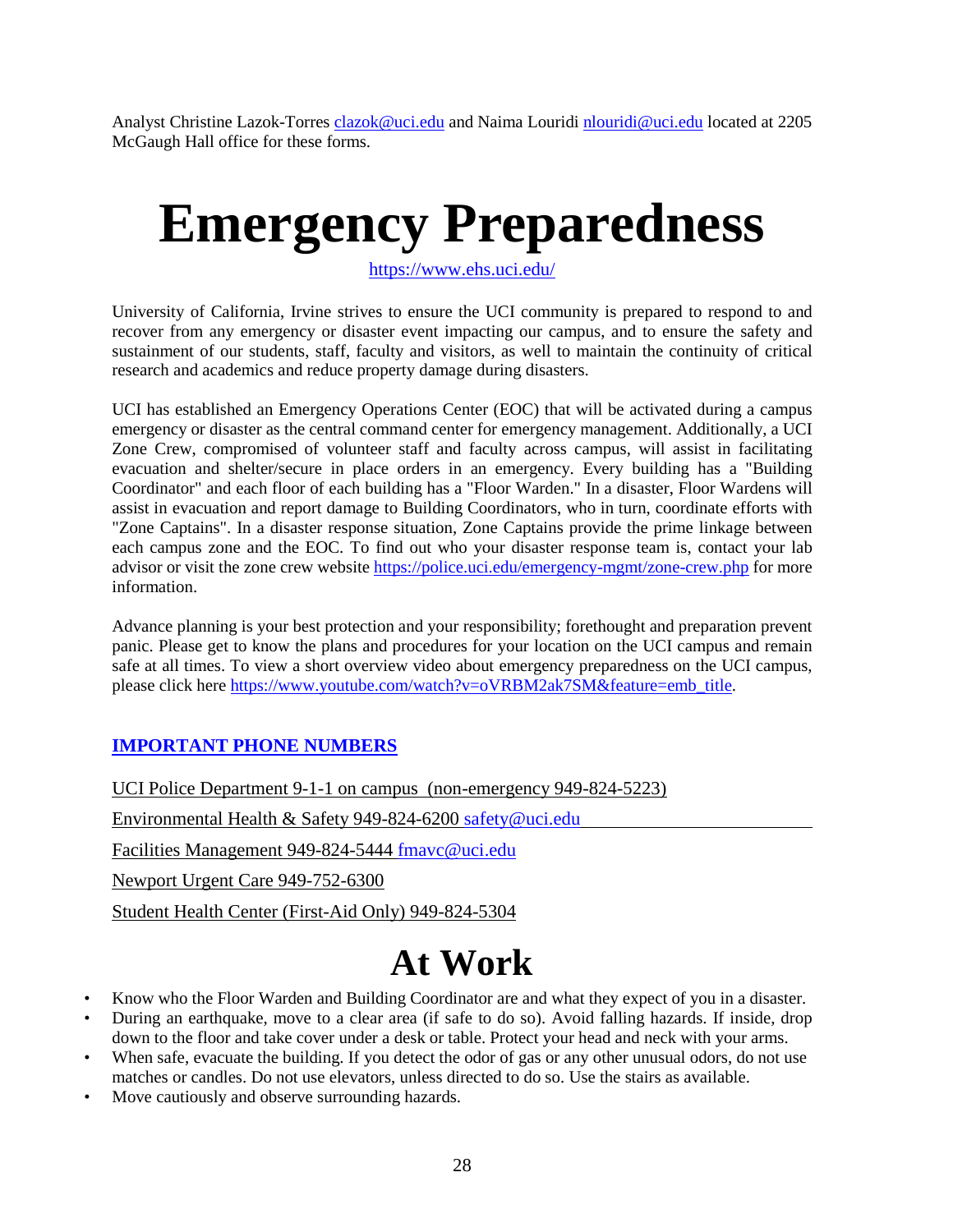- Assist the disabled if willing and able.
- Assemble at your pre-determined meeting point.
- Report any problems to your Floor Warden or Building Coordinator.
- Sign up for zotALERT<https://www.oit.uci.edu/zotalert/> or tune in to local radio stations for information and reports.
- Know your assembly area based on your location on campus <https://services.ehs.uci.edu/em/zonemap.html>

# <span id="page-28-0"></span>**Emergency Supplies**

The following supplies need to be assembled and packed so that they can be quickly taken when exiting the building.

- A three-day supply of un-spoilable food and water
- A first-aid kit (replace expired materials as needed) that includes your prescription medications
- Emergency tools, including a battery-powered radio, flashlight, gloves and extra batteries
- <span id="page-28-1"></span>Sanitation supplies

# **In Laboratories**

- Ensure all UCLC [https://uclc.uci.edu](https://uclc.uci.edu/) training has been completed.
- Know the location of emergency exits, eyewash and safety showers, fire alarms, and fire extinguishers.
- Securely anchor items that could present a hazard during an earthquake, such as heavy equipment, furnishings, chemicals, and gas cylinders. Contact your school coordinator or facilities for more information.
- A two-chain securing device (i.e. chains at the top and bottom  $1/3$  portions) must secure gas cylinders at all times. Experience shows that the force of moving gas cylinders can easily snap a single twisted chain or strap. Anchor to a permanent building wall or fixture.
- Make sure all chemicals are stored properly on shelves equipped with lips or seismic restraining brackets , cords or in cabinets with positive latching doors. "Bungee" cords stretched across the front of chemical shelves are an effective means of restraining bottles that do not have lips.
- Separate acids (inorganic vs organic) and bases to an extent that will reduce the likelihood of their mixing if spillage occurs in a seismic event.
- Move heavy overhead storage to a lower level below eyesight. Leave an 18" ceiling clearance when stacking boxes/materials.
- Store liquid flammables in flammables cabinets and away from ignition sources (combustibles, oxidizers, heat etc.)
- Secure experimental apparatus firmly to racks or other stabilized hardware.
- Fire can contribute to as much loss of life and property as ground-motion. The above measures pertaining to chemical storage and gas cylinders can markedly reduce the risk of fire or explosion. In addition, make it a safety practice to affix sources of open-flames against seismic tip over. (Building Coordinators can provide advice and assistance in this regard.)
- During floods, stay away from electrical sources, cover essential equipment if able with plastic tarps, do not go back into a flooded area due to risk of electric shock, slipping/tripping, or having items fall on you.
- Hold meetings periodically with your Floor Wardens, Building Coordinators, and Zone Captains to discuss emergency procedures and the course of action during emergencies.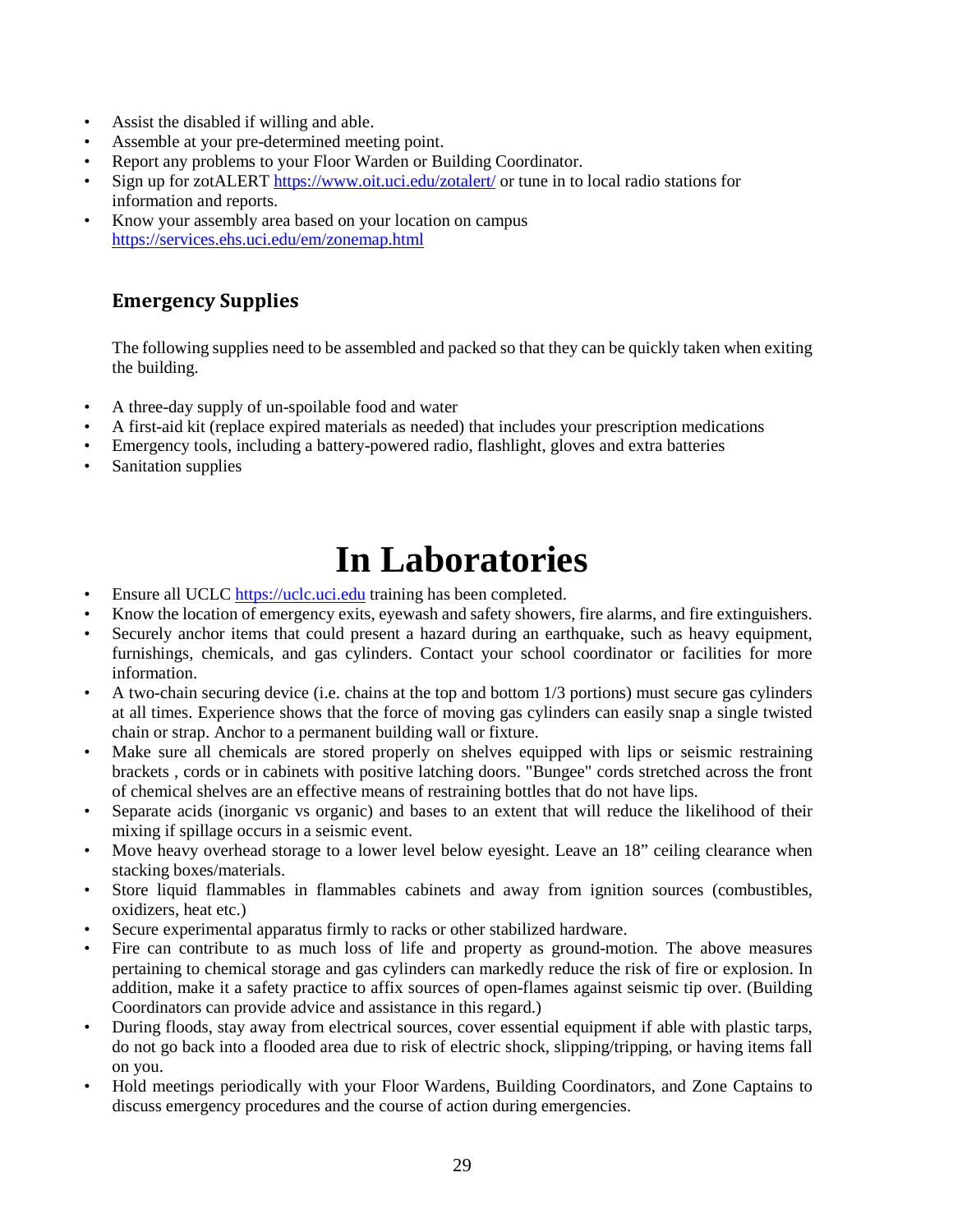# <span id="page-29-1"></span>**Other Sources of Information**

<span id="page-29-0"></span>• The UCI Environmental Health & Safety Office coordinates campus training programs for disaster preparedness [\(http://www.ehs.uci.edu/\)](http://www.ehs.uci.edu/).

• UCI Emergency Preparedness Procedures<https://www.police.uci.edu/emergency-mgmt/>

• UCI Medical Treatment Form [https://www.ehs.uci.edu/research-safety/occupational](https://www.ehs.uci.edu/research-safety/occupational-health/_pdf/med-emergency-poster.pdf)[health/\\_pdf/med-emergency-poster.pdf](https://www.ehs.uci.edu/research-safety/occupational-health/_pdf/med-emergency-poster.pdf)

# **School of Biological Sciences & UCI Academic Policies**

# <span id="page-29-2"></span>**STATEMENT OF SCHOOL OF BIOLOGICAL SCIENCES POLICY FOR TA APPOINTMENTS**

The School policy is that an exception to the 3.1 GPA criterion may be requested for a student that is in good academic standing and has a GPA greater than 3.0. Exceptions for students with a G.P.A. of less than 3.0 or are otherwise not in good academic standing are not recommended and will not be approved within the School. A letter of exception is a formal statement that the department considers the student to be in good standing and is eligible to serve as a TA. If the School finds itself in a position to request that the student be dismissed from the graduate program, the credibility of the dismissal case has been weakened with a statement from the school that the student is in good standing. All requests for an exception to the GPA policy must be approved by Associate Dean Mulligan, prior to submission to Graduate Division for consideration. Exceptions may only be approved by Graduate Division.

# <span id="page-29-3"></span>**TA Appointment**

•

For appointment as a Teaching Assistant, graduate students must be enrolled in a full-time program of study and making satisfactory academic progress. No student is permitted to begin an appointment who has not met all of the applicable academic criteria as listed below.

For new and continuing graduate students:

1) Enrollment in at least 12 units during the current quarter (i.e., the academic quarter in which the teaching appointment occurs).

2) Combined campus-wide employment of 50 percent time (220 hours of assigned workload) or less during any academic quarter.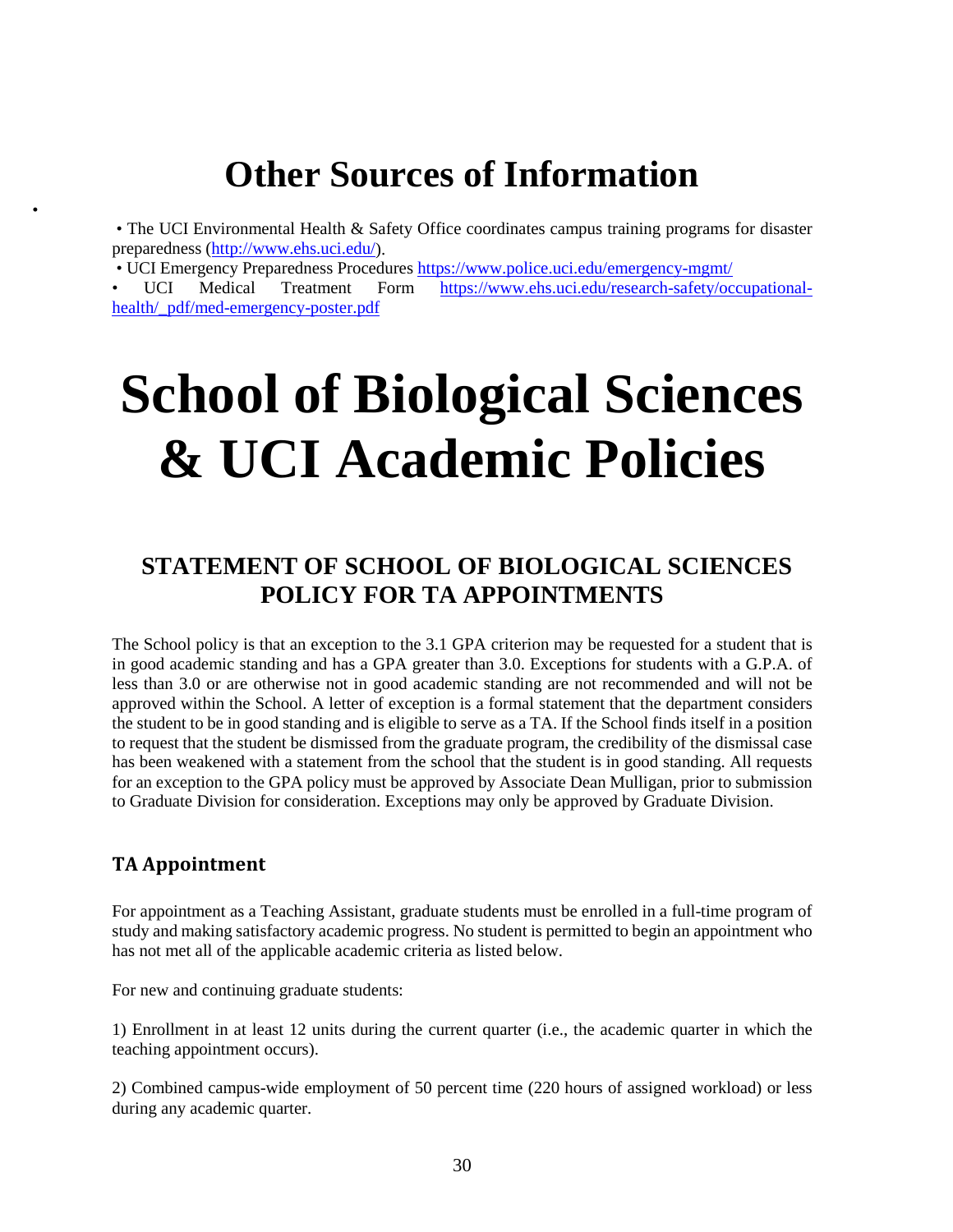For continuing graduate students:

3) During each of the three most recent quarters of enrollment:

• Completion of 8 units or more of upper division or graduate level credit courses.

• A letter grade of C, S, or above in all courses completed.

• No more than two incomplete (I) grades except where stricter school policies apply, as indicated below:

• A cumulative GPA of 3.1 or higher in those courses where a letter grade (A through F) was received.

# <span id="page-30-0"></span>**STATEMENT OF SCHOOL OF BIOLOGICAL SCIENCES POLICY FOR GSR APPOINTMENTS**

**The School policy is that an exception to the 3.0 GPA criterion or other academic probation may be requested for a student for one quarter. A student is expected to remove any academic deficiency during the subsequent academic quarter. If the deficiency requires re-taking a class that is only offered once per year, the thesis advisor is expected to submit a letter stating that the student is making satisfactory academic progress. All requests for an exception to the GPA policy must be approved by Associate Dean Mulligan, prior to submission to Graduate Division for consideration. Exceptions may only be approved by Graduate Division.**

# **GSR Appointment**

Appointment as a Graduate Student Researcher (GSR) or Graduate Student Associate Researcher (GSAR) in combination with other campus-wide employment may not exceed 50% time during any academic quarter. Between academic year sessions (quarters) and during the summer recess, appointments may not exceed 100% time. No student is permitted to begin an appointment who has not met all of the applicable academic criteria as listed below.

For new and continuing graduate students:

1) Satisfactory academic progress toward the degree objective.

2) Enrollment in at least 12 units during the current quarter.

3) Combined campus-wide employment of no more than 50 percent time (220 hours of assigned workload) or less during any academic quarter.

4) During each of the three most recent quarters of enrollment:

• Completion of 8 units or more of upper division or graduate level credit courses.

• A letter grade of C, S, or above in all courses completed.

• No more than two incomplete (I) grades except where stricter school policies apply, as indicated below:

• A cumulative GPA of 3.0 or higher in those courses where a letter grade (A through F) was received.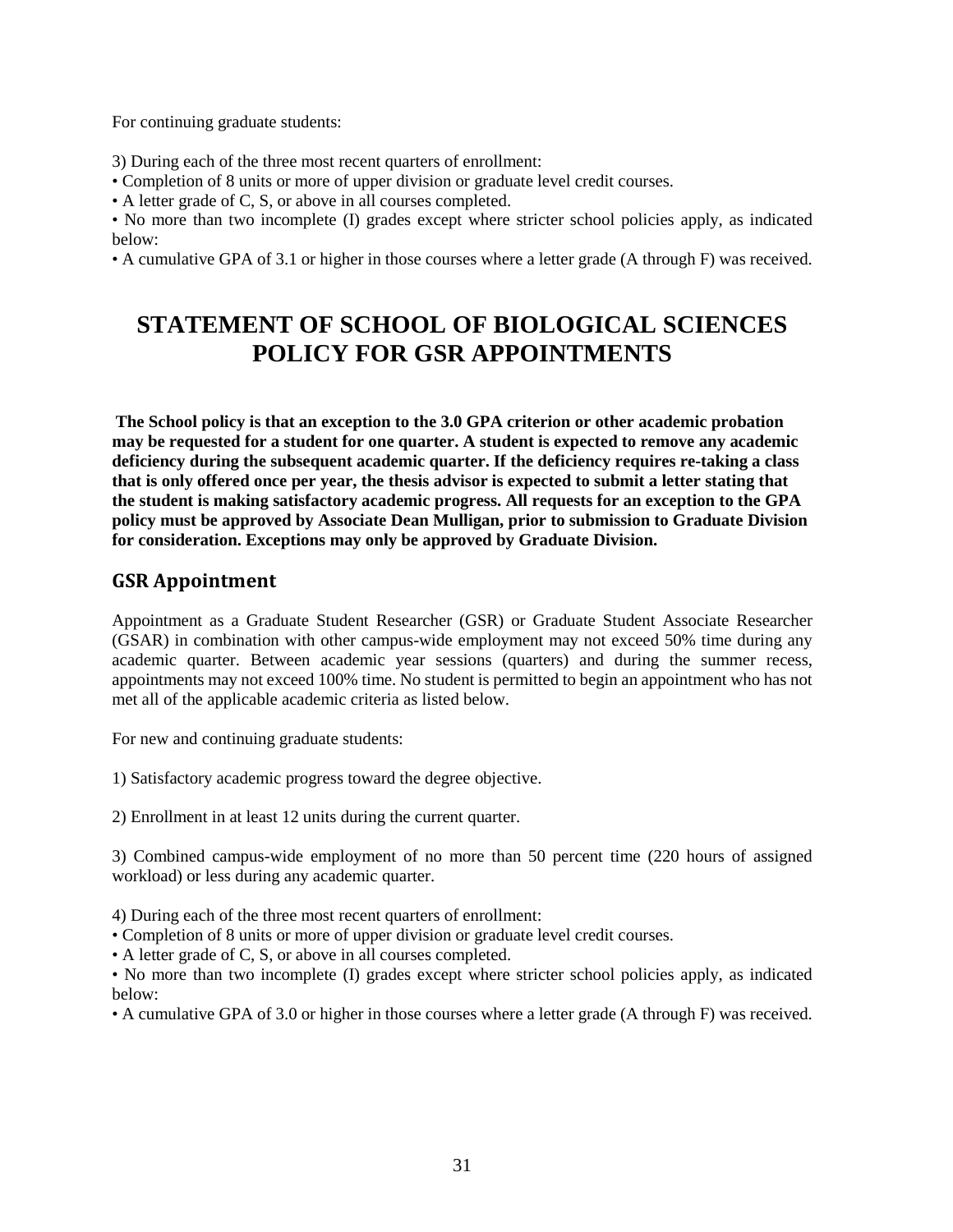# **School and Campus Reporting Requirements**

<span id="page-31-0"></span>**Every Year:**

Annual faculty committee/Thesis committee meeting. Completion of IDP.

**Year 3:** Advancement to Candidacy Exam (PhD Form I)

**Year 5 (6/7)** Pre-defense and Thesis Defense (PhD form II)

**Caution: The maximum time to degree is 7 years or 21 quarters.**

# NEUROBIOLOGY & BEHAVIOR GADUATE PROGRAM

# **Communicating with your graduate mentor**

Although most graduate students complete their research under the supervision of a mentor without significant misunderstandings or disputes, serious disagreements can arise if you and your advisor do not effectively communicate. There are several strategies to use to proactively ensure that you and your advisor have well-defined and consistent expectations for graduate work. While individual student-mentor styles vary, here is some information that you should keep in mind to minimize misunderstandings. A good rule of thumb is that the more transparent and organized you are, the less likely you are to encounter misunderstandings with your mentor.

**1. Time away from lab:** Keep in mind that your role as a graduate student encompasses both paid employment (for 40 hours as a research assistant and/or teaching assistant *and* scholarship (work at the bench, journal clubs, seminars, data analysis, writing papers). These roles intersect but are not always completely overlapping: *your scholarship is expected to extend beyond the effort of your employment*.

Your graduate stipend is payment for *employment* as a teaching assistant or researcher. Just as you couldn't miss a shift at Starbucks, you must demonstrate that you are working on research and teaching for the hours that you are paid. For example, a 50% TA assignment means that you can have a reasonable expectation of spending ~20 hours a week on these duties and spend the remainder of your time doing research. During the week and working hours, it is a good idea to make certain that your advisor and lab-mates knows where you are if you are away from the lab because of illness, teaching or seminars.

The UC academic personnel manual rules stipulate that graduate students do not accrue vacation time or sick leave during intervals when the university pays them. Work with your advisor and the class instructors for reasonable accommodations.

• **Serious illness:** If you are ill and can't complete your TA assignment, you must arrange with the class instructor and other class TAs so that the work is covered. It's also important to repay any time served by another TA by subbing for that TA later in the quarter so the net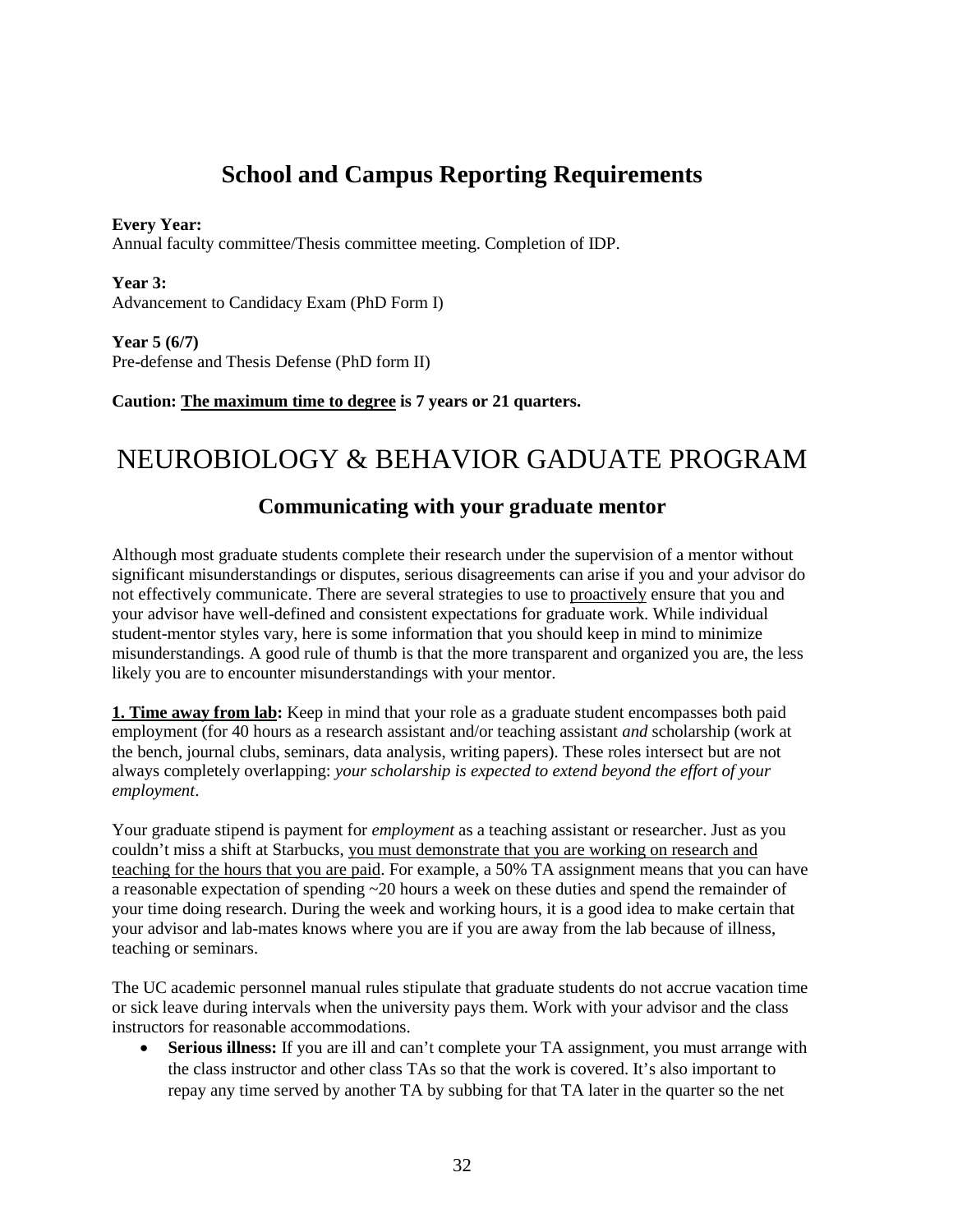hours for you and the other TA balance out. For students employed as RAs, you should make certain that one of your lab-mates stabilizes any on-going samples and make up lost time once you are recovered.

- **Scientific Meetings:** If you are supported by a TA-ship, you must not miss lectures or exams for scientific meetings or other academic travel without the express permission of the course instructor. Given that your stipend is provided by your employment as a TA, you should not expect that the instructor can always organize an accommodation for your proposed absence. If you are teaching a lab or discussion section that can potentially be traded with other class TAs, you can attempt to organize this with the other TAs. Make certain that the course instructor knows of your plans and approves of them before your organize your travel to a meeting.
- **Vacation time:** Many graduate students begin their careers by thinking of all academic term breaks as "vacation" because this was true during their undergraduate years. As a graduate student and employee, this is no longer the case. The university is closed for a long holiday in December; other university holidays occur throughout the year and are listed on the registrar's calendar. On these days, UC offices are closed. All other times when the university is open, you are expected to be at work. Any time off at these times must be negotiated with your advisor on a case-by-case basis.

### **2. Weekly updates on research progress:**

It is often helpful for you to take some time to briefly record the following information at the beginning of each week in a 1-2 page document.

What did you do last week?

[*I did a western blot on cell lysates from kinase inhibitor-treated and control samples, stained other samples for flow cytometry and digested 20 minipreps to identify three plasmids which had my insert in the correct orientatio*n.]

What worked and what is your conclusion from these data? [*My western blot data indicates that treatment with the kinase inhibitor does not reduce protein phosphorylation, although I would like to repeat this experiment.*]

What didn't work and what will you try next? [*My antibody staining didn't work; my positive control was negative so I will try a longer incubation with a fresh set of samples to make certain that the antibody works*.]

What papers have you read and what interesting information have you learned?

This weekly document is distinct from your detailed research notebook and provided an on-going narrative and summary of your efforts each week. You may wish to email this document to your advisor or print it out for a weekly one-on-one meeting. By filing these weekly reports in sequence, you have a clear record of your research activity over time. This is useful for gathering data for writing papers or deciding with your advisor that an approach or reagent is not going to work as planned.

**3. Meetings**: It is often the case that students who are having difficulties with their project and/or advisor are reluctant to schedule regular, required meetings with their committee. The meeting should not be put off if you don't have "enough data" – having problems with the research project and/or communication with your mentor are key reasons to schedule a committee meeting to get a larger group of scientists thinking about your project.

#### 4. **Difficulties communicating with your mentor:**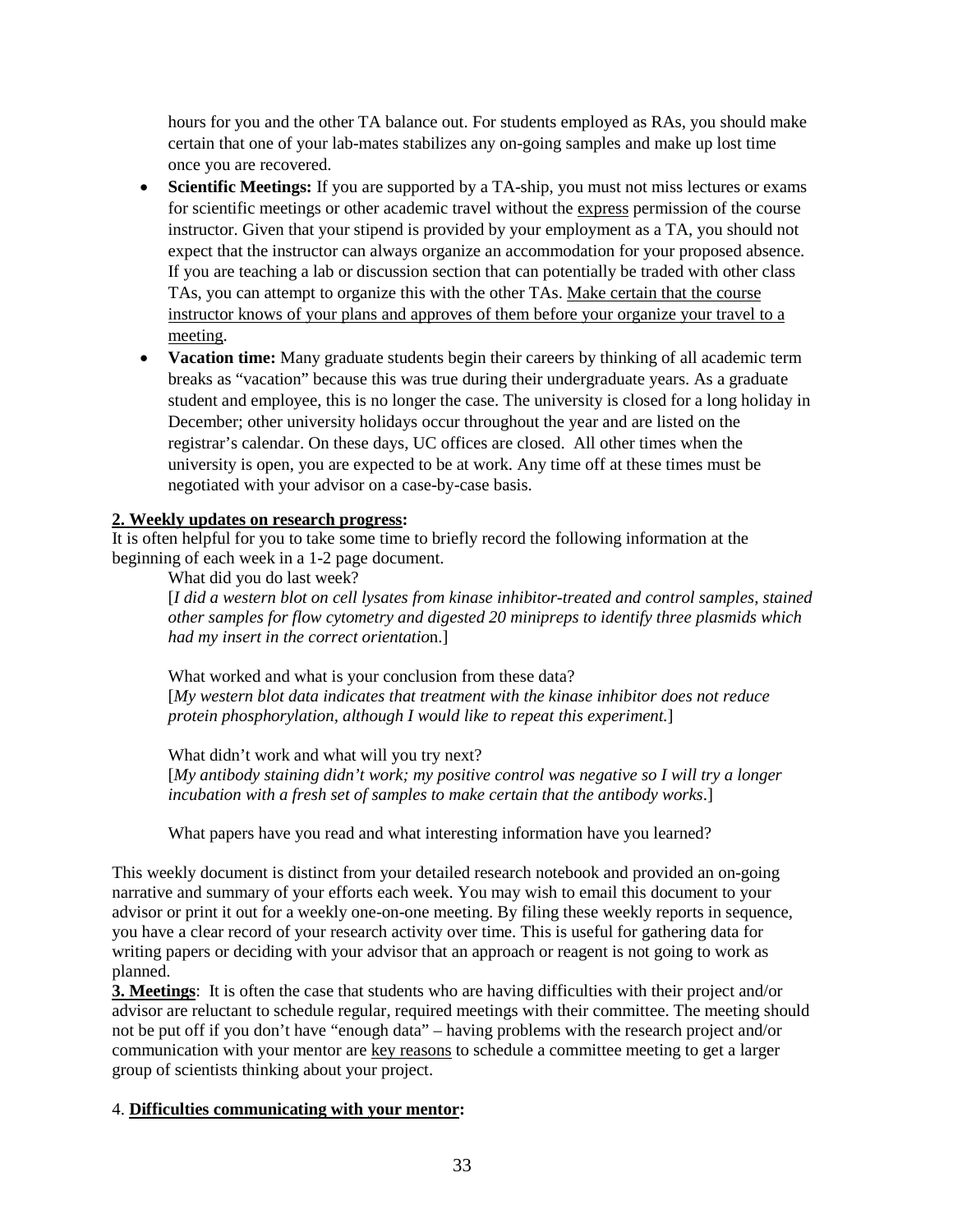You may begin by talking with the NBB graduate advisor (Ian Parker), the Biological Sciences Associate Dean for Graduate Studies (Michael Mulligan) or the Graduate Division counselor (Phong Luong) to plan how to approach resolving your specific problem. Problems that require higher level mediation may involve the assistance of the offices of the Ombudsman and/or OEOD at UC Irvine. The Office of the Ombudsman is a confidential, impartial, informal, and independent resource to talk about concerns, explore options, and make informed decisions to reach equitable and fair resolutions. The UCI Office of Equal Opportunity and Diversity (OEOD) is responsible for compliance with federal and state laws and University policies and procedures regarding discrimination, retaliation, sexual harassment, and sex offenses. OEOD works to promote and integrate the principles of equal opportunity, affirmative action, nondiscrimination, and inclusive excellence at UCI.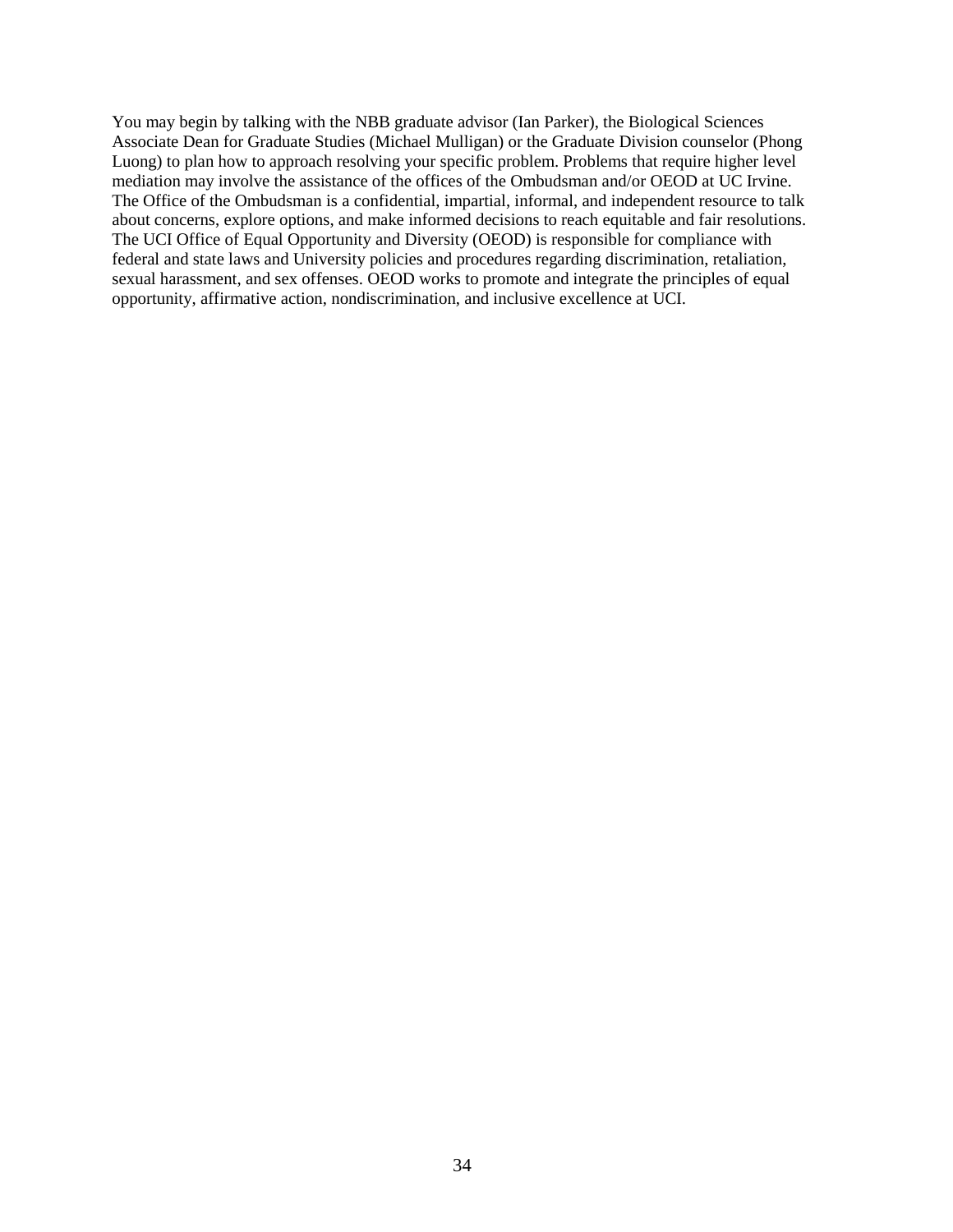# CORE CURRICULUM AND LEARNING **OBJECTIVES**

Molecular Neuroscience N206

Cellular Neuroscience N207

Cellular Neuroscience Lab N207L

Systems Neuroscience N208

Behavioral Neuroscience N209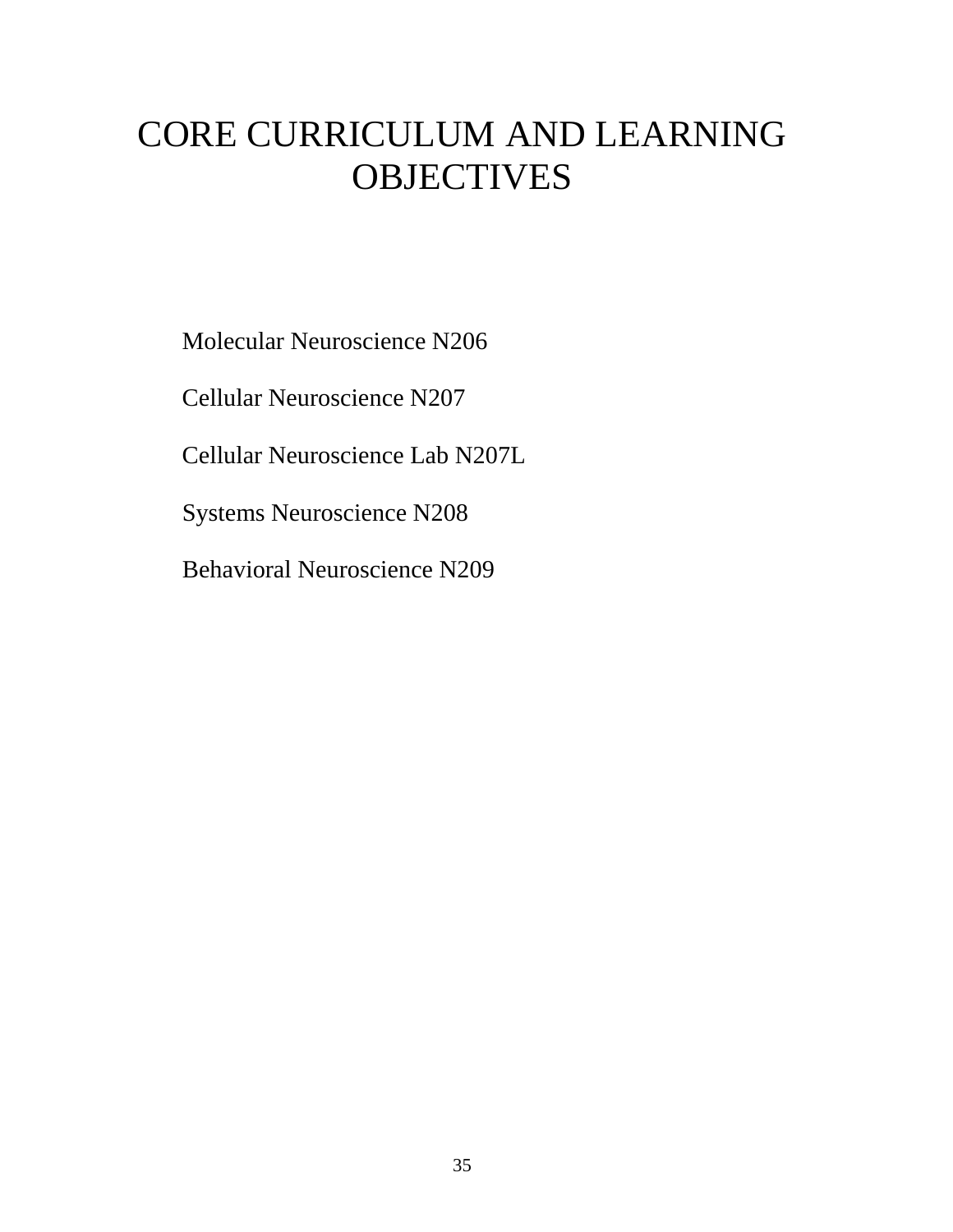# **Molecular Neuroscience**, **Fall 2019 (Neurobio 206)**

|            | <b>Instructors:</b> |                      | Dr. Mathew Blurton-Jones, 3014 Gross Hall, mblurton@uci.edu<br>Dr. Vivek Swarup, 3224 Bio Sci 3, , vswarup@uci.edu<br>Dr. Karina Cramer, 2215 McGaugh Hall, cramerk@uci.edu |                      |
|------------|---------------------|----------------------|-----------------------------------------------------------------------------------------------------------------------------------------------------------------------------|----------------------|
|            | <b>Class times:</b> |                      | 10:30 AM - 12:00 PM, M, W, F - 2246 McGaugh Hall                                                                                                                            |                      |
| Date:      |                     |                      | <b>Topics:</b><br><b>Instructor:</b>                                                                                                                                        |                      |
|            | Sept 27 F           |                      | IntroductionBlurton-Jones                                                                                                                                                   |                      |
|            |                     | 30 M                 | Manipulating gene expression in the CNS-I                                                                                                                                   | <b>Blurton-Jones</b> |
| Oct        |                     | 2 W                  | Manipulating gene expression in the CNS-II                                                                                                                                  | <b>Blurton-Jones</b> |
|            | 4                   | $\mathbf{F}$         | Protein-protein interactions/ProteomicsBlurton-Jones                                                                                                                        |                      |
|            | 7                   | M                    | <b>CRISPR</b>                                                                                                                                                               | <b>Blurton-Jones</b> |
|            | 9                   | W                    | Cell trafficking and Neurological Disorders                                                                                                                                 | <b>Blurton-Jones</b> |
|            | 11                  | $\mathbf{F}$         | Neurologic Disorders and Review                                                                                                                                             | <b>Blurton-Jones</b> |
|            | 14                  | $\mathbf{M}$         | Discussion 1                                                                                                                                                                | <b>Blurton-Jones</b> |
|            | 16                  | W                    | Discussion 2                                                                                                                                                                | <b>Blurton-Jones</b> |
|            | 18                  | $\mathbf{F}$         | Exam I                                                                                                                                                                      | <b>Blurton-Jones</b> |
|            | 21                  | M                    | NO CLASS: SOCIETY FOR NEUROSCIENCE MEETING                                                                                                                                  |                      |
|            | 23                  | W                    | NO CLASS: SOCIETY FOR NEUROSCIENCE MEETING                                                                                                                                  |                      |
|            | 25                  | $\mathbf{F}$         | Gene structure and function in the nervous system                                                                                                                           | Swarup               |
|            | 28                  | M                    | Neurogenetics $-I$                                                                                                                                                          | Swarup               |
|            |                     | 30 W                 | Neurogenetics $-$ II                                                                                                                                                        | Swarup               |
| <b>Nov</b> |                     | 1 F                  | <b>Discussion</b>                                                                                                                                                           | Swarup               |
|            |                     | 4 M                  | Post-transcriptional regulation of gene expression in the nervous system                                                                                                    |                      |
|            |                     | Swarup               |                                                                                                                                                                             |                      |
|            |                     | 6 W                  | Post-translational and epigenetic regulation of gene expression                                                                                                             |                      |
|            | 8                   |                      | in the nervous system                                                                                                                                                       | Swarup               |
|            |                     | $\mathbf{F}$<br>11 M | Genomic approaches to neural development and disease<br>NO CLASS: VETERAN'S DAY HOLIDAY                                                                                     | Swarup               |
|            |                     | 13 W                 |                                                                                                                                                                             | Cramer               |
|            | 15 F                |                      | Introduction; Neural Polarity and Induction<br><b>Discussion</b>                                                                                                            |                      |
|            |                     |                      |                                                                                                                                                                             | Swarup               |
|            | 18                  | M                    | Exam II                                                                                                                                                                     | Swarup               |
|            | 20                  | W                    | Regionalization                                                                                                                                                             | Cramer               |
|            | 22                  | $\mathbf{F}$         | Neurogenesis and Neuronal Migration                                                                                                                                         | Cramer               |
|            | 25                  | M                    | <b>Neuronal Fate Specification</b>                                                                                                                                          | Cramer               |
|            | 27                  | W                    | <b>Discussion</b>                                                                                                                                                           | Cramer               |
|            | 29                  | $\mathbf{F}$         | NO CLASS: THANKSGIVING HOLIDAY                                                                                                                                              |                      |
| Dec        | 2                   | M                    | <b>Axon Guidance</b>                                                                                                                                                        | Cramer               |
|            | $\overline{4}$      | W                    | Synaptogenesis and synaptic pruning                                                                                                                                         | Cramer               |
|            | 6                   | $\mathbf{F}$         | <b>Discussion</b>                                                                                                                                                           | Cramer               |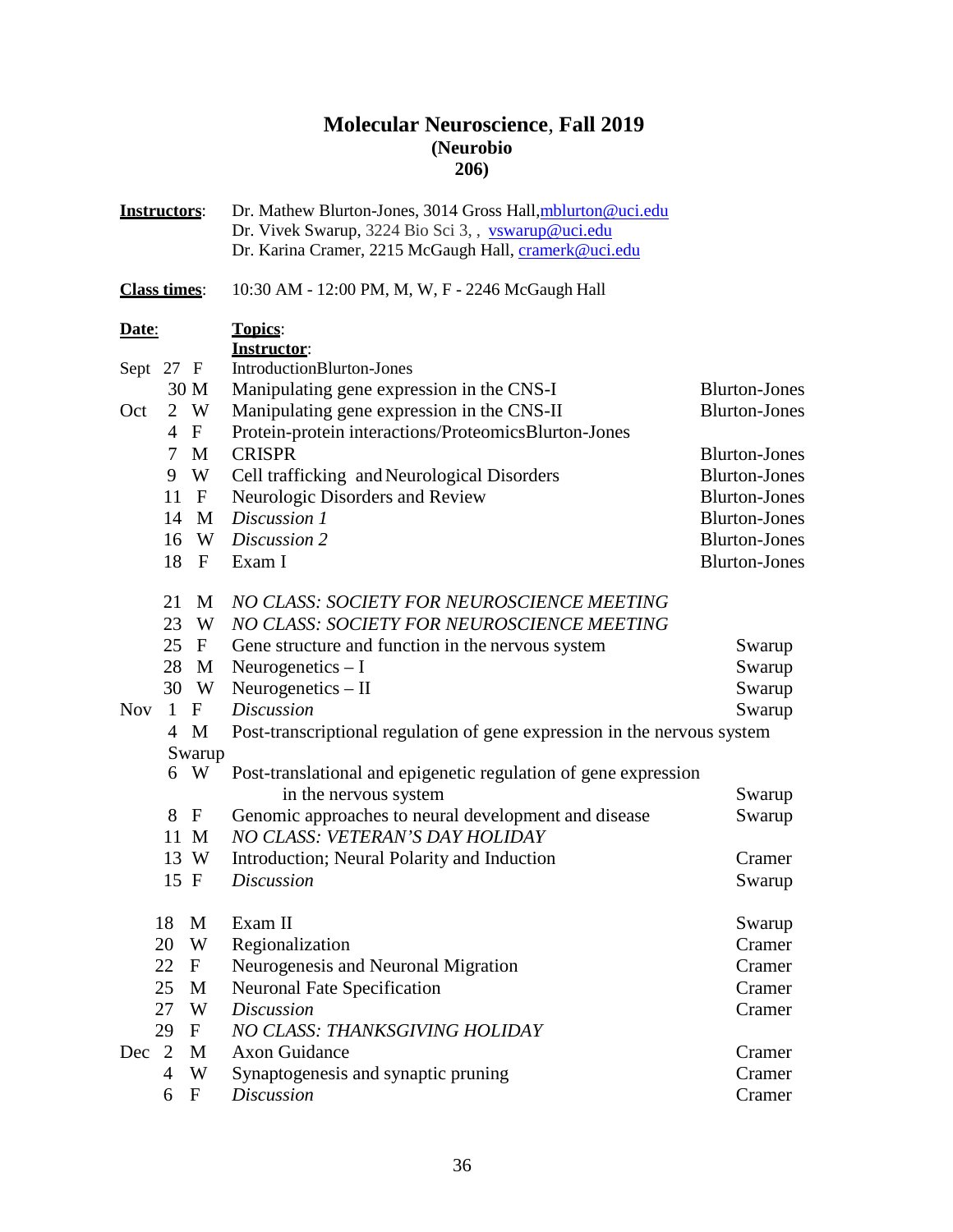- 9 **M Final Exam (10:30 12:30)** Cramer<br>
7 **F** *Discussion* Cramer
- 7 F *Discussion*<br>11 M **Final Exam**
- **Final Exam (10:30 12:30)** Cramer

# **Cellular Neuroscience (NB&B 207) - Winter 2020**

M,W,F 10:30 – 11:50 : 2246 McGaugh Hall

**Instructors –** Ian Parker (course coordinator) [iparker@uci.edu,](mailto:iparker@uci.edu) Gyuri Lur, [glur@uci.edu,](mailto:glur@uci.edu) Katumi Sumikawa [ksumikaw@uci.edu](mailto:ksumikaw@uci.edu)

**Grading Policy**: Grades will be based on exams and take-home assignments **Text:** There is no assigned text. Handouts and readings will be assigned during lectures. Purves et al. "Neuroscience" can be used for introductory material. The 2<sup>nd</sup> edition is available free at http://www.ncbi.nlm.nih.gov/books/NBK11103/

### **Date \_\_\_\_\_\_\_\_\_\_\_\_ Topic \_\_\_\_\_**

### *Section #1 Membranes and Ion Channels (I.P.)*

- Jan 6 Introduction to electrical concepts
- Jan 8 Passive electrical properties of membranes
- Jan 10 Membrane potential, Nernst, Goldman equations
- Jan 13 Ion channels electrophysiology, patch clamping
- Jan 15 Ion channels voltage-gated channels
- Jan 17 Ion channels ligand-gated channels
- Jan 20 **Martin Luther King Holiday Grade for section #1 is based on take-home assignments & exam**

### *Section #2 Synaptic Transmission (G.L.)*

- Jan 22 Action potentials
- Jan 24 The Hodgkin & Huxley Axon
- Jan 27 Chemical synapses, quantal transmission
- Jan 29  $Ca^{2+}$  and neurotransmitter release, EPSPs and IPSPs
- Jan 31 Slow synaptic potentials
- Feb 3 Synaptic integration
- Feb 5 Discussion/review
- Feb 7 Section #2 **EXAM**

#### *Section #3 Neurotransmitters, Receptors and Second Messengers (K.S.)*

- Feb 10 Neurotransmitters
- Feb 12 Molecular mechanisms of neurotransmitter release
- Feb 14 Neurotransmitter receptors
- Feb 17 **Presidents Day Holiday**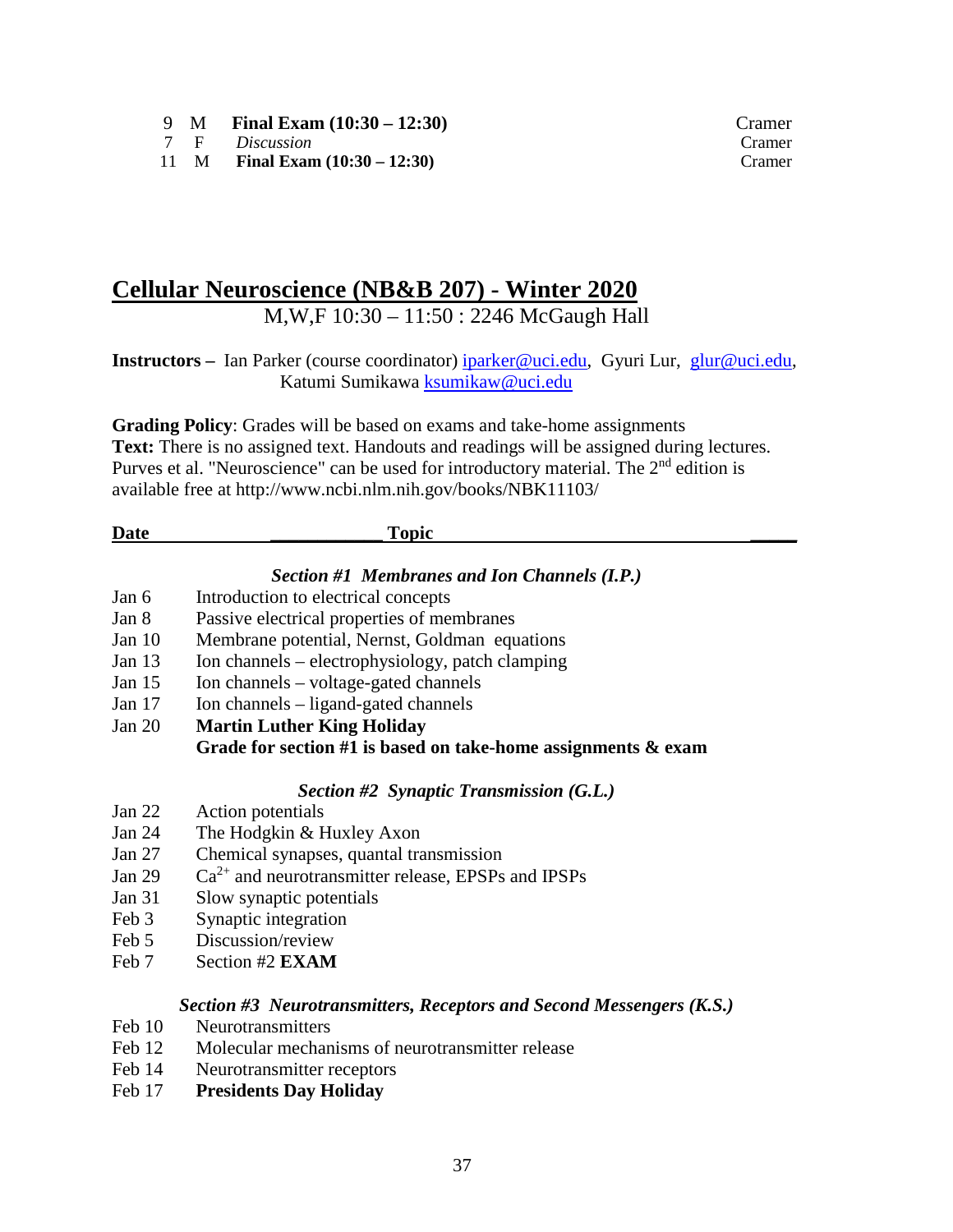- Feb 19 Second messenger pathways #1
- Feb 21 Second messenger pathways #2
- Feb 24 Synaptic plasticity
- Feb 26 Discussion/review
- Feb 28 Section #3 **EXAM**

# **Cellular Neuroscience N207 - Learning Objectives**

# *Parker*

# *Electrophysiology of neuron membranes and ion channels*

At the completion of this section students should have gained intuitive and quantitative understandings of how the resting membrane potential of neurons is generated, and how the membrane potential is regulated by the openings of voltage- and ligand-gated ion channels. Students will be expected to know and understand each of the topics listed below, to solve numerical examples, and to apply this knowledge to analyze experimental data from electrophysiological experiments. Assessment will be in the form of in-course take-home quizzes as well as a final exam.

### **Lecture 1, Introduction to electrical concepts**

- o Ohm's Law; voltage, current, resistance
- o Other electrical concepts; charge, conductance
- o Circuits with resistors in series and parallel; potential dividers
- o Capacitance; factors determining the capacitance of a capacitor
- o Charging of capacitors; time constants of RC circuits; high- and lowpass circuits

### **Lecture 2, Passive electrical properties of membranes**

- o Structure of cell membranes, electrical properties
- o Concepts of specific membrane capacitance and resistance
- o Input resistance of a cell
- o A neuron as a passive RC circuit
- o Passive electrical transmission, cable properties of axons, space constant
- o Dependence of space constant on diameter and other properties of an axon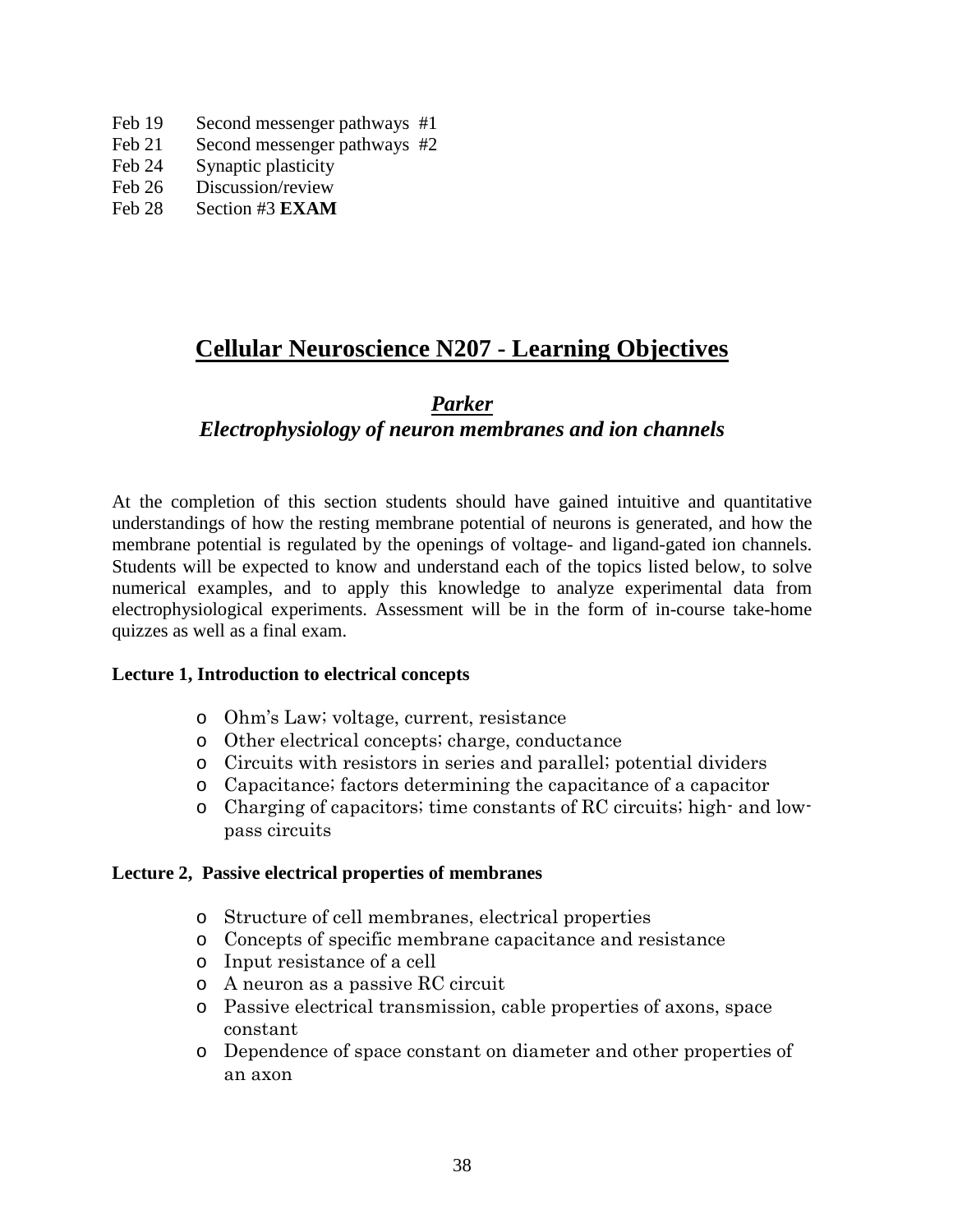# **Lecture 3, Origin of the resting potential**

- o Diffusion as a random walk process
- o Diffusion potentials arising from selective movement of ions across a membrane
- o Concept of the equilibrium potential; Nernst equation to predict equilibrium potential
- o Ion concentration gradients across cell membranes; selective permeability to K+ as primarily determining the resting potential
- o Goldman equation for membranes permeable to more than one ion

# **Lecture 4, Ion channels and how to record from them**

- o Ways of looking at ion channels; molecular structure, physical structure, electrophysiological properties
- o Generic properties of single channel gating and ion conductance
- o Channel conductances, I/V relationship
- o Patch clamp technique for recording single-channel currents
- o Analysis of patch clamp records to determine single channel kinetics and conductance

# **Lecture 5, Voltage-gated ion channels**

- o Diversity of voltage-gated channels, categorization by ion selectivity and gating properties
- o Relationships between single-channel and whole-cell currents as exemplified by voltage-gated Na+ and K+ channels
- o Mechanism of voltage-dependent activation, gating charge movement
- o Channel inactivation mechanisms, 'ball and chain' model for Shaker K+ channel inactivation

# **Lecture 6, Ligand-gated ion channels**

- o The nicotinic ACh receptor at the nerve-muscle junction as an exemplar of a ligand-gated ion channel
- o Pentameric structure of the nAChR with two ACh binding sites, and consequences for concentration-dependence of channel gating
- o Analysis of single-channel kinetics to derive Hill coefficient
- o A simplified model of nAChR channel gating to explain kinetic parameters of channel open and closed time distributions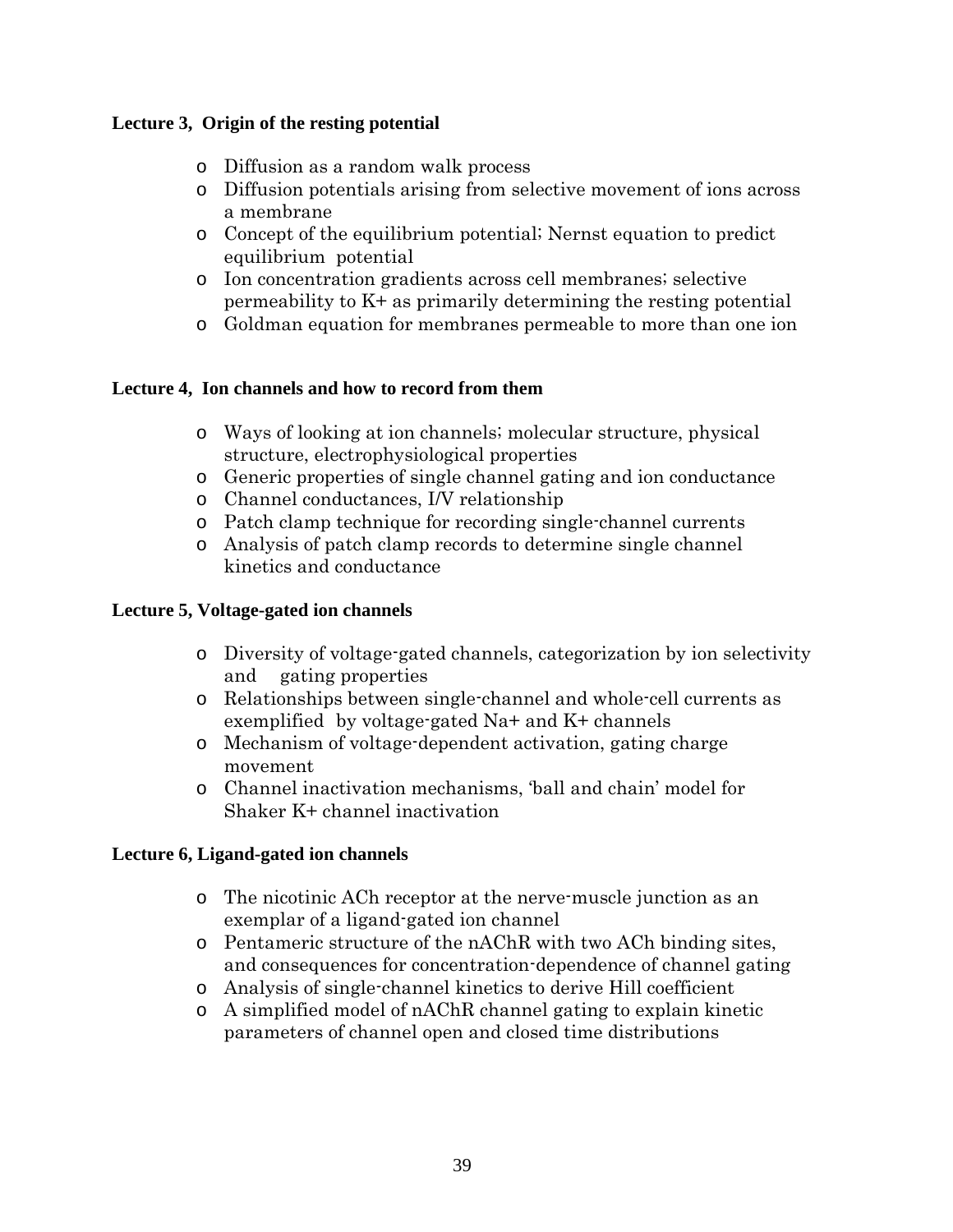# *Lur The action potential and synaptic transmission*

At the completion of this section students should have gained understanding of how excitable membranes generate the action potential, how synaptic transmission occurs in general and specifically for excitatory and inhibitory synapses that involve ionotropic and metabotropic receptors. Each lecture will include historical background that demonstrates the evolution of concepts and thinking about nerves and synapses. Students will be expected to know and understand both general concepts and important details each of the topics listed below. Assessment will be in the form of a final exam.

# **Lecture 7, Action potentials**

- o Resting potential, equilibrium
- o Action potential
- o Voltage-gated membrane currents

# **Lecture 8, The Hodgkin & Huxley Axon**

- o Membrane permeability during the action potential
- o Action potential threshold
- o Action potential propagation

# **Lecture 9, Chemical synapses, quantal transmission**

- o Electrical synapses and transmission
- o Chemical synapses
- o Quantum hypothesis

# **Lecture 10, Ca2+ and neurotransmitter release, EPSPs and IPSPs**

- o Miniature end plate potentials
- o Quantal analysis
- o Calcium requirement for synaptic transmission
- o Fast (ionotropic) EPSPs
- o Ionotropic IPSPs
- o Residual calcium hypothesis

# **Lecture 11, Slow synaptic potentials**

- o Metabotropic receptors and slow synaptic potentials
- o Neuromodulation

# **Lecture 12, Synaptic integration**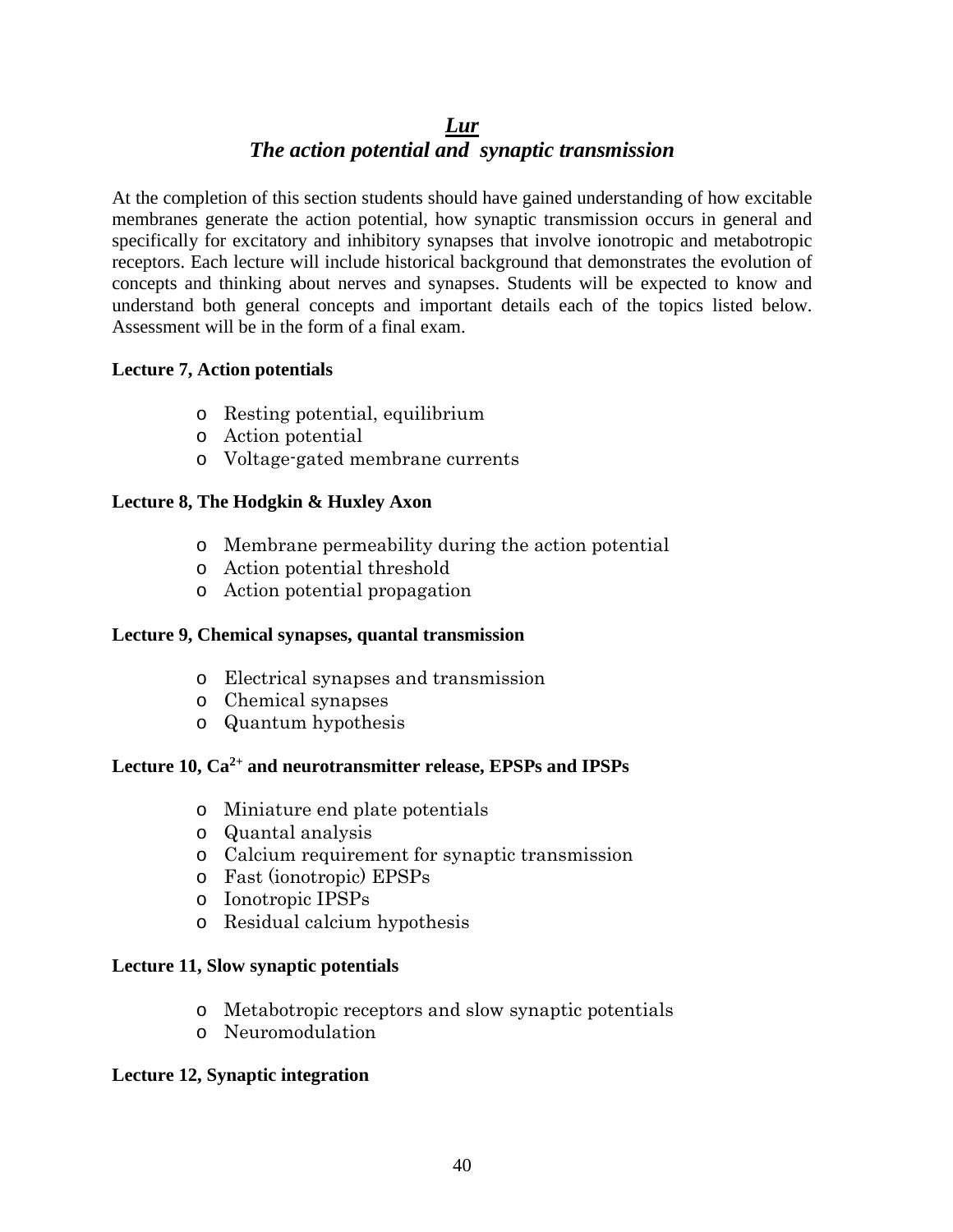- o Integration of multiple inputs at synapses
- o Spatial summation of inputs
- o Temporal summation of inputs

# *Sumikawa*

# *Neurotransmitters, neurotransmitter receptors and second messengers*

At the completion of this section students should have understandings of the basic mechanisms of synaptic transmission, controlling neuronal signaling, and synaptic plasticity. Main learning objectives for each lecture are listed below.

# **Lecture 13, Neurotransmitters**

- o Changes in synthesis, storage, release, action, and removal can either increase or decrease synaptic potentials
- o Synthesis, storage, and removal require specific proteins (enzymes and transporters), some of which are specific markers for identification of cell types
- o Transporters function to store or remove neurotransmitters

# **Lecture 14, Molecular mechanisms of vesicular release**

- o Vesicular neurotransmitter release requires unique proteins
- o Synaptic potentials can be modulated presynaptically
- o Presynaptic ion channels and neurotransmitter receptors are involved in modulating synaptic potentials

# **Lecture 15, Neurotransmitter receptors**

- o Neurons produce synaptic signals by controlling the flow of ions through postsynaptic neurotransmitter receptors
- o Neurotransmitter receptor channels have two important properties: they are ion-specific (Na+/K+*,* Ca2+, or Cl- ) and regulated
- o Neurotransmitter receptor function can be regulated by voltage, external ligands (neurotransmitters), internal ligands (second messengers), phosphorylation, and protein-protein interactions

# **Lecture 16, Second messenger pathways #1**

o Many G protein-coupled receptors (GPCRs) can activate multiple G proteins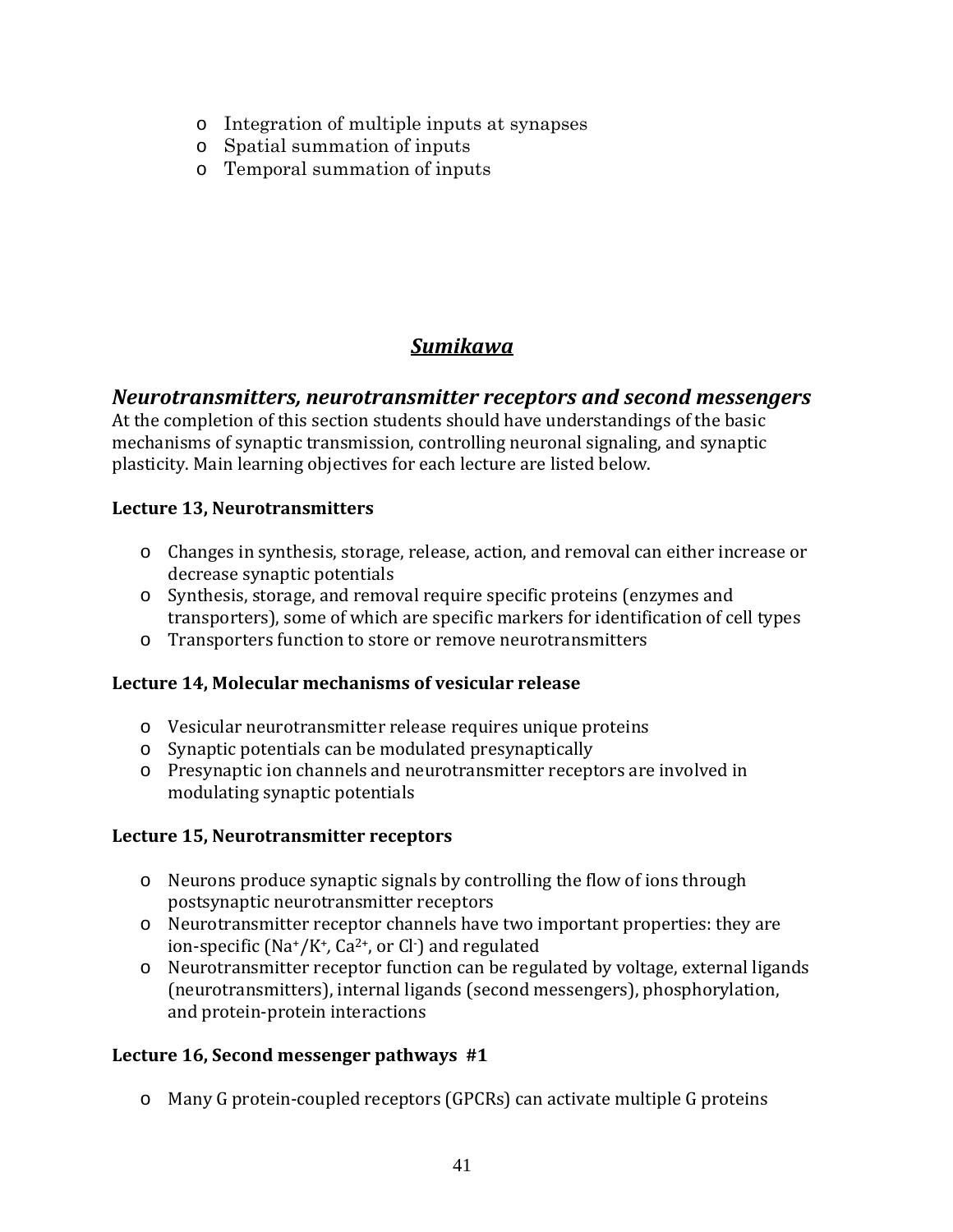o GPCRs enable activation of different second messenger pathways dependent on coupling of receptor subtype

# **Lecture 17, Second messenger pathways #2**

- o Ion channels, ligand-gated and G protein-coupled receptors activate signaling pathways to produce second messengers
- o Second messengers regulate the activity of second messenger-dependent protein kinases

# **Lecture 18, Synaptic plasticity**

- o Second messenger-dependent protein kinases regulate ion channels and receptors
- o Ion channels, ligand-gated and G protein-coupled receptors regulate protein phosphorylation
- o Phosphorylation is important mechanisms for modulating receptor function/number, and thereby neuronal function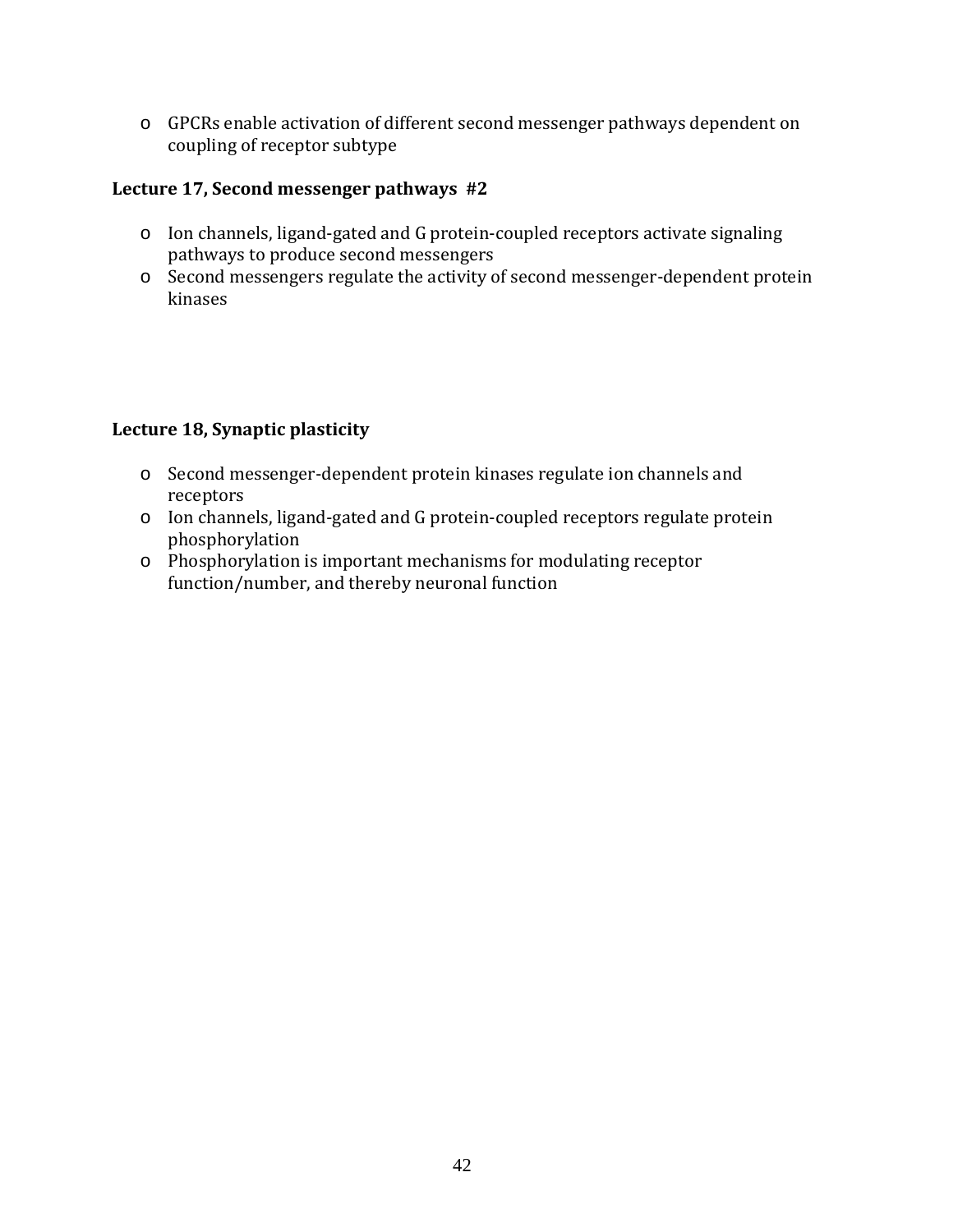# **207L CELLULAR NEUROSCIENCE LABORATORY CLASS**

# **35th Annual Edition 2020**

*Instructors: Ian Parker, Gyuri Lur, Raju Metherate, Ian Smith, Angelo Demuro*

# **Experiments** (March  $11<sup>th</sup> - 18th$ )

1. Compound action potential of sciatic nerve. (I.P.)

2. Intracellular recording from muscle – resting potential, miniature end-plate potentials. (I.P.)

3. Quantal analysis of transmitter release at the muscle endplate. (I.P.)

4. *Xenopus* oocytes: voltage clamp and  $Ca^{2+}$ -dependent Cl<sup>-</sup> currents evoked by IP<sub>3</sub> (A.D.)

5. Total internal reflection microscopy of  $Ca^{2+}$  signals in neuroblastoma cells (I.S.)

6. Extracellular field recording from rat hippocampal slices. (Metherate lab) (R.M., G.L.)

March 19<sup>th</sup>: Preparation for presentations

**March 20<sup>th</sup>:** Student presentations (lunch : pizza provided)

# **207L Cellular Neuroscience Laboratory - Learning Objectives**

In this full-time, hands-on laboratory class students will;

• Learn practical skills of intracellular and extracellular voltage recording using glass and wire microelectrodes.

• Reinforce their knowledge of synaptic transmission by undertaking classical experiments to record and analyze the quantal nature of neurotransmitter release.

• Study the compound action potential in frog sciatic nerve.

• Analyze properties of excitatory and inhibitory synaptic transmission in the hippocampal slice preparation.

Learn the use of voltage clamp to determine passive and active properties of the cell membrane.

Experience the use of advanced imaging techniques to study cellular calcium signaling.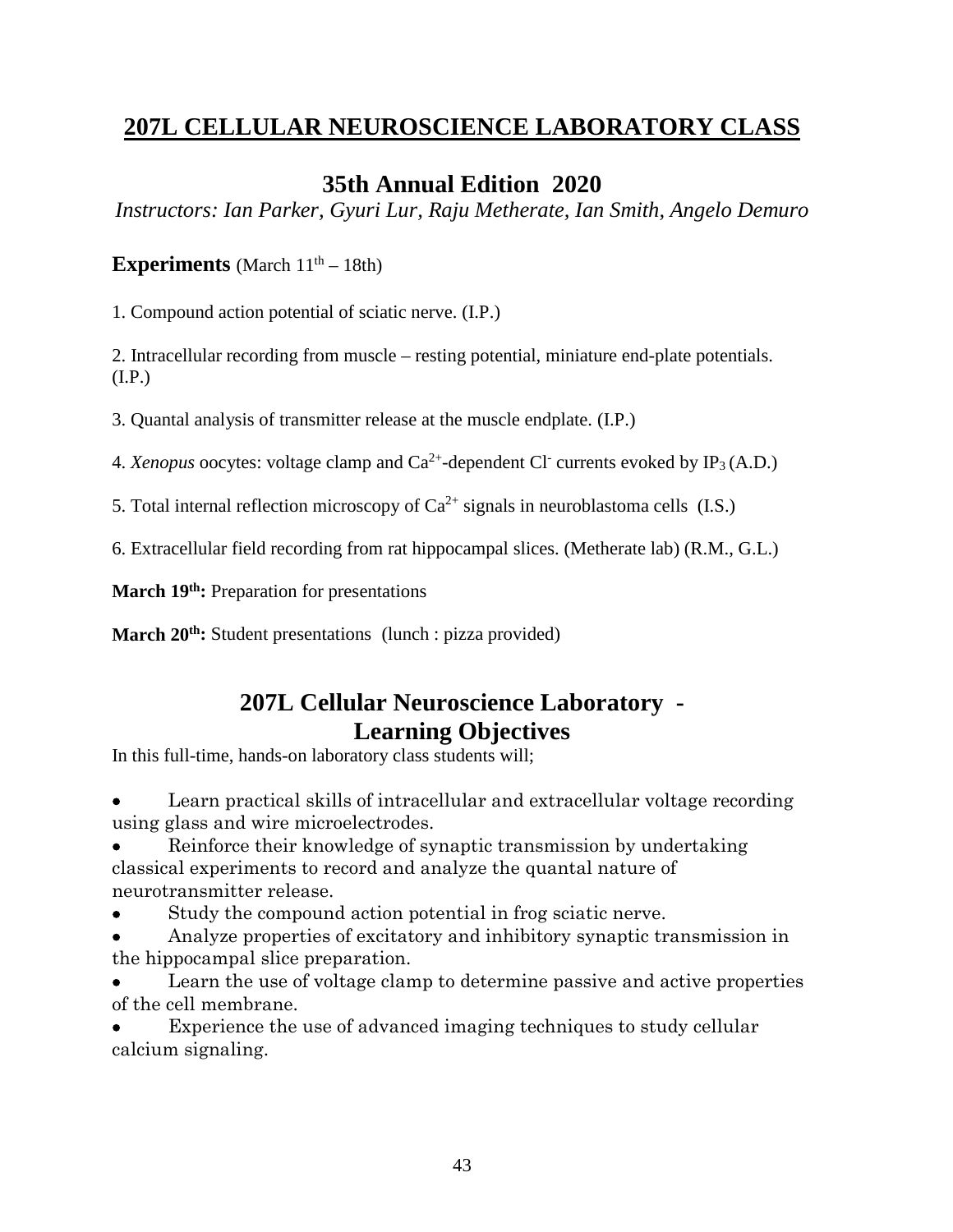# **SYSTEMS NEUROSCIENCE (FALL 2019) [Neurobio 208 and Anat 210]**

Neurbio 208 is required for  $1<sup>st</sup>$  year graduate students in Neurobiology and Behavior and serves as "S" area core courses for the INP. Anat 210 is open to all graduate students in Anatomy and Neurobiology. Graduate students from other departments may enroll in either Neurbio 208 or Anat 210 with permission from the course director, Dr. Ron Frostig.

*Time/place*: 9:00-10:20AM, MWF in MH 2246

*Text: Neuroscience*, 6<sup>th</sup> Edition, Purves, D. *et al.* (Eds.) Sinauer, 2017. The instructors will distribute other readings.

*Exams and grading*: The final grade will be based on performance on the midterm exams. The instructor for that section will announce the format of each exam. Exams will be predominately essay. There will be **no** cumulative final exam, and grades will be normalized to the number of lectures leading to each midterm. Final grade will be based on averaging of all midterms.

*Participating Faculty:* (from the Department of Neurobiology & Behavior)

Prof. Ron Frostig, Course Director, Prof. Steve Mahler, Prof. Liz Chrastil

| <b>Date</b> | <b>Topic</b>      | <b>Instructor</b> | <b>Readings</b>        |
|-------------|-------------------|-------------------|------------------------|
|             |                   |                   | (in text unless noted) |
| Fri         | Introduction to   | Frostig           |                        |
| 9/27        | sensory systems   |                   |                        |
| Mon         | The eye:          | Frostig           | Ch.11                  |
| 9/30        | structure and     |                   |                        |
|             | function I        |                   |                        |
| Wed         | The eye:          | Frostig           | Ch.11                  |
| 10/2        | structure and     |                   |                        |
|             | function II       |                   |                        |
| Fri         | Central visual    | Frostig           | Ch.12                  |
| 10/4        | pathways I        |                   |                        |
| Mon         | Central visual    | Frostig           | Ch. 27                 |
| 10/7        | pathways II       |                   |                        |
| Wed         | Plasticity in the | Frostig           | Ch. 25                 |
| 10/9        | visual system     |                   |                        |
| Fri         | Color vision      | Frostig           |                        |
| 10/11       |                   |                   |                        |
| Mon         | Discussion:       | Frostig           |                        |
| 10/14       | visual system     |                   |                        |

# **Fall 2019**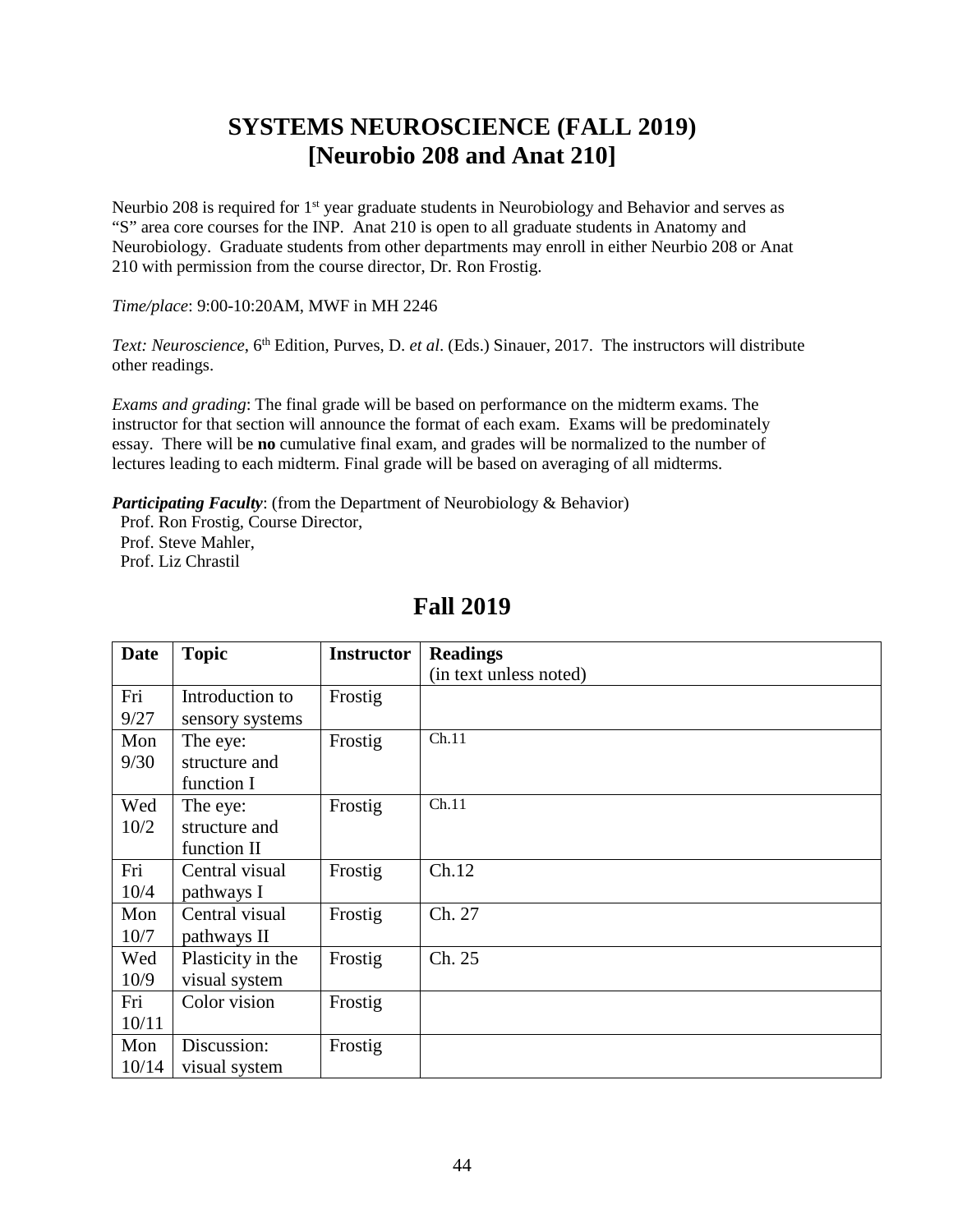| Wed   | <b>Midterm I</b>                   | Frostig |                                                            |
|-------|------------------------------------|---------|------------------------------------------------------------|
| 10/16 |                                    |         |                                                            |
| Fri   | $SFN - Meeting$                    |         |                                                            |
| 10/18 | No class                           |         |                                                            |
| Mon   | $\overline{\text{SFN}}$ – Meeting  |         |                                                            |
| 10/21 | No class                           |         |                                                            |
| Wed   | $SFN - Meeting$                    |         |                                                            |
| 10/23 | No class                           |         |                                                            |
|       |                                    |         |                                                            |
|       |                                    |         |                                                            |
| Fri   | Somatosensory                      | Frostig | Ch. 9                                                      |
| 10/25 | System I                           |         |                                                            |
| Mon   | Somatosensory                      | Frostig | Ch. 9                                                      |
| 10/28 | System II                          |         |                                                            |
| Wed   | <b>Auditory System</b>             | Frostig | Ch. 13                                                     |
| 10/30 | L                                  |         |                                                            |
| Fri   | Auditory system                    | Frostig | Ch. 13                                                     |
| 11/1  | $\mathop{\rm II}\nolimits$         |         |                                                            |
| Mon   | Discussion                         | Frostig |                                                            |
| 11/4  | Auditory-                          |         |                                                            |
| Wed   | Somatosensory<br><b>Midterm II</b> |         |                                                            |
| 11/6  |                                    | Frostig |                                                            |
| Fri   | Prefrontal                         | Mahler  | Miller & Cohen. An integrative theory of prefrontal cortex |
| 11/8  | Cortex                             |         | function. Annu. Rev. Neurosci. 2001. 24:167-202            |
|       | 1:Structure,                       |         |                                                            |
|       | Function                           |         |                                                            |
|       | 1:Structure,                       |         |                                                            |
|       | Function                           |         |                                                            |
| Mon   | No class-                          |         |                                                            |
| 11/11 | <b>Veterans</b> Day                |         |                                                            |
| Wed   | Prefrontal                         | Mahler  | Crick & Koch. What is the function of the claustrum? Phil. |
| 11/13 | Cortex 2:                          |         | Trans. R Soc. B 2005. 360, 1271-1279                       |
|       | Consciousness                      |         | Baizer et al., 2014. Comparative organization of the       |
|       | and other                          |         | claustrum: What does structure tell us about function?     |
|       | functions                          |         |                                                            |
| Fri   | Modulatory                         | Mahler  | Nutt et al., 2015 The dopamine theory of addiction: 40     |
| 11/15 | Systems-Theory                     |         | years of highs and lows                                    |
|       | and the Clinic                     |         | Berridge, Robinson 2016. Liking, wanting, and the          |
|       |                                    |         | incentive-sensitization theory of addiction                |
| Mon   | Modulatory                         | Mahler  | Purves Ch.6                                                |
| 11/18 | Systems 1                          |         |                                                            |
| Wed   | Modulatory                         | Mahler  | Trillo et al 2013. Ascending monoaminergic systems         |
| 11/20 | Systems 2                          |         | alterations in Alzheimer's disease.                        |
|       |                                    |         | Translating basic science into clinical care               |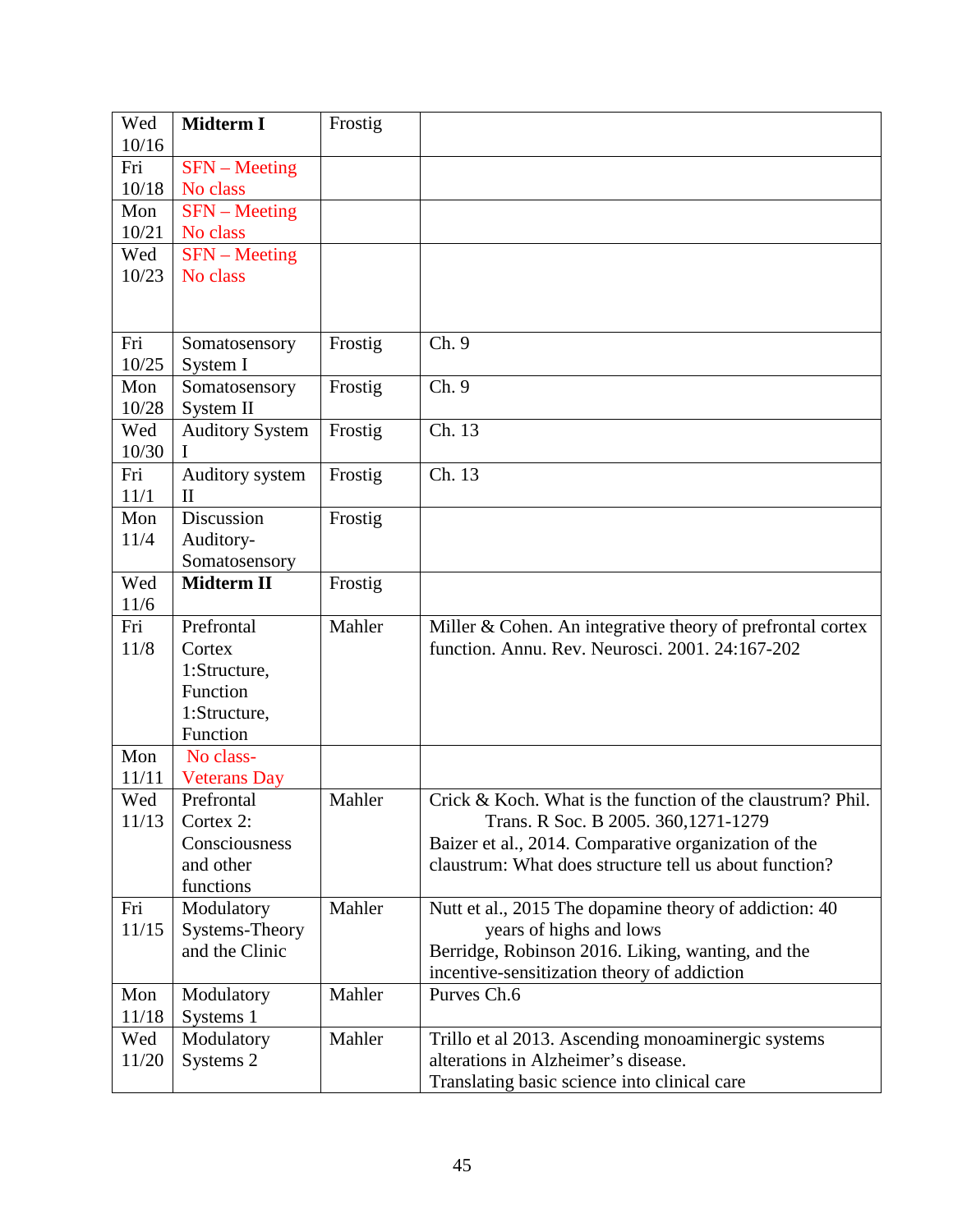| Fri   | <b>Midterm III</b>   | Mahler   |       |
|-------|----------------------|----------|-------|
| 11/22 |                      |          |       |
| Mon   | Self-Motion and      | Chrastil | Ch 14 |
| 11/25 | the Vestibular       |          |       |
|       | System               |          |       |
| Wed   | <b>Motor Cortex</b>  | Chrastil | Ch 17 |
| 11/27 |                      |          |       |
|       |                      |          |       |
| Fri   | No class-            |          |       |
| 11/29 | <b>Thanksgiving</b>  |          |       |
| Mon   | <b>Basal Ganglia</b> | Chrastil | Ch 18 |
| 12/2  |                      |          |       |
| Wed   | Cerebellum and       | Chrastil | Ch 19 |
| 12/4  | Parietal Cortex      |          |       |
| Fri   | <b>Midterm IV</b>    | Chrastil |       |
| 12/6  |                      |          |       |
|       |                      |          |       |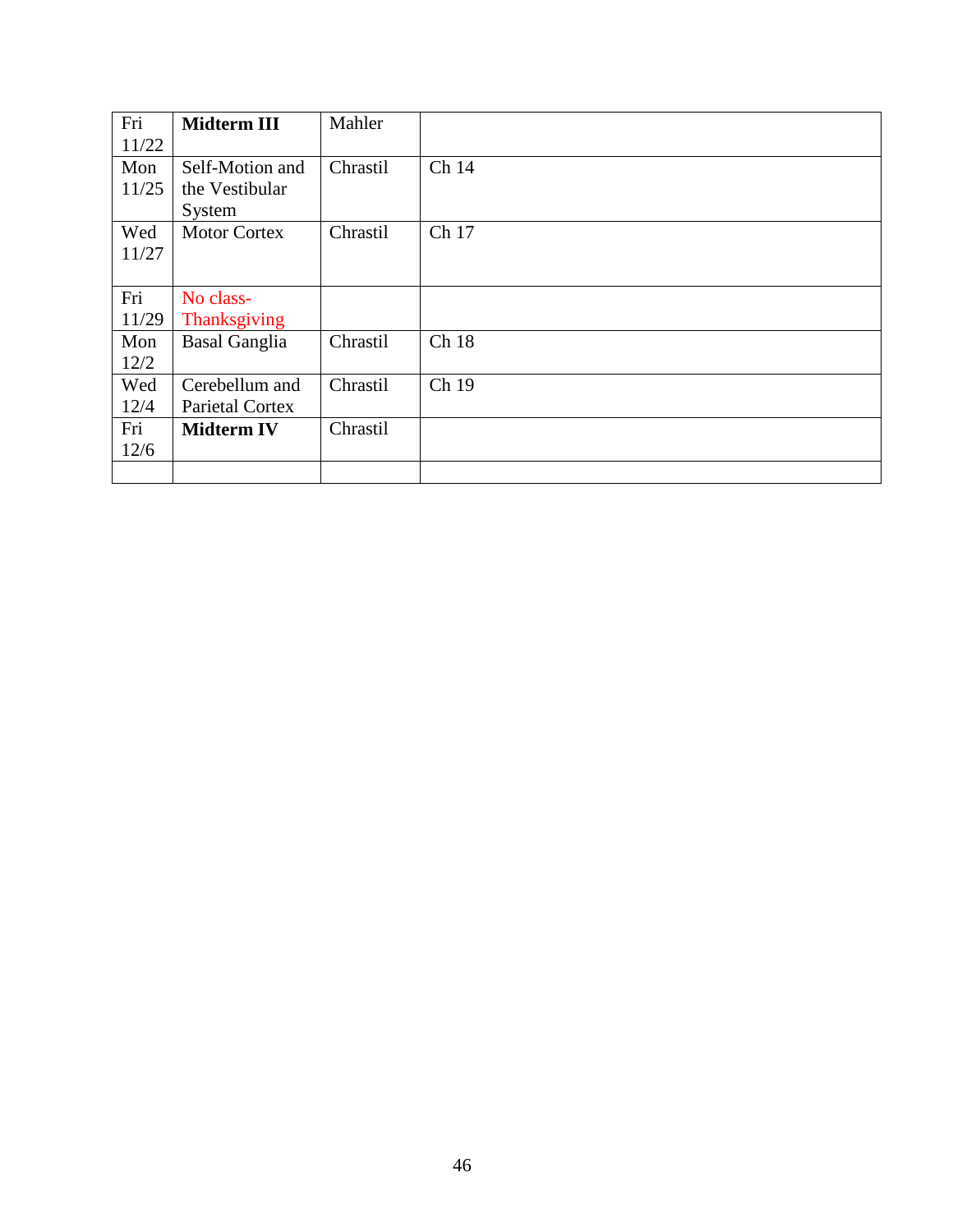# **NEURBIO 209 LEC A: BEHAVIORAL NEUROSCI (11500)**

# **N209: Behavioral Neuroscience Spring 2019**

The focus of this course is on understanding the relationship between brain and behavior. The human brain's major naturally-selected function is to generate adaptive behavior under a variety of conditions, including with reference to prior experience. In this course we will discuss how the brain mediates major behavioral functions, how these go awry in psychiatric disorders, as well as major methodological approaches used in behavioral neuroscience research. The format of the course is a mixture of presentations led by the instructor and seminar style discussions incorporating assigned readings. There is a strong emphasis on class discussion and participation, with students expected to have read, thought about, and discuss primary-source papers.

### **Lecture times:** MWF 9-10:20AM; McGaugh Hall 2246

Web site: The class web site https://canvas.eee.uci.edu/courses/16127 will include up-to-date information on the lecture schedule and assigned readings. Lecture slides will also be posted.

**Add & Drop Policy:** Adds and drops are handled exclusively through WebReg. The add/drop deadline is April 13, 2018 and students are responsible for all materials from the start of the term. Failure to take any exams or quizzes, even those given before you have added the course, will result in a zero score for each quiz or exam.

### **Instructors:**

Stephen Mahler (coordinator): [mahlers@uci.edu](mailto:mahlers@uci.edu) Norbert Fortin: [norbert.fortin@uci.edu](mailto:norbert.fortin@uci.edu) Christie Fowler: [cdfowler@uci.edu](mailto:cdfowler@uci.edu)

**Grading:** There will be three midterm exams and each will account for 20% of your total grade. 15% will be based on an end-of-term project proposal, 5% on your participation in the "Neuroscience Controversies" session, and 20% on class participation.

# **Neuroscience Controversies:**

Near the end of the quarter, we will engage in an active learning session where you will construct a debate-style argument in favor of an assigned position in a current neuroscience controversy. You will work in a group of 2-3, and will be assigned a position to defend in the debate. Each group member will speak in the debate, presenting an informal opening statement, rebuttal, or closing statement. We expect this format will help develop critical thinking and group operation skills.

### **Final Presentation:**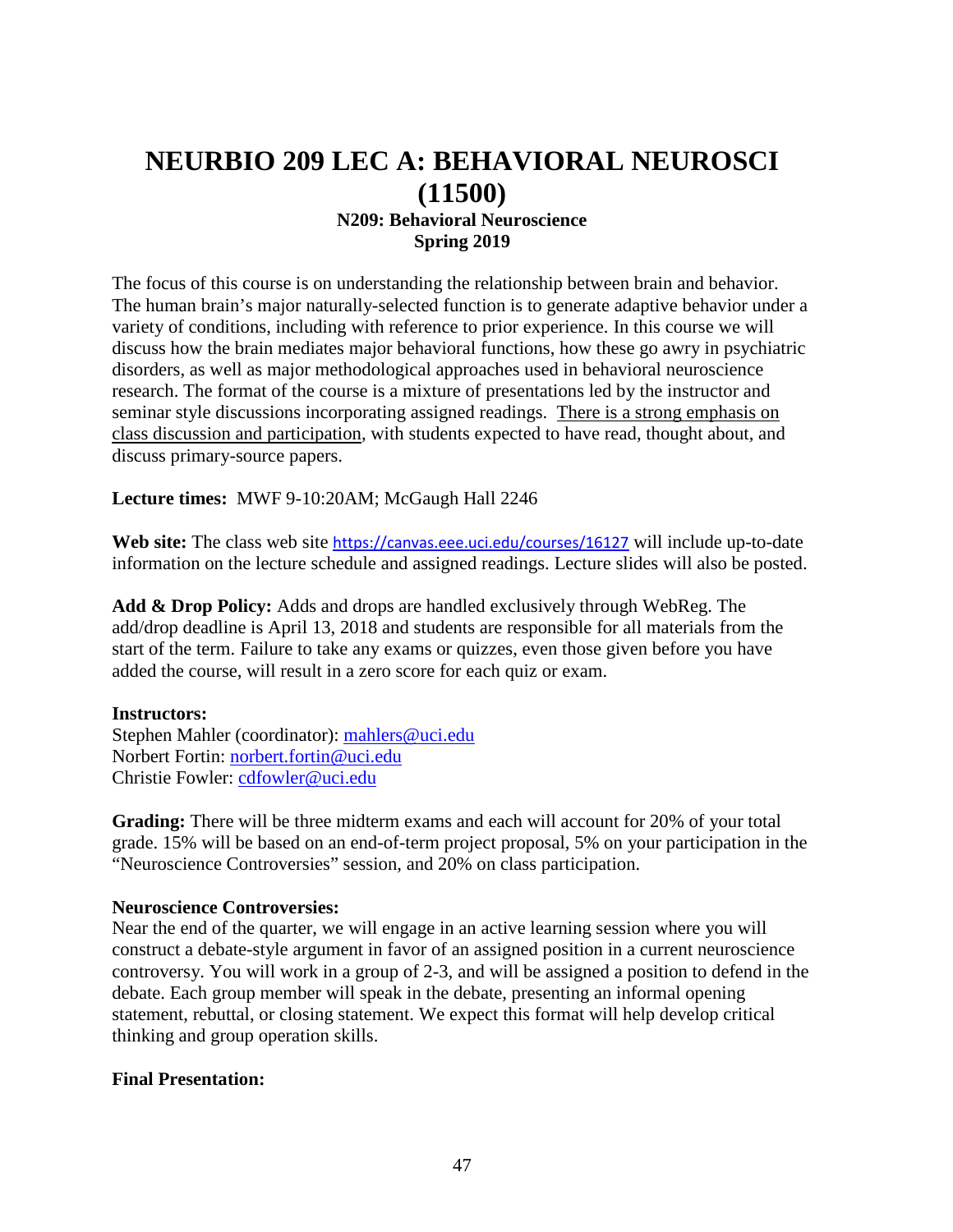Presentations will occur on the last 3 days of class**.** You will do a "data blitz" style presentation (maximum 15 min, preferably 10) on a research question of your choice stemming from presentations/discussions we've had in class. Guidelines:

15m total time per student, so aim for a maximum of 10min to make sure there is plenty of time for questions (and there will be questions!). You will be cut off at 15min exactly (not counting any questions asked during the presentation), so be careful. Shorter is not equal to worse! We don't need all the details or nuance, the goal here is to convey the major points in an efficient and punchy manner.

Your assignment is to design an experiment or set of experiments to address any of the topics raised during class (but not something that you have done as a project in a rotation lab). KEEP IT SIMPLE! Pretend you're pitching the idea to a grant agency / donor on a 10min elevator ride (a skyscraper I guess?). This is not supposed to be a full grant, just an experiment that tests a single, currently unknown concept or question.

The experiment should be viable, but don't worry about actual costs, and assume a lenient (but realistic) IRB/IACUC. In other words: "Effects of space travel on working memory=OK. Effects of time travel on working memory=not OK." (but make sure there is a reason to think, e.g., space travel might affect memory, since gravity is known to affect pyramidal cell function).

Pick a topic, focus in on a concrete question, and design the experiment. Clarity in your thinking is key here. Why are you asking this question--what gap in knowledge is there, and why should I care about this topic? Is the experiment really testing what you want it to? How would we interpret your results?

The presentation should have:

A **brief** background setting the stage for what we know and don't (1-2 slides)

The question and clearly stated hypothesis (1 slide)

The experiment and how the results will address the issue (1-2 slides)

Alternative outcomes / potential problems (1-2 slides).

 You will be graded on 1) clarity of the background information/topic to be studied, 2) clarity of, and importance of the question to be addressed 3) efficacy of your experiment in providing an answer to that question, 4) presentation style and ability to answer questions, 5) respecting the time limit.

**Policy on Academic Dishonesty:** The UCI policy on academic dishonesty is stated at: [http://www.editor.uci.edu/catalogue/appx/appx.2.htm#academic.](http://www.editor.uci.edu/catalogue/appx/appx.2.htm#academic) Lying to an instructor with the intent of improving a grade, or use of a restricted electronic device during an exam are considered forms of academic dishonesty. Any student aware of academic dishonesty is encouraged to bring this to the attention of the instructor; your confidentiality is guaranteed.

**Readings:** It is your responsibility to read the assigned articles before class. This is a discussion-based class and having read the materials ahead of time is essential *Note:* Readings and schedule subject to change at the instructors' discretion.'

# **Lecture schedule and reading assignments**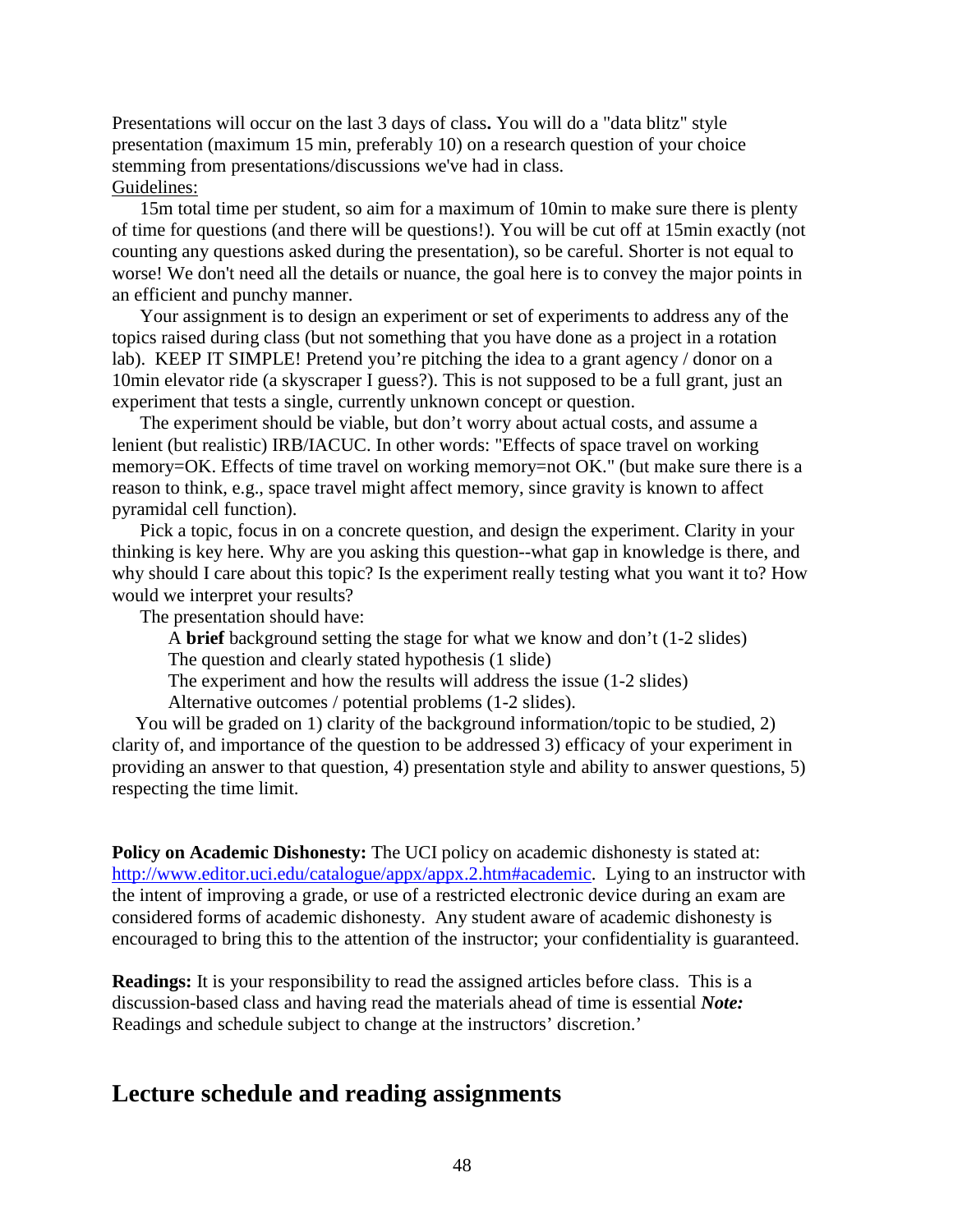| <b>Date</b>      | <b>Instructor</b> | <b>Topic</b>                                                                                            | <b>Reading</b>                                                                    |
|------------------|-------------------|---------------------------------------------------------------------------------------------------------|-----------------------------------------------------------------------------------|
| <b>Mon 04/01</b> | Mahler            | Intro, Genes and Brain Evolution 1                                                                      | Syllabus                                                                          |
| <b>Wed 04/03</b> | Mahler            | History and conceptual issues in analysis of<br>brain-behavior relationships (McGaugh Guest<br>Lecture) | McGaugh (2003) Ch 2-3                                                             |
| Fri 04/05        | Mahler            | Genes and Brain Evolution 2                                                                             | Dawkins, Selfish Gene Ch. 3-4                                                     |
| <b>Mon 04/08</b> | Mahler            | <b>Evolutionary Psychology</b>                                                                          | Cosmides & Tooby, 2006                                                            |
| <b>Wed 04/10</b> | Mahler            | Mind and Brain                                                                                          | Kaushik et al 2012; Worth et al<br>2013                                           |
| Fri 04/12        | Mahler            | Functional Neuroanatomy: Neural Circuits in<br><b>Motivated Behavior</b>                                | Zahm 2006; Richard et al 2013                                                     |
| <b>Mon 04/15</b> | Mahler            | Sleep and Wakefulness                                                                                   | Schwartz & Kilduff, 2015;<br>Donlea et al 2017                                    |
| <b>Wed 04/17</b> | Mahler            | Homeostasis: Feeding, Drinking & Temperature                                                            | Zimmerman et al 2017;<br>Munzberg et al, 2016                                     |
| Fri 04/19        | Mahler            | Exam 1                                                                                                  |                                                                                   |
| <b>Mon 04/22</b> | Fowler            | Hormones                                                                                                | Balthazart et al., 2018;<br>Oberlander & Woolley, 2017                            |
| <b>Wed 04/24</b> | Fowler            | Development                                                                                             | Gilmore et al., 2018; Sorrells et<br>al., 2018                                    |
| Fri 04/26        | FortFowlMahl      | <b>CNLM</b> Meeting                                                                                     |                                                                                   |
| <b>Mon 04/29</b> | Fowler            | <b>Stress and Aggression</b>                                                                            | Joels & Baram, 2009; Falkner<br>et al., 2016                                      |
| <b>Wed 05/01</b> | Fowler            | Sex and Social Behavior                                                                                 | McCarthy et al., 2017; Amadei<br>et al., 2017                                     |
| Fri 05/03        | Fowler            | Reward, Aversion and Addiction                                                                          | Morales & Margolis, 2017;<br>Wise & Koob, 2014                                    |
| Fri 05/06        | Fowler            | Psychopathology                                                                                         | Birnbaum & Weinberger, 2017;<br>Yang et al., 2018                                 |
| <b>Wed 05/08</b> | Fowler            | Neurodegenerative Disorders                                                                             | Baecher-Allan et al., 2018;<br>Liddelow et al., 2017                              |
| Fri 05/10        | Fowler            | Exam 2                                                                                                  |                                                                                   |
| <b>Mon 05/13</b> | Fortin            | <b>Multiple Memory Systems</b>                                                                          | Sherry & Schacter (1987);<br>Squire & Dede $(2015)$                               |
| Wed 05/15        | Fortin            | <b>Functional Neuroanatomy of Medial Temporal</b><br>Lobe                                               | Van Strien et al. (2009)                                                          |
| Fri 05/17        | Fortin            | Declarative, Episodic, and Semantic Memory                                                              | Eichenbaum (2000); Squire $&$<br>Wixted $(2011)$ ; Tulving &<br>Markowitsh (1998) |
| <b>Mon 05/20</b> | Fortin            | <b>Spatial Memory and Computations</b><br>(McNaughton Guest Lecture)                                    | McNaughton et al., (2006);<br>Knierim (2015)                                      |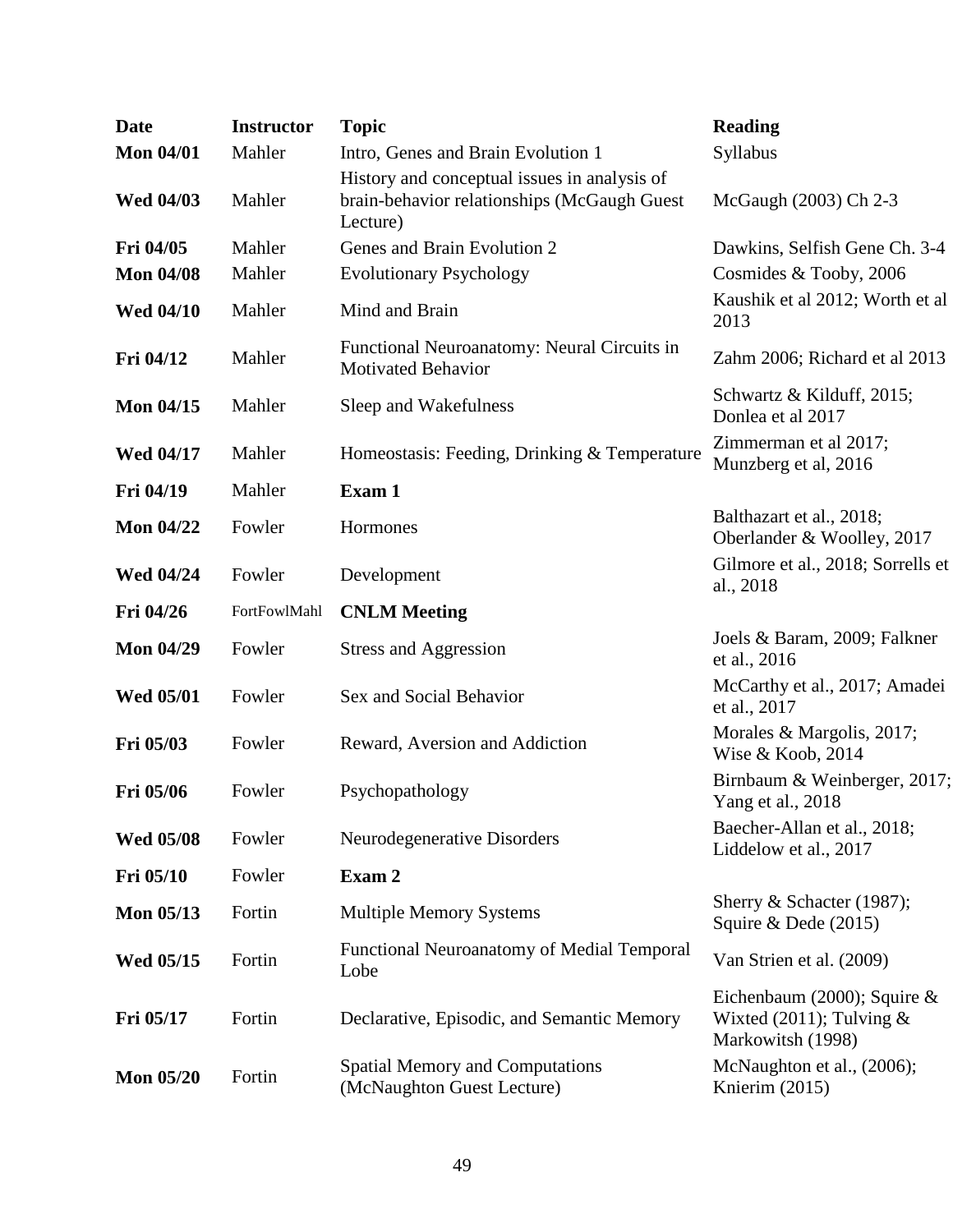| <b>Wed 05/22</b> | Fortin              | Attention                         |
|------------------|---------------------|-----------------------------------|
| Fri 05/24        | Fortin              | Emotion                           |
| <b>Mon 05/27</b> |                     | Holiday - no class                |
| <b>Wed 05/29</b> | Fortin              | Exam 3                            |
| <b>Fri 05/31</b> | FortFowlMahl        | <b>Neuroscience Controversies</b> |
| <b>Mon 06/03</b> | FortFowlMahl        | Presentations                     |
| <b>Wed 06/05</b> | <b>FortFowlMahl</b> | Presentations                     |
| <b>Fri 06/07</b> | FortFowlMahl        | Presentations                     |

Petersen & Posner (2012); Reynolds et al., (2013) Phelps (2006); McGaugh (2013); Etkin et al., (2015)

# **N209 – Behavioral Neuroscience. Learning Objectives**

#### **Mahler**

Learning Objectives: At the end of this section, the student should be able to discuss the following topics.

*Lecture 1: Genetics, Epigenetics, and Brain Evolution*

-Evolution by natural, sexual, artificial, and other types of selection

-The brain evolved because behavior it produced was naturally selected.

-How do genes influence the brain?

-How does experience influence the brain?

-The selfish meme?

*Lecture 2: Evolutionary Psychology*

-Psychological modules

-Fundamental requirements of an evolved psychological adaptation

-Types of evidence that could support an evolutionary basis for a behavior

-Experimental evolutionary psychology?

-Spandrels, just-so stories, and the trouble with evolutionary psychology

# *Lecture 3: History and conceptual issues in analysis of brain-behavior relationships*

-Philosophy and history of mind

-Where is "the mind?" -Materialism vs. Dualism

-The neuron doctrine

-War of the soups and the sparks

*Lecture 5: Mind and Brain* -Big Brains-Why?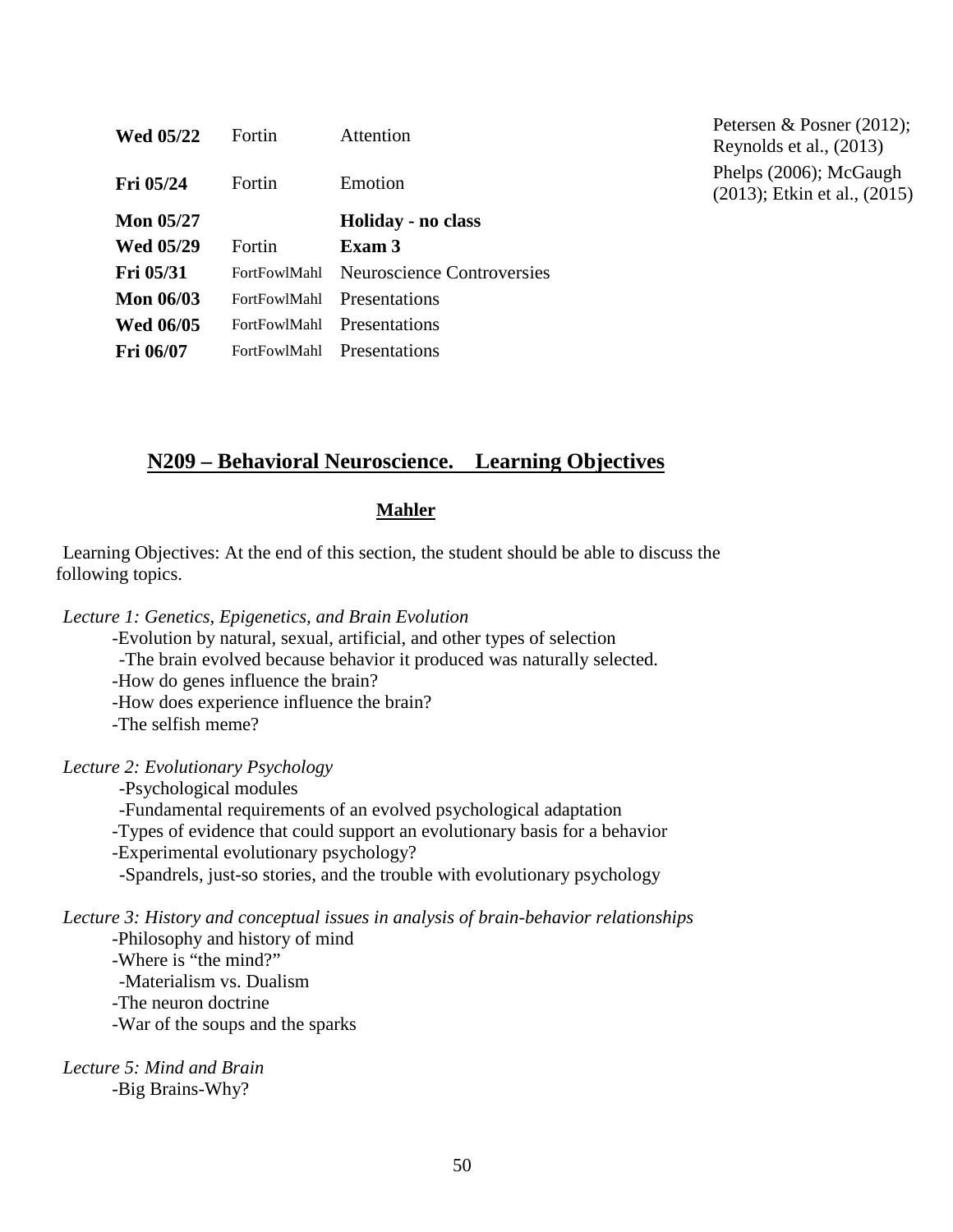-Mind control—What if "we" are not in control? -brain parasites -addiction and other mental illnesses

*Lecture 6: Functional Neuroanatomy: Neural Circuits in Behavior*

-Methods for studying circuits -Groupers and Chunkers: searching for meaningful principals of brain organization -Extended Amygdala -Corticostriatopallidal circuits -Ascending modulatory systems -Specialization vs. general purpose circuits

*Lecture 7: Sleep and Wakefulness*

-What is sleep "for?" -Stages of Sleep -studying sleep in humans and animals -Sleep and wakefulness circuits -Sleep disorders

*Lecture 8: Homeostasis: Feeding, Drinking & Temperature*

-Principals of homeostasis -Brain/Body Communication -Hypothalamus anatomy -Feeding mechanisms -Drinking mechanisms -Temperature regulation

# **Fowler**

*At the end of this course section, the student should be able to independently discuss:*

# *Lecture 9:Hormones*

- Describe the function of the main endocrine glands and the mechanism through which they influence neural activity
- Demonstrate an understanding of the different types of hormones, their receptors, and signaling mechanisms
- Evaluate considerations for conducting research studies in both sexes

# *Lecture 10: Development*

- Identify the different stages of brain development
- Evaluate the effects of the environment on neural processes in consideration of developmental stage
- Describe mechanisms guiding brain development for normal physiological function

# *Lecture 11: Stress*

• Describe the effects of early life stress on development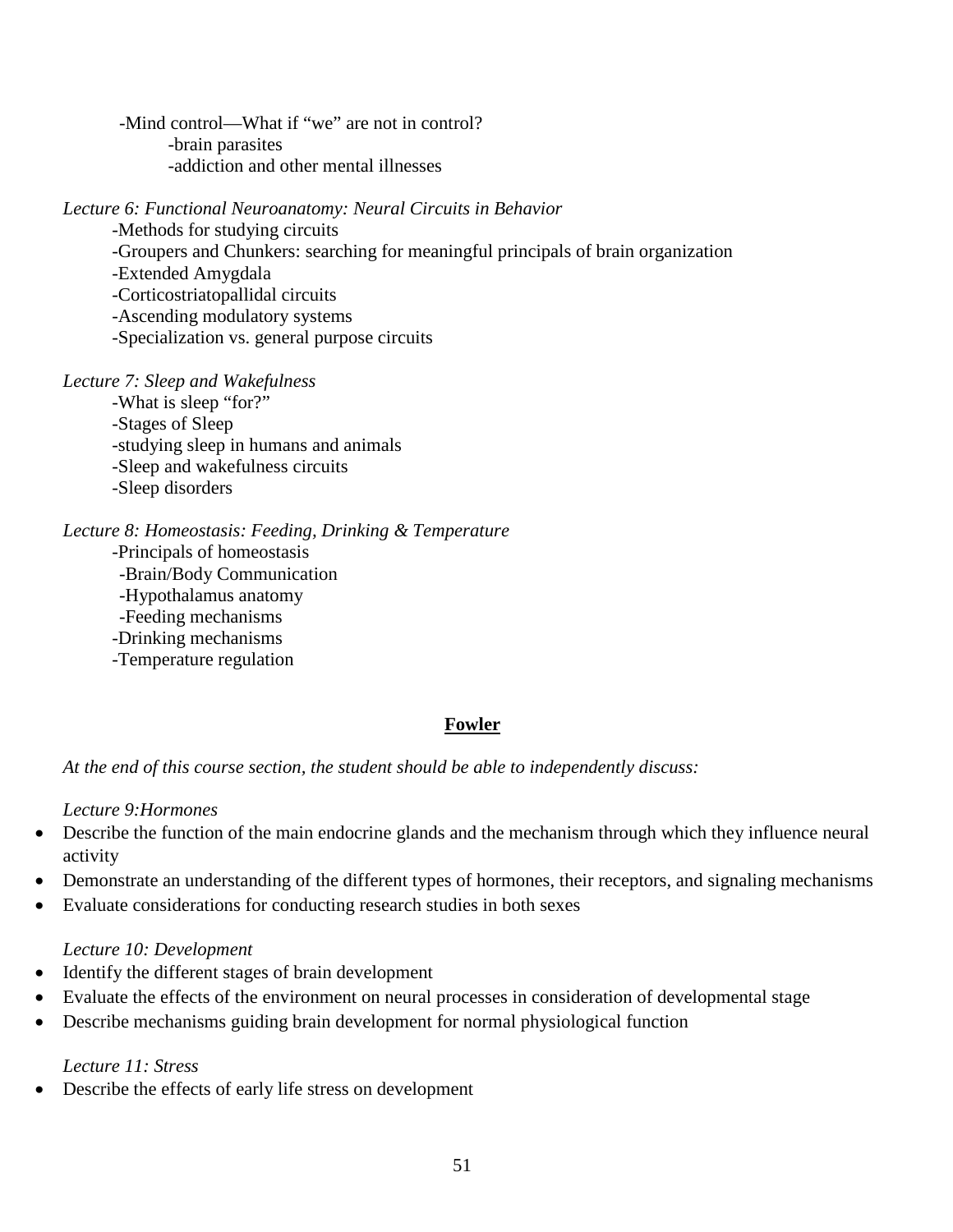- Compare and contrast the impact of acute or chronic stress on HPA activation and resulting brain function
- Evaluate the global effects of stress on cellular function and related impact on behavior

# *Lecture 12: Sex and Social Behavior*

- Recognize the brain regions and cellular signaling mechanisms implicated in sexual and social behaviors
- Demonstrate an understanding of the circuit connections between brain structures with relevance to function
- Evaluate the behavioral procedures used to study social behavior with an understanding of potentially confounding variables

# *Lecture 13: Motivated Behavior: Reward, Aversion and Addiction*

- Identify various types of motivated behaviors and methods of assessment in animal models
- Describe the differences between factors that promote or decrease the likelihood of a future behavior
- Evaluate the impact of various brain structures in mediating reward- or aversion-related processing
- Compare and contrast the current hypotheses in the field for factors underlying drug addiction and formulate an evidence-based definition

# *Lecture 14: Psychopathology*

- Describe the symptoms characteristic of Schizophrenia and affective disorders
- Identify and evaluate the current evidence for the neurobiological mechanisms underlying the disease state
- Compare and contrast similar factors contributing to the disease state, with relevance for comorbidity
- Evaluate the mechanism of action and efficacy for currently available pharmacotherapeutics

# *Lecture 15: Neurodegenerative Disorders*

- Identify the symptoms and brain dysfunction found in Alzheimer's disease, Huntington's disease and Multiple Sclerosis
- Describe the current understanding of genetic and neurobiological factors contributing to the disease state
- Evaluate the mechanism of action and efficacy for currently available pharmacotherapeutics

# **Fortin**

*Lecture 16: Functional Neuroanatomy of Medial Temporal Lobe* Hippocampus Amygdala Temporal Cortex

*Lecture 17: Declarative Memory* Brain Substrates Episodic Memory Experimental Methods Animals **Humans Disorders**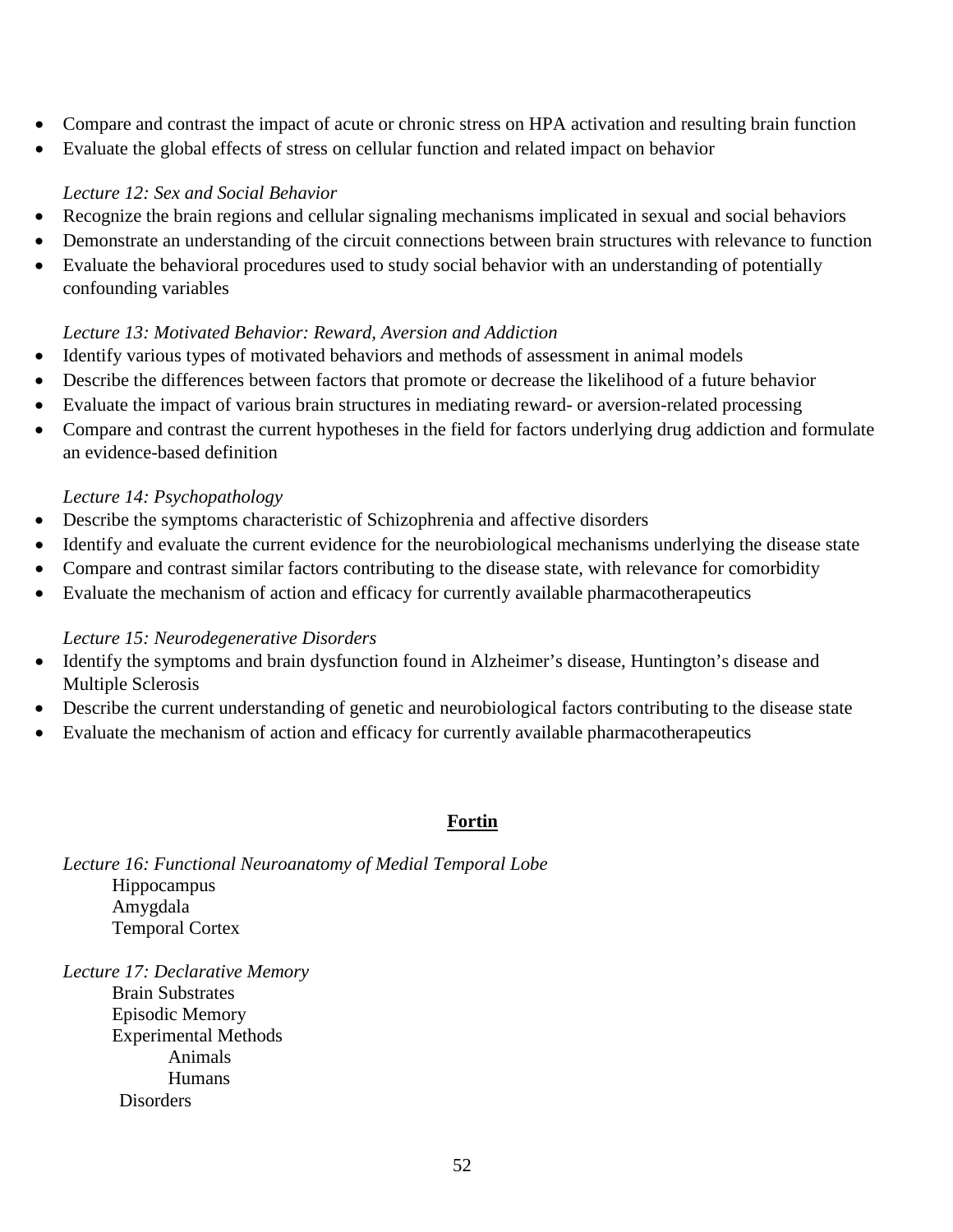*Lecture 18: Multiple Memory Systems*

Brain Substrates Nondeclarative memory Emotional Memory Experimental Methods Animals Humans

*Lecture 19: Emotion*

Neural Substrates Interaction with Cognition Experimental Methods Animals Humans

*Lecture 20: Attention*

Effects on Perception Top down vs. bottom up Effects on memory Experimental Methods Animals Humans

*Lecture 21: Spatial Memory and Computational Models* Hippocampus/cortex interactions Place cells Grid cells Modeling Memory

*Lecture 22: Language and Lateralization* "Right vs. Left Brained" Cortical Language Areas Broca's Weirneke's Split Brain Studies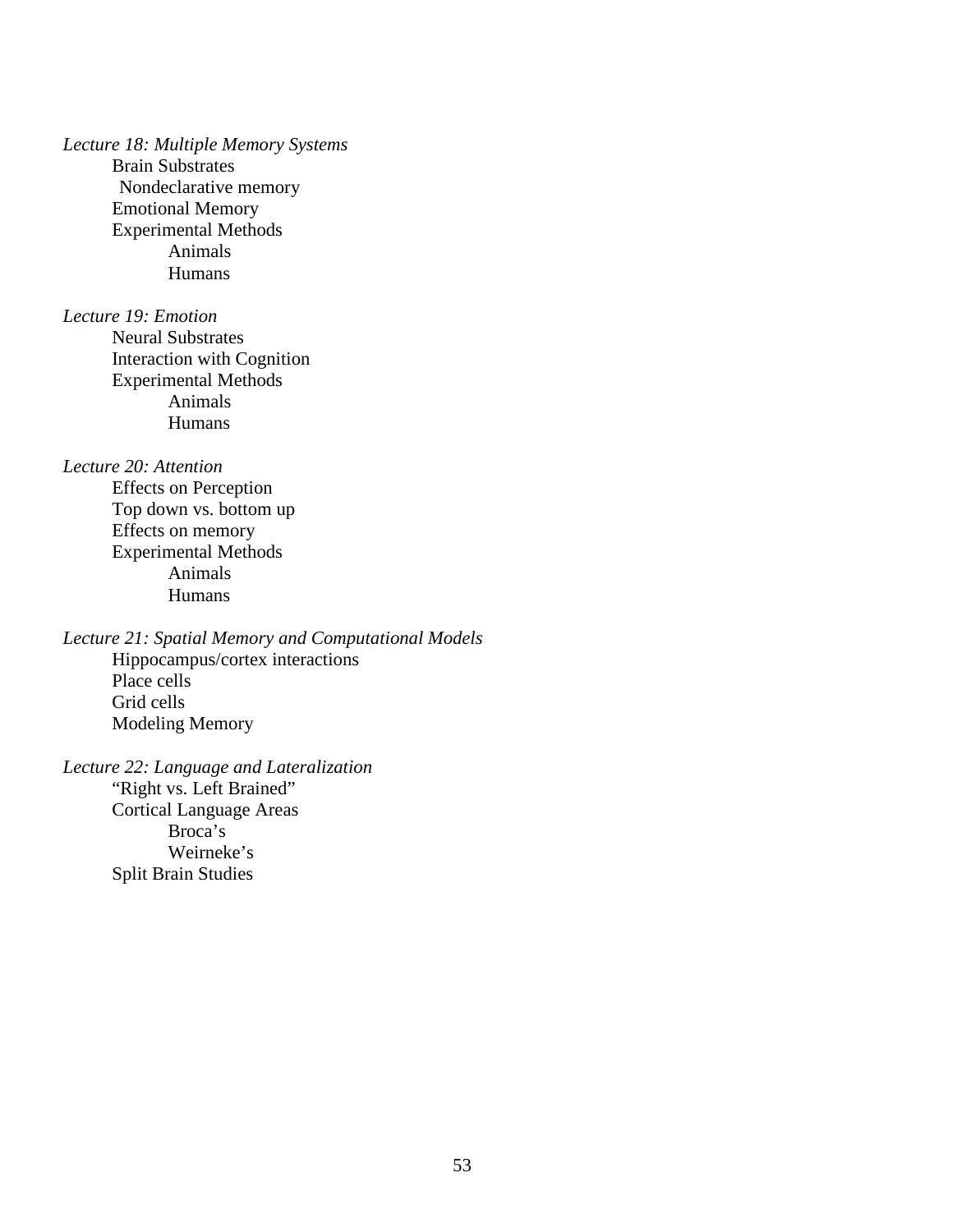# UCI - NEUROBIOLOGY & BEHAVIOR GADUATE PROGRAM

# **ADVANCED CLASSES**

# 2020-21

# **University of California, Irvine Department of Neurobiology & Behavior**

The list below includes advanced graduate classes offered by the department. In addition, with the approval of the graduate advisor, appropriate graduate classes offered by other departments may be substituted for the requirement of a minimum of four advanced graduate classes.

# **Fall 2020**

# **NEURBIO 220. Neural Coding, Computation, and Dynamics. 4 Units.**

Theoretical principles and biological mechanisms underlying how brains acquire, assimilate, store, and retrieve information, compute adaptive responses to external inputs, and how knowledge is extracted from experience to generate an internal model of the world.

### **NEURBIO 260. Auditory Neuroscience. 4 Units.**

Multidisciplinary overview of brain mechanisms of hearing. Emphasizes breadth of auditory function and research: single neurons to psychoacoustics, the chochlea to the cortex, and basic science to clinic.

### **Winter 2021**

### **NEURBIO 227. Bioinformatics and Systems Biology. 4 Units.**

Students learn the fundamentals of bioinformatics, genomic approaches, and Linux and R program in order to analyze RNA-sequencing data.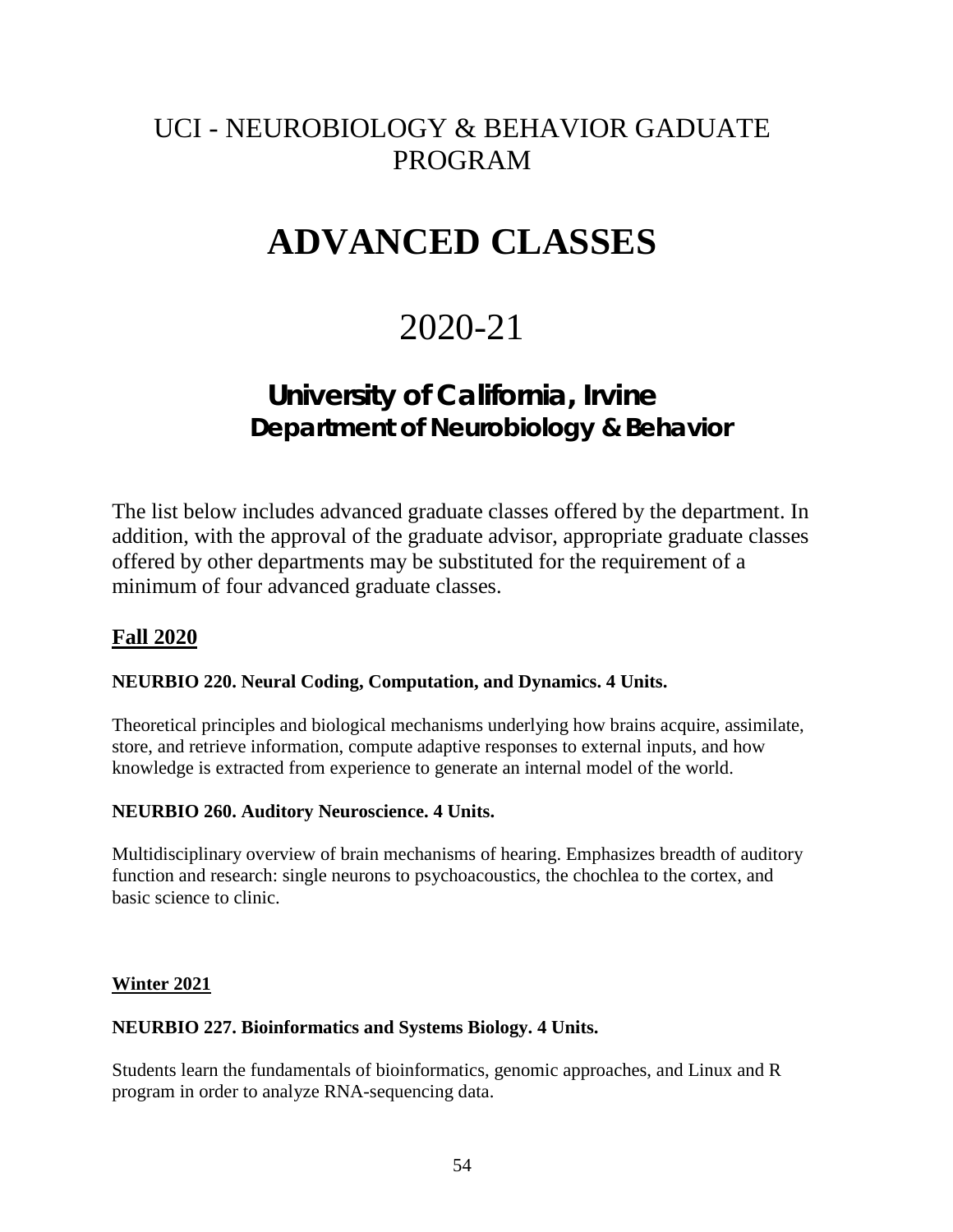# **NEURBIO 228. Psychophysiological Methods in Clinical Research . 4 Units.**

Introduces the principal signals of psychophysiology and outlines how measures calculated from these signals can be applied in clinical research and practice.

# **NEURBIO 237. Neurobiology of Brain Aging. 4 Units.**

Outlines some of the significant changes that occur in the aging brain, with a special emphasis on risk factors and protective strategies that promote successful brain aging. Topics include changes in synaptic plasticity, neurotrophic factors, and molecular mechanisms in aging.

# **NEURBIO 240. Advanced Analysis of Learning and Memory. 4 Units.**

Advanced analysis of contemporary research concerning the nature and neurobiological bases of learning and memory. Special emphasis is given to time-dependent processes involved in memory storage.

# **NEURBIO 249. Electronics for Biologists. 4 Units.**

Basic principles of electricity; properties and use of discrete components and integrated circuits; circuit analysis and design. Intended for advanced students in the life sciences.

# **NEURBIO 257. Statistics for Neurobiologists. 4 Units.**

IIntroduction to common methods for statistical analysis used in neurobiology. Topics covered include t-tests, ANOVAs, correlations and regressions, general linear model, power analysis, and non-parametric tests.

# **Spring 2021**

# **NEURBIO 233. Neurobiology of Drug Addiction. 4 Units.**

Provides a comprehensive overview of topics in the addiction field, including drug pharmacology, models/approaches to investigate addiction, brain circuits, genetics, epigenetics, and the cellular and molecular biology of drug addiction.

# **NEURBIO 247. Programming for Neuroscience Research . 4 Units.**

A neuroscience-specific introduction to programming and data analysis using either MATLAB or Scientific PYTHON. Students will learn general programming skills and effective use of programming for data management, statistical analysis, and image analysis.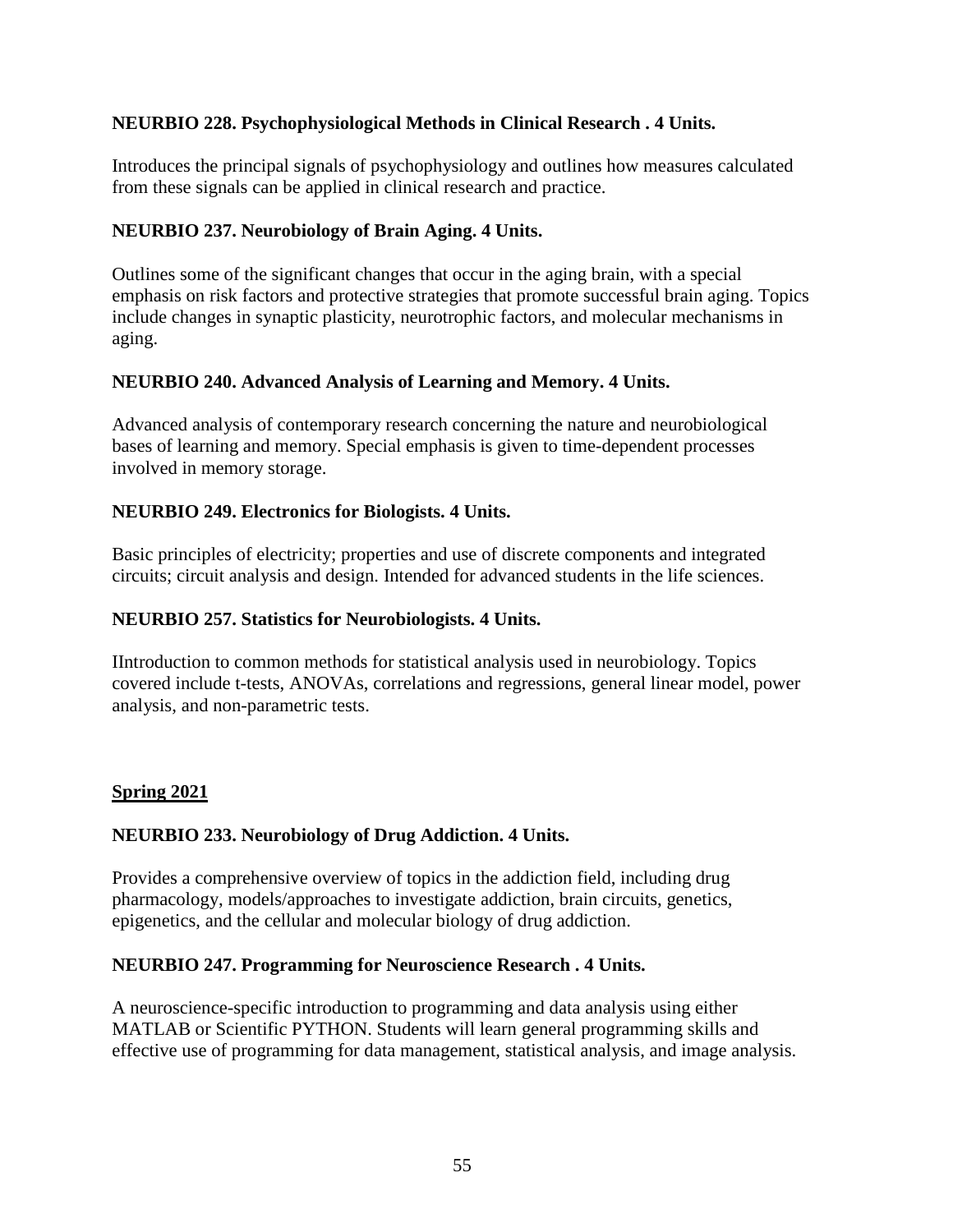# **NEURBIO 292. Scientific Communication. 4 Units.**

Students learn how to effectively communicate scientific ideas and results. Activities include learning how to effectively write a scientific proposal, how to perform a coherent, persuasive slide presentation, and how to give meaningful, constructive review critiques.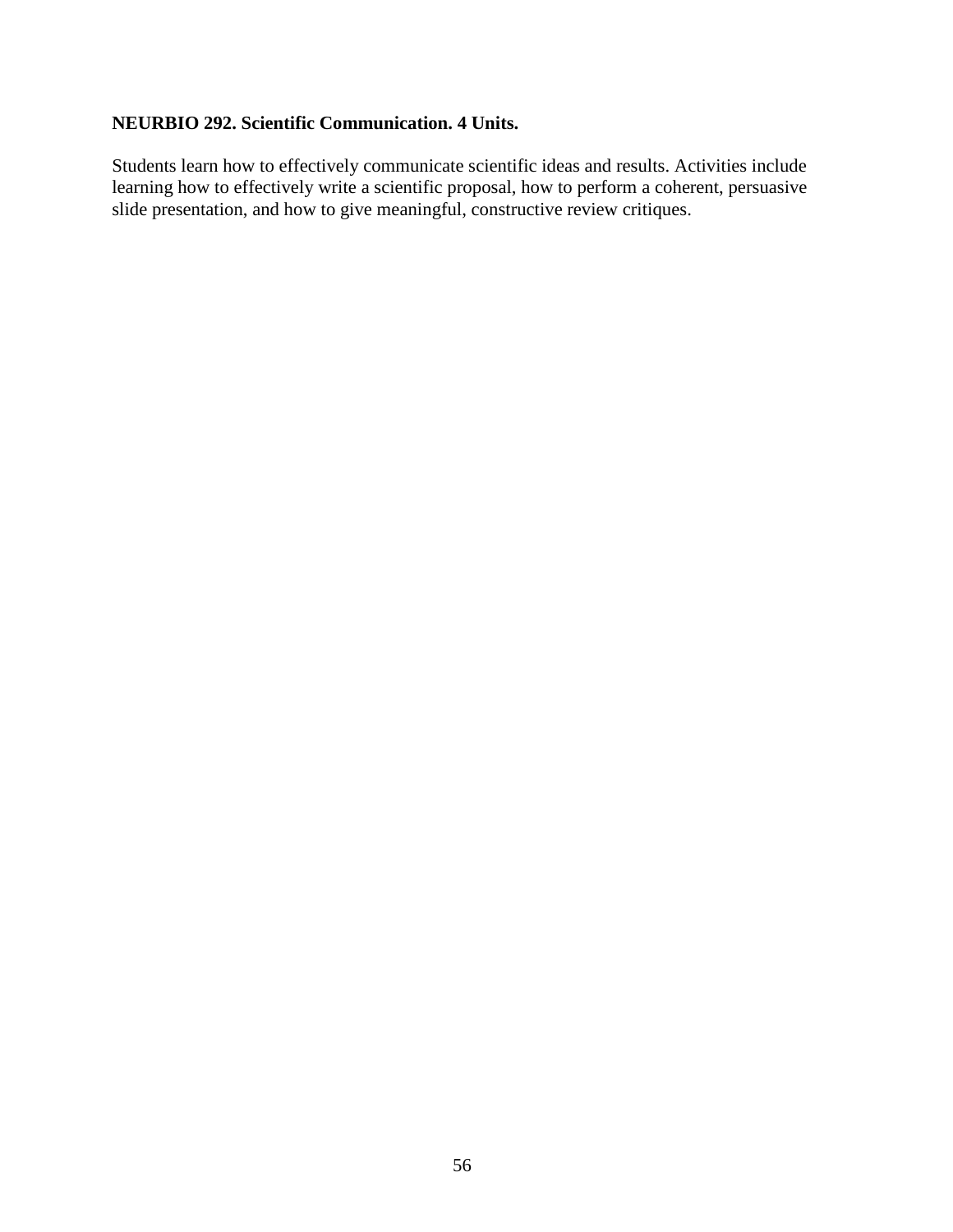# **NOTICE OF INTENT TO CHANGE LABORATORY ASSIGNMENT**

|                                                                      | Please notify the Neurobiology & Behavior Department Office of your intent to change<br>labs by submitting this form to the Student Affairs Officer in MH 2205. You must |
|----------------------------------------------------------------------|--------------------------------------------------------------------------------------------------------------------------------------------------------------------------|
|                                                                      | collect signatures from your current advisor, your new advisor, and the graduate advisor                                                                                 |
| in order for the lab assignment to be authorized.                    |                                                                                                                                                                          |
| Graduate                                                             | Date Lab Change                                                                                                                                                          |
|                                                                      |                                                                                                                                                                          |
| By submitting this form I intend to change my laboratory assignment. |                                                                                                                                                                          |
|                                                                      |                                                                                                                                                                          |
| in my laboratory.                                                    | As the current advisor, I understand that the graduate student named above will relinquish their assignment                                                              |
| Current                                                              |                                                                                                                                                                          |
|                                                                      |                                                                                                                                                                          |
| specified above. This includes financial responsibilities, if any.   | As the new advisor, I accept the above named graduate student into my laboratory effective on the date                                                                   |
| <b>New</b>                                                           |                                                                                                                                                                          |
|                                                                      |                                                                                                                                                                          |
|                                                                      | I hereby approve the above named graduate student's request to change their laboratory assignment.                                                                       |
| <b>Graduate Advisor</b>                                              |                                                                                                                                                                          |
| Approval Signature: _________________                                |                                                                                                                                                                          |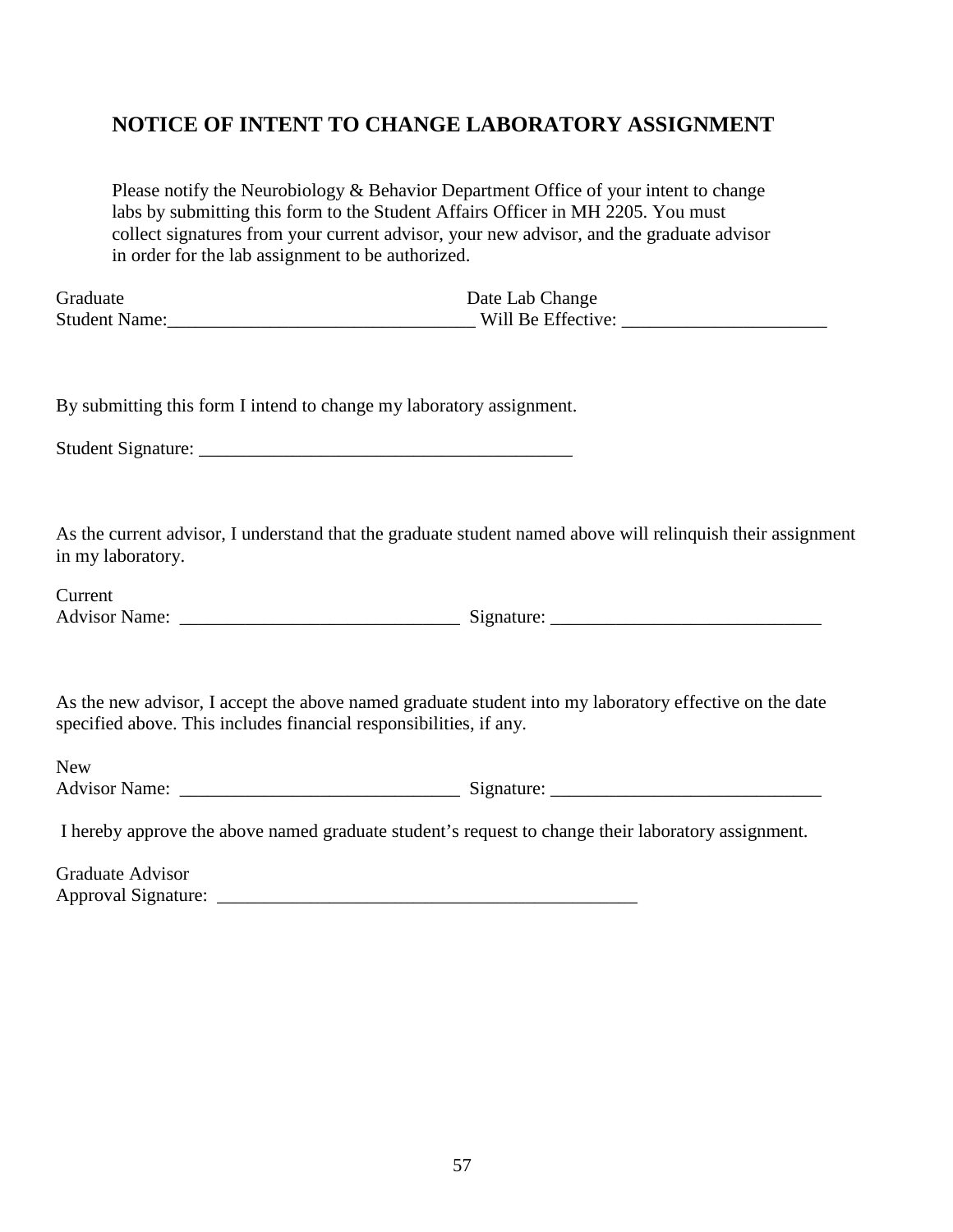# **Policy on Annual Graduate Student Advising**

### **Pre-Advancement**

A faculty committee that includes the student's advisor and at least two other departmental faculty members will meet annually with each graduate student at the end of the first year. Other faculty, who need not be members of the department, can be included on an *ad hoc* basis in addition to the three department faculty. The purpose of the pre-advancement meetings is to make sure that the student is aware of, and is meeting, degree requirements and expectations in a timely fashion. Note that the purpose of these meetings is NOT to evaluate the student's research or progress towards identifying a research topic, although such issues can be discussed. In addition, these meetings provide the opportunity to advise students on research opportunities, professional development, and scholarship and fellowship opportunities. A meeting report will be added to the student's academic file after each meeting.

### **Advancement to Candidacy**

Graduate students are expected to advance by the end of the third year. The Advancement committee may or may not include the same faculty as the Pre-Advancement committee (contact the Graduate Advisor for details on the Advancement committee).

### **Post-Advancement**

Students are expected to meet at least once each year with a thesis committee consisting of their advisor and at least two other department faculty members. At each meeting, the student and the committee will discuss recent progress, remaining objectives, and a timetable for completion of the doctoral thesis. A meeting report will be added to the student's academic file after each meeting.

The standardized School form (below) may be modified by individual departments to suit their needs; however, forms must include all of the information on the standard form.

# **Individual Development Plan (IDP)**

UCI's Graduate Council adopted a plan requiring all graduate students to complete an annual Individual Development Plan (IDP) and to discuss it with their faculty research advisor in a one-on-one meeting. This process must be completed every academic year. IDPs are an excellent tool to help you develop as an independent scientist. They also help your advisor to better mentor you along this journey.